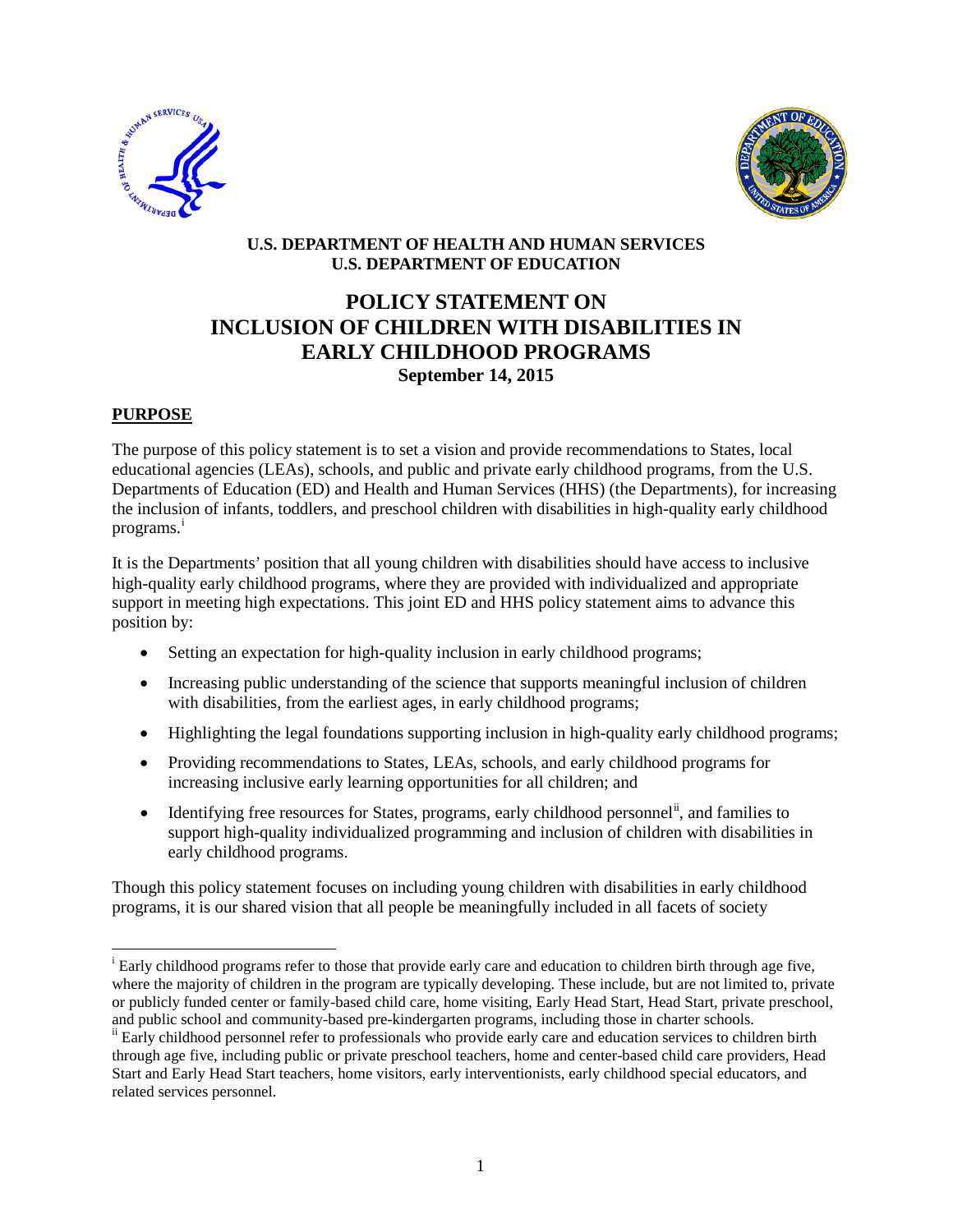throughout the life course. This begins in early childhood programs and continues into schools, places of employment, and the broader community. Inclusion in early childhood programs can set a trajectory for inclusion across the life course, making it critical that we include individuals with disabilities in all facets of society from birth.

#### **OVERVIEW**

This year our country proudly celebrates the  $25<sup>th</sup>$  anniversary of the Americans with Disabilities Act, the  $40<sup>th</sup>$  anniversary of the Individuals with Disabilities Education Act (IDEA), and the  $50<sup>th</sup>$  anniversary of Head Start. All three efforts have been transformative in ensuring equal opportunity for all Americans. While tremendous progress has been made, the anniversaries of these laws are cause for reflection on the work that lies ahead.

Children with disabilities and their families continue to face significant barriers to accessing inclusive high-quality early childhood programs and too many preschool children with disabilities are only offered the option of receiving special education services in settings separate from their peers without disabilities<sup>[1](#page-35-0)</sup>. This lag in inclusive opportunities is troubling for many reasons. First, equal opportunity is one of America's most cherished ideals. Being meaningfully included as a member of society is the first step to equal opportunity and is every person's right – a right supported by our laws. Second, research indicates that early childhood inclusion is beneficial to children with and without disabilities.<sup>[2](#page-35-1)</sup> Third, preliminary research shows that operating inclusive early childhood programs is not necessarily more expensive than operating separate early childhood programs for children with disabilities.<sup>[3](#page-35-2)</sup> Finally, meaningful inclusion can support children with disabilities in reaching their full potential resulting in broad societal benefits, including higher productivity in adulthood and fewer resources spent on interventions and public assistance later in life.<sup>[4](#page-35-3)</sup>

It is well documented that the beginning years of all children's lives are critical for building the early foundations of learning and wellness needed for success in school and later in life. During these years, children's brains develop rapidly, influenced by the experiences they share with their families, teachers, peers, and in their communities. Like all children, it is critical for children with disabilities to be exposed to a variety of rich experiences where they can learn in the context of play and everyday interactions and engage with their peers with and without disabilities. In partnership with families, high-quality early childhood programs can facilitate the experiences that foster learning for all children.

States and communities have made progress in expanding early learning opportunities for young children, with 40 States and the District of Columbia now offering some form of State-funded public pre-kindergarten programs<sup>[5](#page-35-4)</sup> and a growing number of States are increasing access to infant-toddler early childhood programs. Aligning with the movement of States, the Federal government has several efforts to increase access to and the quality of early childhood programs through the Race to the Top-Early Learning Challenge, Preschool Development Grants, expansion of Head Start and Early Head Start, and the Early Head Start-Child Care Partnerships, among others. Despite these expansions in the availability of early childhood programs, there has not yet been a proportionate expansion of inclusive early learning opportunities for young children with disabilities. It is critical when expanding the availability of highquality early childhood programs to ensure that children with disabilities are included in these opportunities, so they too reap the benefits of high-quality early learning experiences. Systems should be built and expanded to support the learning and development of all children. This means that a "highquality" early childhood program should be one that is inclusive of children with disabilities and their families, ensuring that policies, funding, and practices enable their full participation and success.

Given the important nationwide focus on early learning, the time is right to strengthen our efforts to address barriers to inclusion of children with disabilities in early childhood programs. All early childhood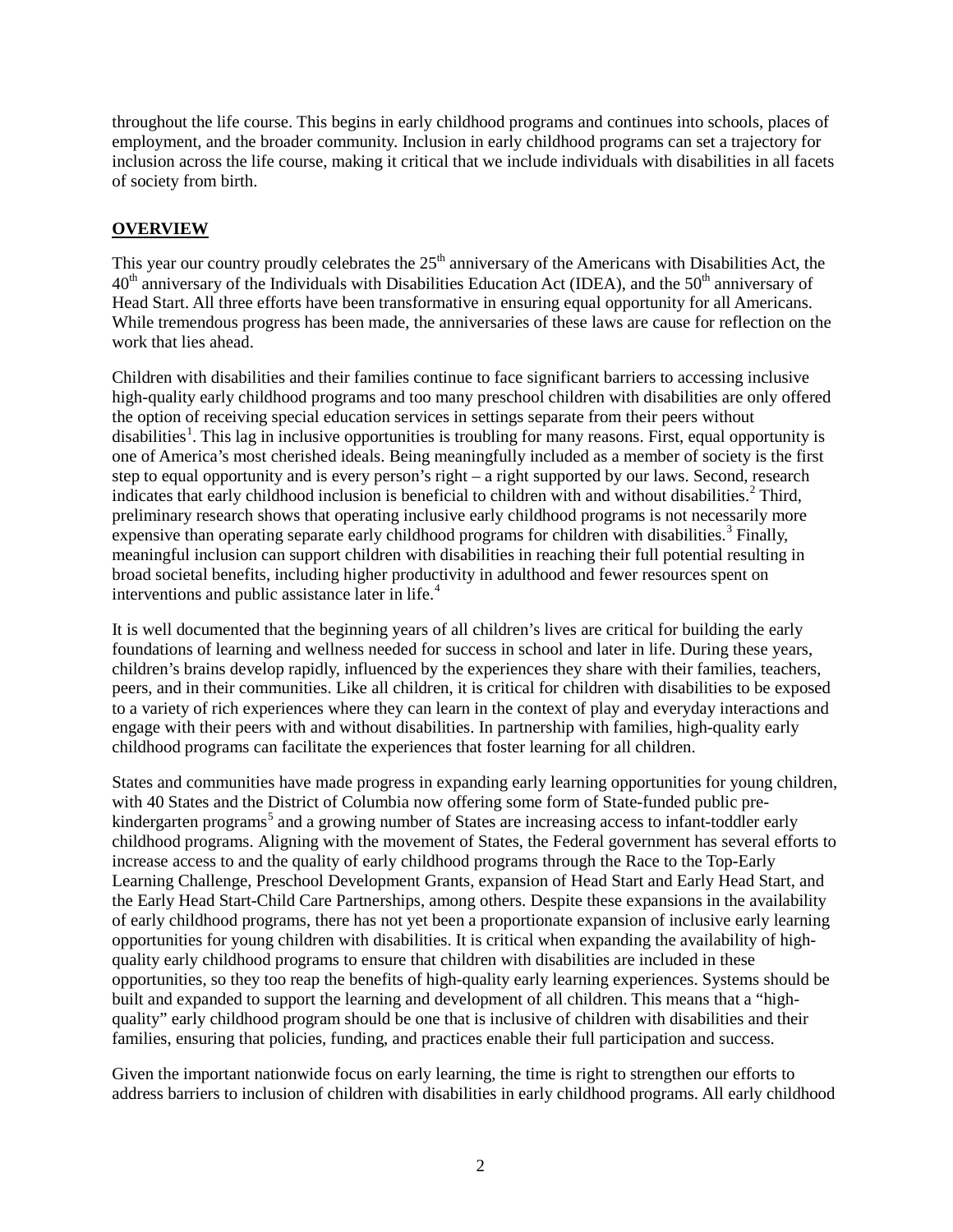programs and services, including public and private preschool, center and family-based child care, Early Head Start and Head Start, and the IDEA, in partnership with families and communities, play an important role in building a nationwide culture of inclusion of children with disabilities.

# **THE FOUNDATION FOR INCLUSION IN EARLY CHILDHOOD PROGRAMS**

Policy makers have partnered with families, advocates, practitioners, and researchers for decades to expand access to inclusive early childhood programs for children with disabilities, reinforced by a strong legal foundation. In the findings to the IDEA, Congress states, "Almost 30 years of research and experience has demonstrated that the education of children with disabilities can be made more effective by … having high expectations for such children and ensuring their access to the general education curriculum in the regular classroom program, to the maximum extent possible in order to …meet developmental goals and, to the maximum extent possible, the challenging expectations that have been established for all children…". This principle is equally applicable to the participation of young children with disabilities in inclusive early childhood programs. Undoubtedly, there is more work to be done to expand children's access to meaningful inclusive early learning opportunities. Further progress will require a shared responsibility and a nationwide commitment to prioritize access to high-quality early childhood programs for children with disabilities in policies, budgets, and practices; to work together to reshape attitudes and beliefs about inclusion and to raise expectations for what children with disabilities can achieve; and to create a comprehensive system that meets the individualized learning and developmental needs of all children. The following sections set a basic foundation for inclusion that can inform the implementation of the State, LEA, school, and program level recommendations offered in subsequent sections.

#### **Inclusion in Early Childhood Programs**

*Inclusion in early childhood programs* refers to including children with disabilities in early childhood programs, together with their peers without disabilities; holding high expectations and intentionally promoting participation in all learning and social activities, facilitated by individualized accommodations; and using evidence-based services and supports to foster their development (cognitive, language, communication, physical, behavioral, and social-emotional) , friendships with peers, and sense of belonging. This applies to all young children with disabilities, from those with the mildest disabilities, to those with the most significant disabilities.

The vision for inclusion in early childhood programs and recommendations provided in the policy statement build on the principles and definition set forth in the joint position statement from the National Association for the Education of Young Children (NAEYC) and the Council for Exceptional Children's Division for Early Childhood (DEC).<sup>[6](#page-35-5)</sup> While NAEYC and DEC's position statement focuses on the inclusion of young children in society more broadly, the purpose of this policy statement is to focus on the inclusion of children with disabilities in general early childhood programs.

#### **The Scientific Base for the Benefits of Inclusion**

Research supports the benefits of inclusion for young children with and without disabilities. Studies have shown that individualized evidence-based strategies for children with disabilities can be implemented successfully in inclusive early childhood programs.<sup>[7](#page-35-6),[8](#page-35-7)</sup> Children with disabilities, including those with the most significant disabilities and the highest needs, can make significant developmental and learning progress in inclusive settings.<sup>[9](#page-35-8),[10](#page-35-9),11</sup> Some studies have shown that children with disabilities in inclusive settings experienced greater cognitive and communication development than children with disabilities who were in separate settings, with this being particularly apparent among children with more significant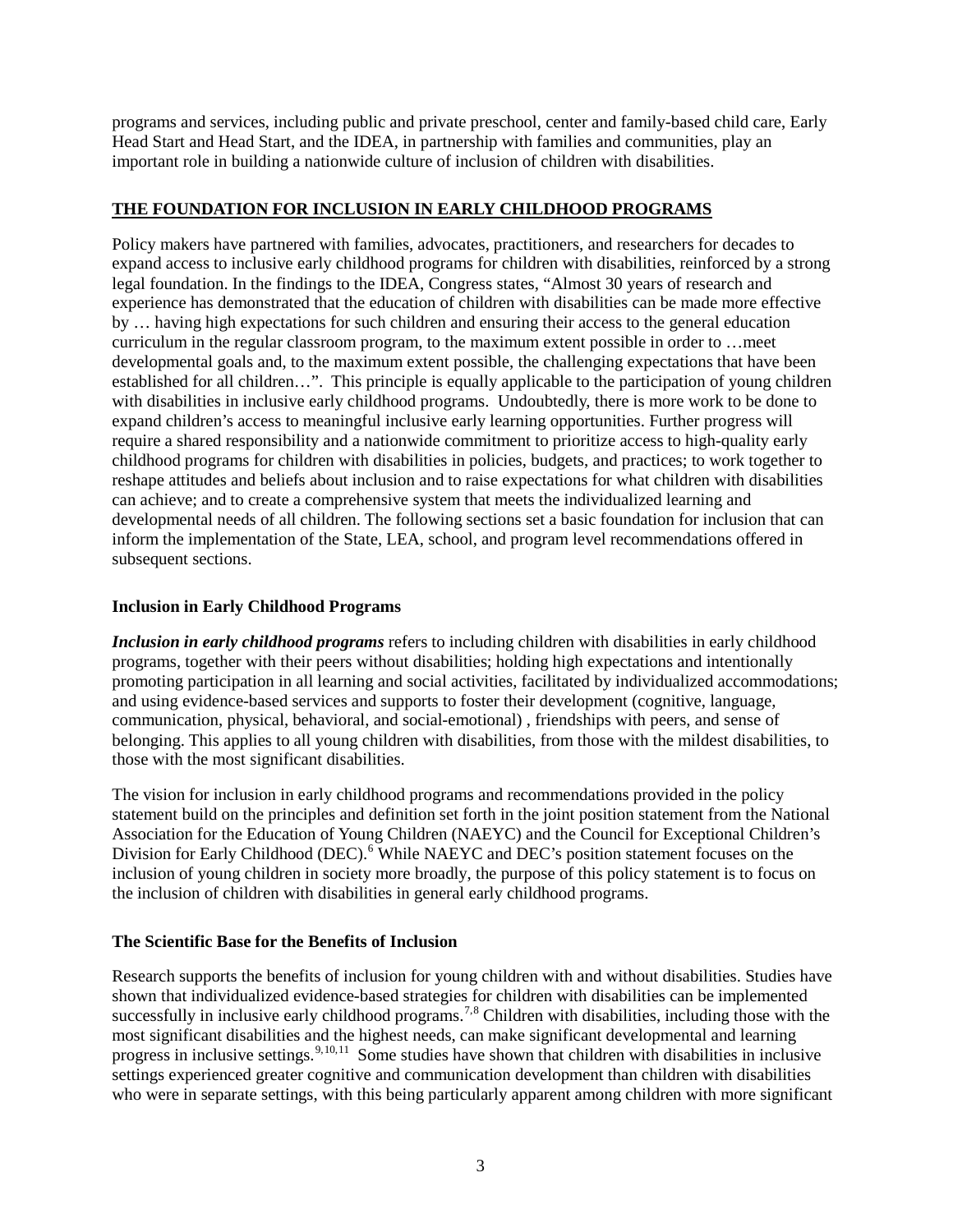disabilities.<sup>[12,](#page-36-0)[13](#page-36-1)</sup> Further, children with disabilities tend to have similar levels of engagement as their typically developing peers, <sup>[14](#page-36-2),[15](#page-36-3)</sup> and are more likely to practice newly acquired skills in inclusive settings as compared to separate settings.<sup>16</sup> Likewise, research suggests that children's growth and learning are related to their peers' skills and the effects are most pronounced for children with disabilities.<sup>[17](#page-36-5)</sup> Highquality inclusion that begins early and continues into school likely produces the strongest outcomes. Studies have shown that children with disabilities who spend more time in general education classes tend to be absent fewer days from school and have higher test scores in reading and math than those who spend less time in general education classes,  $18, 19$  $18, 19$  and spending more time in general education classes was related to a higher probability of employment and higher earnings.<sup>[20](#page-36-8)</sup>

In addition to making learning and achievement gains, children with disabilities in inclusive early childhood programs also demonstrate stronger social-emotional skills than their peers in separate settings.<sup>[21](#page-36-9)</sup> These social benefits are robust and can continue into elementary school and beyond.<sup>[22](#page-36-10)</sup> Studies have found that children with disabilities in inclusive classrooms demonstrated more social interactions with peers with and without disabilities, had larger networks of friends, and were more socially competent compared to children in separate settings.  $23,24,25,26,27$  $23,24,25,26,27$  $23,24,25,26,27$  $23,24,25,26,27$  $23,24,25,26,27$  $23,24,25,26,27$  $23,24,25,26,27$  Importantly, while studies indicate that inclusive services produce benefits for children with disabilities, these desired outcomes are achieved only when young children with disabilities are included several days per week in social and learning opportunities with typically developing peers,<sup>[28](#page-36-16)</sup> and specialized instructional strategies are used to meet children's individual needs.<sup>[29](#page-36-17)</sup> Systems supports such as resources for professional development, ongoing coaching and collaboration, and time for communication and planning are critical to ensure that programs and personnel can adequately meet the needs of individual children.<sup>[30,](#page-36-18)[31](#page-36-19)</sup> Additionally, the developmental benefits of early childhood inclusion can be lost if children are placed in separate settings in preschool, kindergarten, and elementary school.<sup>32</sup> Inclusion in early childhood settings followed by inclusion in elementary school can sustain these developmental gains.

Children without disabilities can also benefit from inclusive early childhood programs. Studies indicate that typically developing children can show positive developmental, social, and attitudinal outcomes from inclusive experiences. They are capable of demonstrating greater compassion and empathy and can have a more positive perception of children with disabilities when peer interactions are adequately supported by classroom teachers.<sup>[33,](#page-36-21)[34](#page-36-22)</sup> They can also develop a better understanding of diversity and disability as concepts.[35,](#page-36-23)[36](#page-36-24) When programs and teachers have an advanced understanding and capacity for individualizing learning and can provide appropriate developmental supports for each child, all children can benefit, because all children learn best with individualized supports. Children without disabilities in high-quality inclusive early childhood settings also benefit from developmental specialists who can identify and address delays in development that might otherwise not be identified.

# **The Legal Foundation for Inclusion**

The right to access inclusive early childhood programs is supported by a robust legal foundation. The IDEA supports equal educational opportunities for eligible children with disabilities birth through 21. Part C of the IDEA requires that appropriate early intervention services are made available to all<sup>[iii](#page-3-0)</sup> eligible infants and toddlers with disabilities in natural environments, including the home, and community settings in which children without disabilities participate, to the maximum extent appropriate, factoring in each child's routines, needs, and outcomes. Similarly, under Part B of the IDEA, special education and related

<span id="page-3-0"></span>iii Under Parts B and C of the IDEA, "all" means all eligible infants, toddlers, and children with disabilities in the State and includes those who are English learners, immigrants (regardless of their immigration status), homeless, and in foster care as well as those who reside on Indian reservations.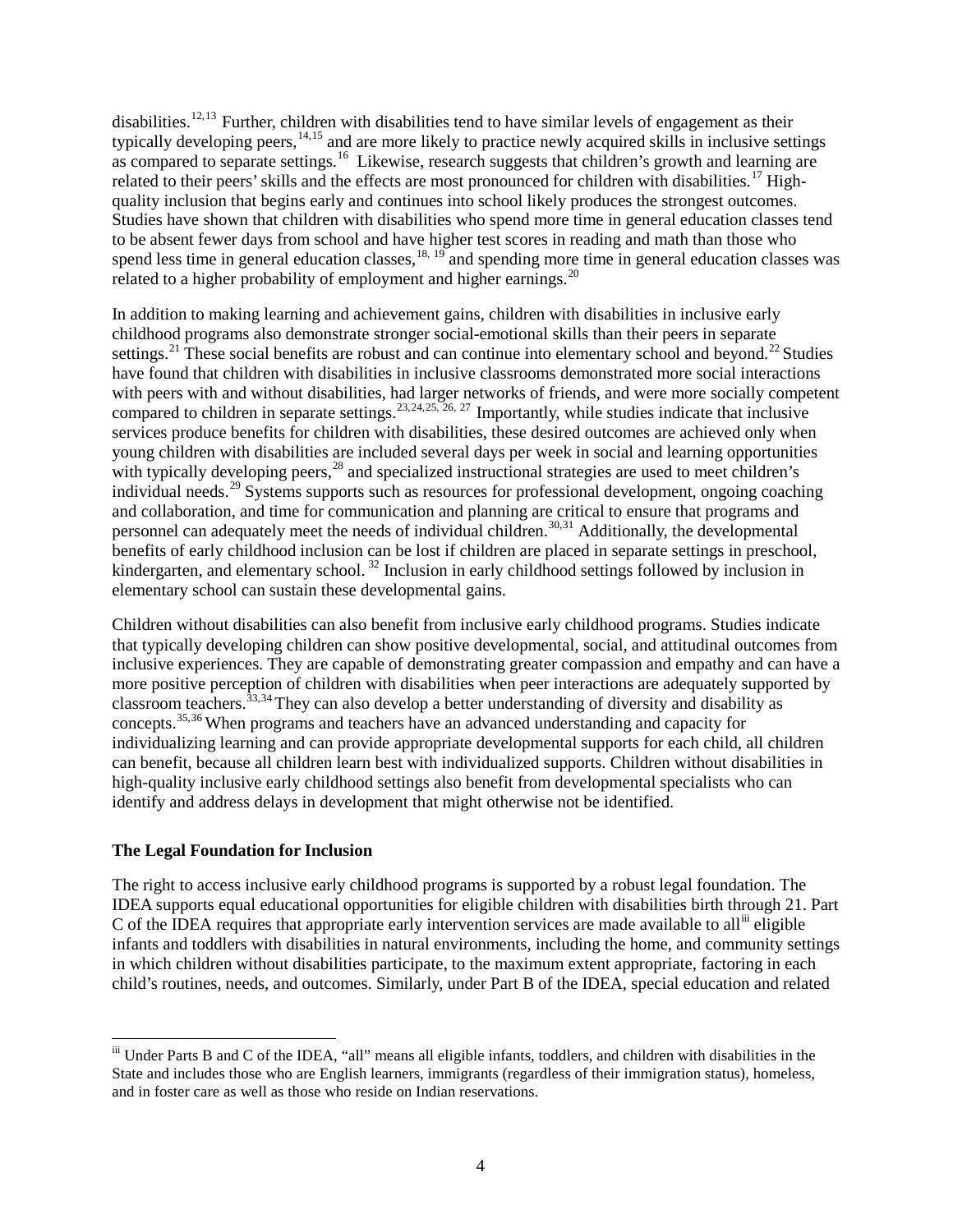services are to be made available to all children with disabilities ages three through 21, to the maximum extent appropriate, in the least restrictive environment (LRE) factoring in an individual child's unique strengths and needs. LRE further requires a continuum of placement options be available to best meet the diverse needs of children with disabilities, and presumes that the first placement option considered for each child with a disability is the regular classroom the child would attend if he or she did not have a disability. Thus, before a child with a disability can be placed outside of the regular educational environment, the full range of supplementary aids and services that could be provided to facilitate the child's placement in the regular classroom setting must be considered. Each LEA must ensure that a free appropriate public education (FAPE) is provided in the LRE to every child with a disability in its jurisdiction regardless of whether the LEA operates public general early childhood programs. This could include providing special education and related services in public or private general early childhood or preschool programs, Head Start and Early Head Start programs, and community-based child care programs.

In addition, the Americans with Disabilities Act (ADA) and Section 504 of the Rehabilitation Act of 1973 (Section 504) prohibit discrimination on the basis of disability. Title II of the ADA prohibits discrimination by public entities, regardless of receipt of Federal funds, and protects children with disabilities from unlawful discrimination in early childhood programs, activities and services operated by state or local governments, including public school districts. Title II provides that no qualified individual with a disability shall, by reason of such disability, be excluded from participation in or be denied the benefits of such services, programs or activities of a public entity, or be subjected to discrimination by such entity. Title II applies to the services, programs, and activities of all state and local governments throughout the United States, including their early childhood programs. Title II further requires public entities to provide services in the most integrated setting appropriate to the needs of individuals with disabilities. Integrated settings are those that provide individuals with disabilities opportunities to live, work, and receive services in the greater community, like individuals without disabilities. In addition, Title III of the ADA prohibits discrimination in places of public accommodation, such as private schools, private child care programs, or private preschools; regardless of whether an entity receives federal funds. Section 504 prohibits discrimination by public or private entities that receive federal financial assistance (FFA). Section 504 provides that no qualified individual with a disability shall, by reason of such disability, be excluded from participation in or be denied the benefits of the services, programs or activities of any entity that receives FFA, or be subjected to discrimination by such entity. FFA includes grants, loans, and reimbursements from Federal agencies, including assistance provided to early childhood programs. HHS and ED's Section 504 regulations require recipients such as schools to provide equal educational opportunities for children with disabilities in the most integrated setting appropriate to the child's needs.

Additionally, the Head Start Act and the Child Care and Development Block Grant Act (CCDBG) also have specific provisions and requirements that support high-quality inclusive opportunities for children with disabilities. By statute, Head Start and Early Head Start programs must make at least 10 percent of their enrollment opportunities available to children with disabilities. The CCDBG Act requires States to develop strategies for increasing the supply and quality of child care services for children with disabilities. See Appendix 1 for more information on the legal foundation for early childhood inclusion, including frequently asked questions addressed by the Department of Justice on the ADA and child care.

# **CHALLENGES TO INCLUSION IN EARLY CHILDHOOD PROGRAMS**

Families and experts have identified several challenges to inclusion in early childhood programs. Families of infants and toddlers with disabilities report that they have difficulty finding and keeping child care, which can cause stress and negatively impact their employment.<sup>[37](#page-36-25)</sup> While infants and toddlers with disabilities served under the IDEA typically receive early intervention services in natural environments,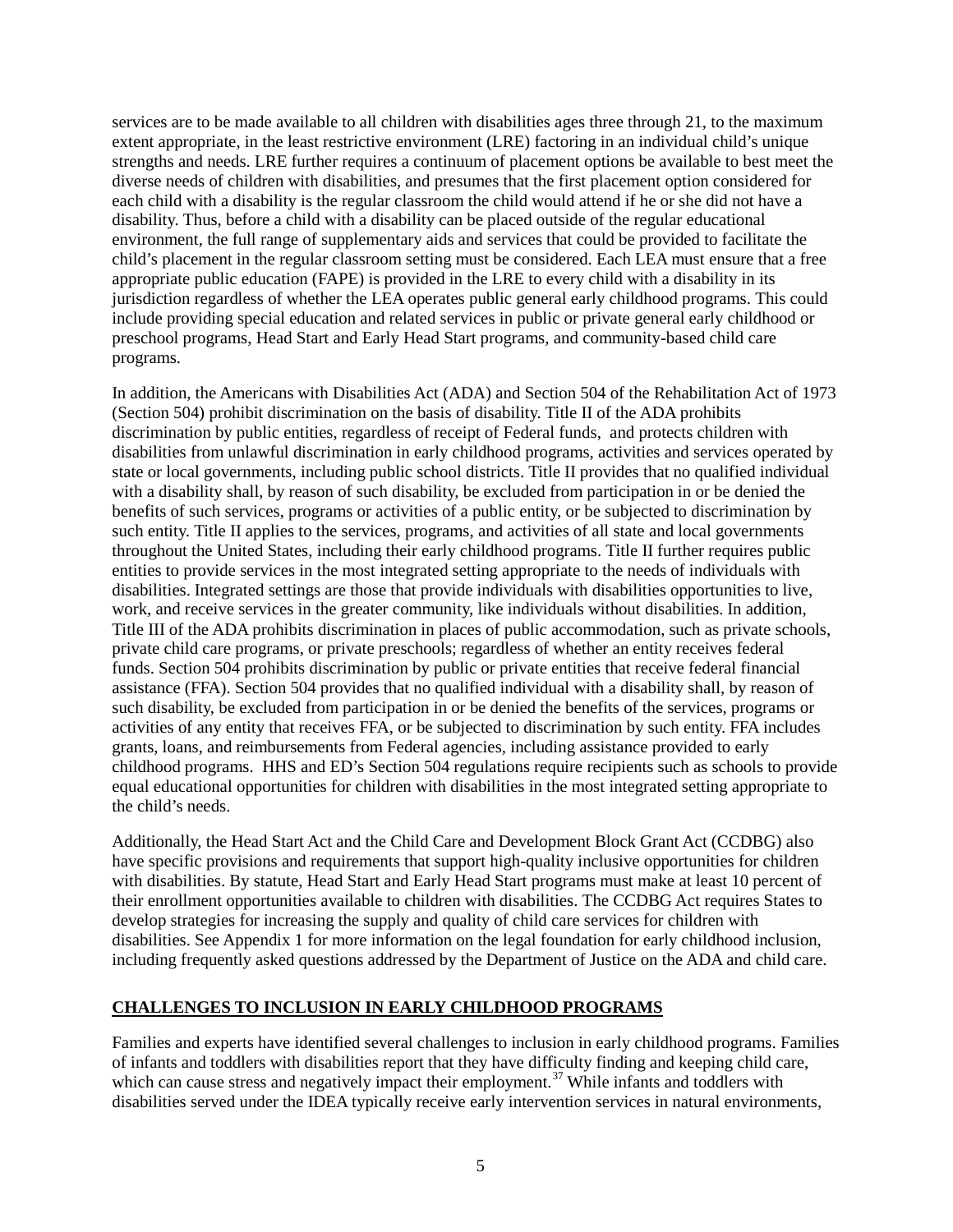including home and community settings, families report a lack of coordination between early intervention, preschool special education, and child care services and difficult transitions between Part C and Part B, section 619 of the IDEA.<sup>[38](#page-37-0)</sup>

Preschool children with disabilities have difficulty accessing early childhood special education services in inclusive settings. In 2013, more than half (54.3 percent) of preschool children with disabilities received early childhood special education services in settings separate from their peers without disabilities.<sup>[iv](#page-5-0), [39](#page-37-1)</sup> Data trends over the past three decades indicate that the percentage of preschool children with disabilities who receive early childhood special education services in general early childhood programs has remained largely unchanged.<sup>[40](#page-37-2)</sup> In many cases, children are not provided early childhood special education services in settings with their peers without disabilities. Many children are referred to separate settings, such as special education preschool classrooms, as a first resort. This may be especially true for children with more significant disabilities, despite evidence that inclusion is beneficial to children across ability levels. The following challenges are frequently cited as barriers to inclusion in early childhood programs:

*Attitudes and Beliefs:* The most frequently reported barrier to early childhood inclusion that has remained largely unchanged over the past several decades are attitudes and beliefs.<sup>[41](#page-37-3)</sup> In many cases, false beliefs and negative attitudes about inclusion may be influenced by misinformation of the feasibility of inclusion, fear of the unfamiliar, resistance to changing existing practices, stereotyping of children with disabilities, a worry that children with disabilities will divert attention and resources from their peers without disabilities, and lack of awareness of the benefits for all children, including those without disabilities and those with the most significant disabilities. Any effort to expand access to inclusive early childhood programs for children with disabilities needs to be accompanied by a strong focus on shifting attitudes and beliefs.

*IDEA Interpretation and Perceived Barriers:* There may be tensions between the IDEA's requirement that services are identified on an individualized basis and IDEA's natural environments and LRE requirements regarding the service setting. For example, some jurisdictions may interpret IDEA's Part C natural environments provision as only allowing early intervention services to be provided in eligible children's homes, and not fully consider the child's outcomes and how those outcomes may be met in alternative settings such as inclusive early childhood programs or other community settings where typically developing children are included. Other jurisdictions may interpret IDEA's free appropriate public education (FAPE) and LRE requirements as only allowing IDEA preschool special education and related services to be delivered in preschool programs operated in a public school building as opposed to non-public school settings, such as child care and Head Start where services can be delivered. In fact, a mixed delivery system of public and private high quality early childhood programs could be important to increasing the availability of inclusive opportunities for children with disabilities.

Lack of Staffing, Training, and Expertise of the Early Childhood Workforce: There is large variability in the training, education, and expertise of the early childhood workforce. Providers may lack basic knowledge and competencies in child development, early childhood pedagogy, individualizing instruction, managing challenging behavior, promoting social-emotional development, and scaffolding

 $\overline{a}$ 

<span id="page-5-0"></span>iv Separate settings refer to attending a general early childhood program but receiving services in another location, residential facility, separate class separate school, and service provider location. (*FILE C089 – Children with Disabilities (IDEA) Early Childhood File Specifications – V11.0* (SY 2014-15), U.S. Department of Education, Washington, DC: ED*Facts*. Retrieved from [http://www.ed.gov/edfacts\)](http://www.ed.gov/edfacts).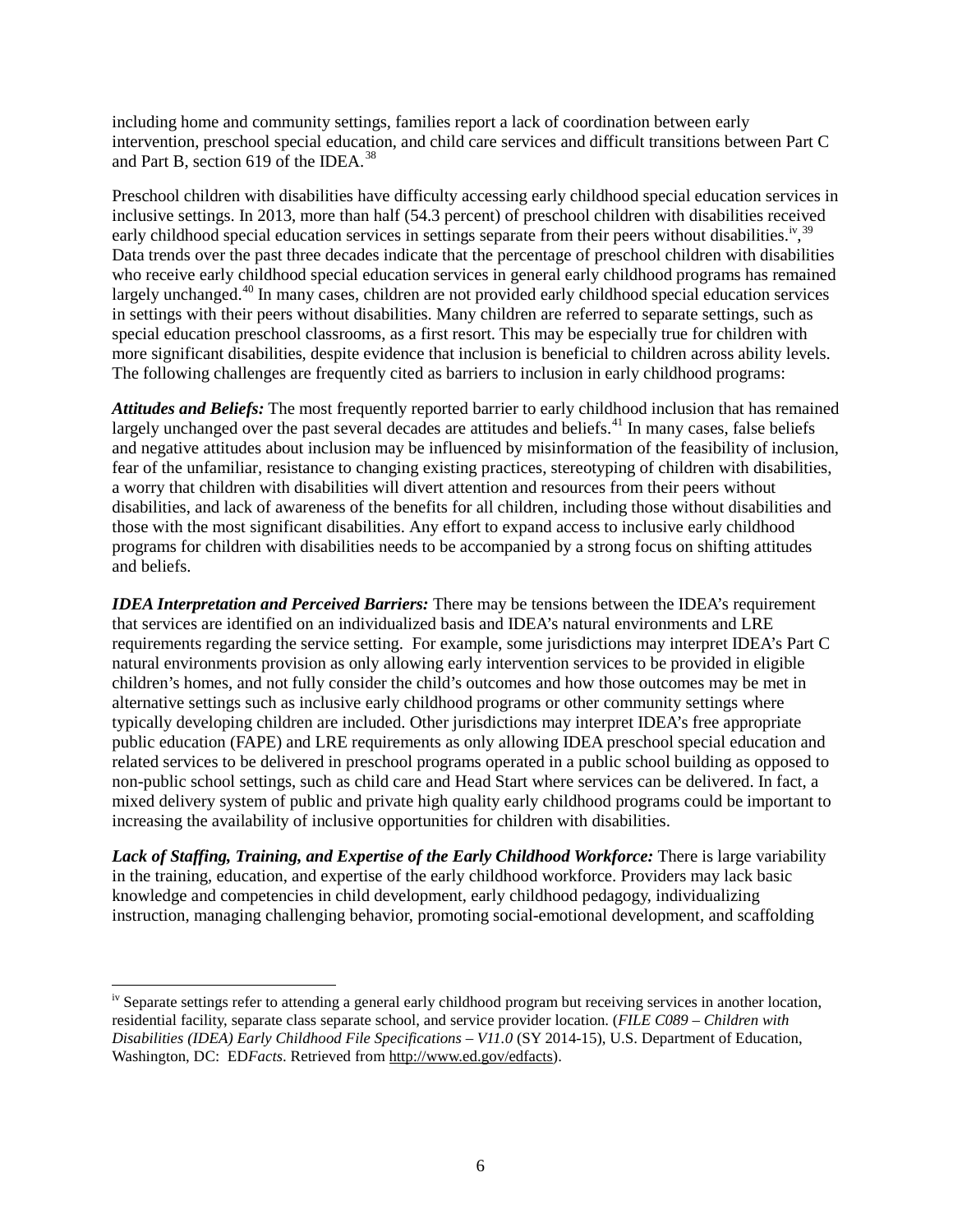learning across activities and between peers. This affects all children, including those with disabilities, and may present a challenge to providing high-quality inclusive early learning experiences.

*Lack of Comprehensive Services:* The lack of comprehensive services delivered in early childhood programs is also a barrier to inclusion. Programs like Head Start and Early Head Start provide children with a coordinated set of comprehensive services. Outside of Head Start, however, few scaled programs offer the same type of coordinated comprehensive services. The multiple systems that provide services to young children, such as the early care and education, early intervention and special education, and health  $-$  including pediatric medical homes and mental health  $-$  often deli[v](#page-6-0)er services in separate settings. The lack of delivery of comprehensive supports and the variation in the coordination of comprehensive supports in early childhood programs may be a barrier to the full participation and success of children with disabilities in inclusive settings. In addition, children with disabilities, more than other children, may have increased interface across several systems, and may therefore be disproportionately affected by the lack of comprehensive services offered in any one system.

*Limited Time and Commitment to Build Partnerships:* A key ingredient to successful inclusion is a strong partnership between early childhood educators, early interventionists, early childhood special educators, related services providers, pediatric healthcare providers, and other developmental specialists. Strong partnerships are critical to ensuring children receive adequate and appropriate supports and services in their early childhood programs. Many communities believe in the importance of inclusion but have made little progress due to limited planning time or a lack of commitment and support from leaders. Fostering relationships between providers requires an on-going commitment. Equally important is a commitment across providers to build strong partnerships with families, children's first and most important teachers and advocates.

# **THE PATH AHEAD: PARTNERING TO BUILD A NATIONWIDE CULTURE OF INCLUSION**

Addressing the remaining challenges and barriers to inclusion in early childhood programs and ensuring children with disabilities receive the individualized supports they need to thrive, requires a communitywide partnership that brings families, advocates and self-advocates, developmental specialists, early childhood programs, schools, LEAs, and community and State leaders together to build a culture of inclusion, supported by the empirical and legal foundations of inclusion. Though some of this work has been underway in communities for many years, these efforts need to be expanded and more widely adopted across the country. This will require partners to come together to:

- Celebrate diversity of all forms and in all facets of society;
- Talk to neighbors, community members, and State and local leaders about the importance of inclusion; highlight the universal benefits of inclusion for children with and without disabilities; and counter myths, misconceptions, and stereotypes about children with disabilities;
- Co-create inclusion strategic plans, at the State, LEA, school and program levels; and
- Strongly communicate inclusion as a shared responsibility and a top priority, and demonstrate a commitment to inclusion through policy changes and appropriate resource allocation at all levels.

<span id="page-6-0"></span> $\gamma$  A pediatric medical home is a team-based health care delivery model defined by the American Academy of Pediatrics (AAP) as providing care that is comprehensive, family-centered, coordinated, compassionate, and culturally effective.  $\overline{a}$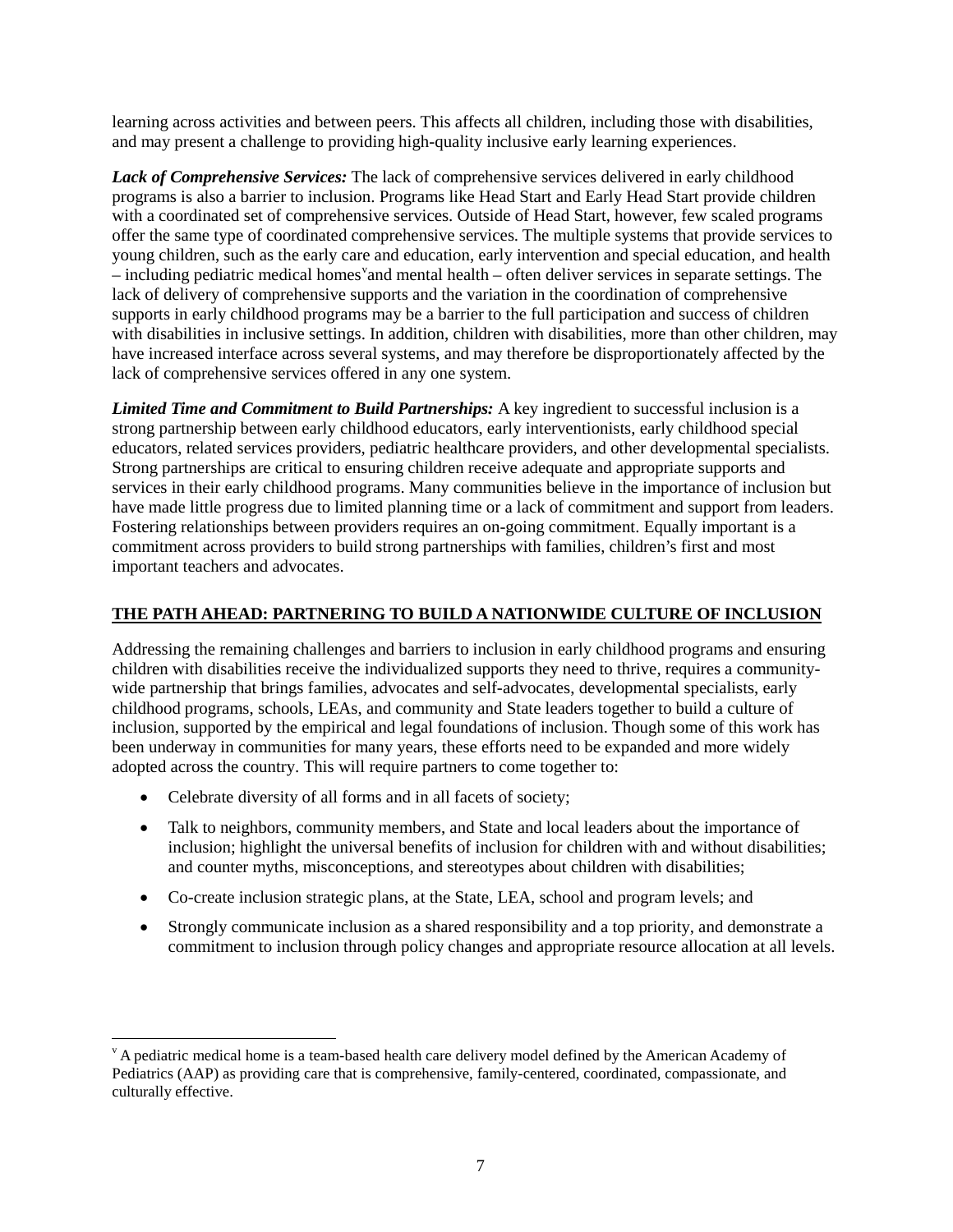A central component of establishing a culture of inclusion within the early childhood system is ensuring that the individualized needs, supports, expectations, and goals of children with disabilities are always considered with those of other children. It is critical for the early childhood system to consider the principles of *access, participation, and support.* As defined in the DEC/NAEYC inclusion position statement, [42](#page-37-4) *access* refers to removing structural, physical, or communicative-related barriers to full participation; *participation* refers to strategies used to promote children's learning, development, and sense of belonging; and *support* refers to the broader system that enables these efforts, including program/school-family partnerships and professional development. Systems should be designed in ways that are beneficial to all children<sup>[vi](#page-7-0)</sup> in their communities. A culture of inclusion sets the stage to implement the recommendations provided here and is the first step to reaching the ultimate vision of providing access to inclusive high-quality early learning opportunities for all children.

<span id="page-7-0"></span><sup>&</sup>lt;sup>vi</sup> In designing early childhood programs, it is important to address the needs of all children, including children with special health care needs, children with disabilities or developmental delays, children in poverty, as well as children who are English learners, who are immigrants (including both documented and undocumented), refugees, migrant, homeless, or in foster care. Additional information about LEAs' obligations to English learners is available in joint guidance released by the Department of Justice and the Department of Education, English Learner Students and Limited English Proficient Parents (Jan. 7, 2015), available at www.ed.gov/ocr/letters/colleague-el-201501.pdf.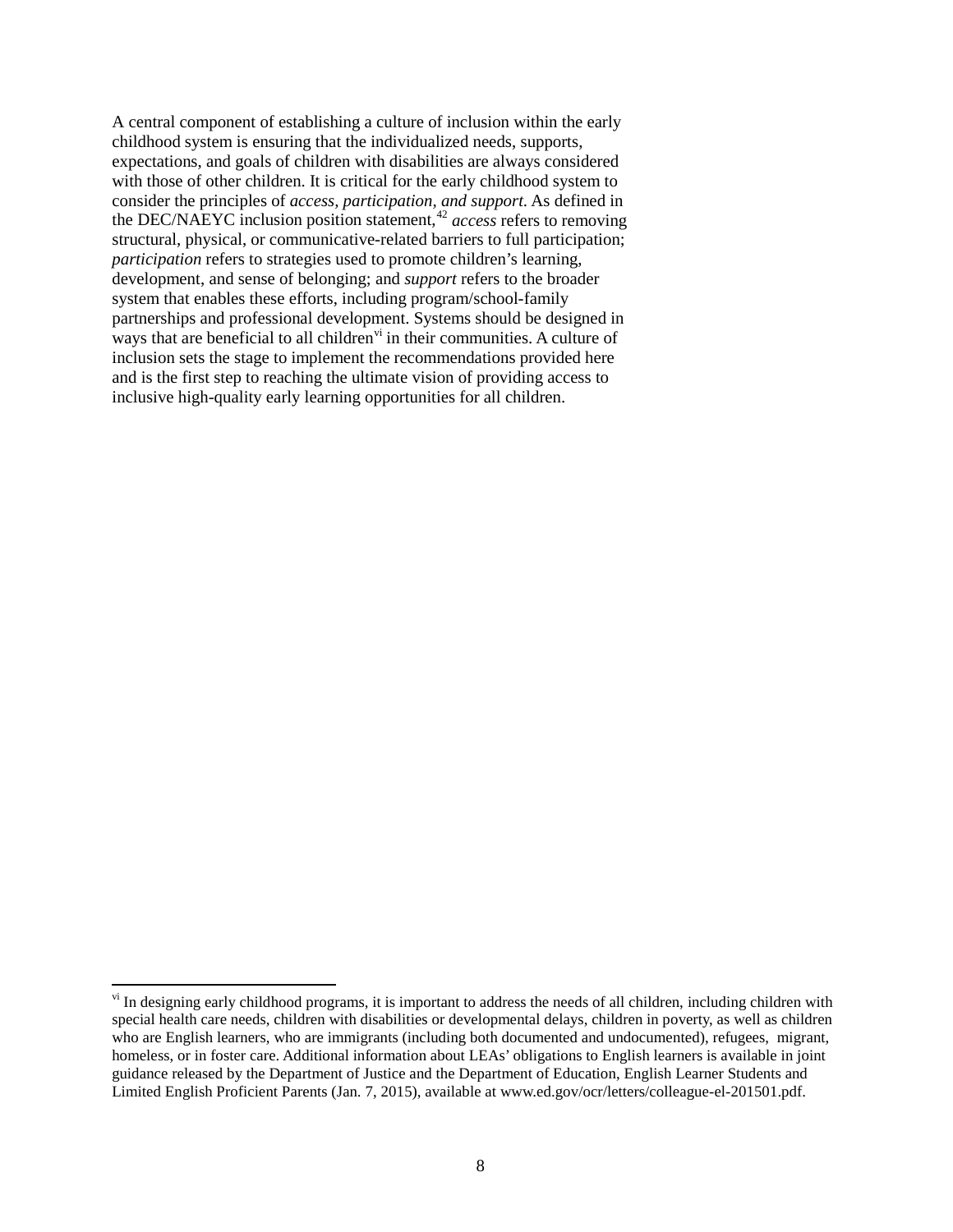#### **RECOMMENDATIONS FOR LOCAL ACTION**

With the support of States, leaders in LEAs, schools, early childhood programs, and family child care networks can strive toward providing high-quality early learning experiences for all young children. Leaders can adopt a culture of inclusion, set expectations for services to be provided in inclusive settings to the extent appropriate per child need, establish fair and appropriate policies, allocate existing resources in ways that facilitate increased access to inclusive early childhood programs, and prioritize workforce development. Early childhood leaders can serve as communitywide leaders for inclusion, by convening a diverse coalition of inclusion champions who can implement a culture of inclusion across the entire community.

#### **1. Partner with Families**

Families are young children's first and most important teachers and advocates. Schools and early childhood programs should intentionally plan and assess how they are partnering with all families. It is important to ensure that all families are knowledgeable about the benefits of inclusion and understand their rights and how to navigate the systems that serve their children. Schools and programs could support this by connecting families to the parent training and information center in their State, and providing specific resources on inclusion in early childhood programs, individualized supports and services their child is entitled to, and the continuum of placement options available to meet their child's unique needs. This information should be available and accessible to all families, including those with limited English proficiency. xiv Schools and early childhood programs should build families' capacity to advocate for their children, including accessing their local early childhood programs and having services provided in their local early childhood programs. They should include families in policy development, advocacy efforts, and public information initiatives, including inclusion forums and conferences. Teachers and providers should also have ongoing conversations with

#### **LEAs, Schools and Programs Should:**

- $\checkmark$ Create a vision statement and a culture of inclusion
- Conduct a policy review
- Prioritize inclusive placements using the IEP/IFSP process
- $\checkmark$ Review and modify resource allocation
- Enhance professional development for LEA administrators, directors, principals, teachers, providers, administrative and support staff
- $\checkmark$ Ensure access to specialized supports for staff to build capacity in promoting children's learning, social-emotional health, language, communication and behavioral development
- $\checkmark$ Assess the quality of inclusive settings
- Establish a supporting staffing structure
- ✓ Develop formal collaborations with community providers

families on their children's learning an[d d](#page-8-0)evelopment, regularly share information on developmental

<span id="page-8-0"></span><sup>&</sup>lt;sup>xiv</sup> A description of entities' Federal obligations to ensure meaningful communication with limited English proficient parents in a language they can understand and to adequately notify limited English proficient parents of information about any program, service, or activity of a school district that is called to the attention of non-limited English proficient parents is available in joint guidance released by the Department of Justice and the Department of Education, English Learner Students and Limited English Proficient Parents (Jan. 7, 2015), available at www.ed.gov/ocr/letters/colleague-el-201501.pdf.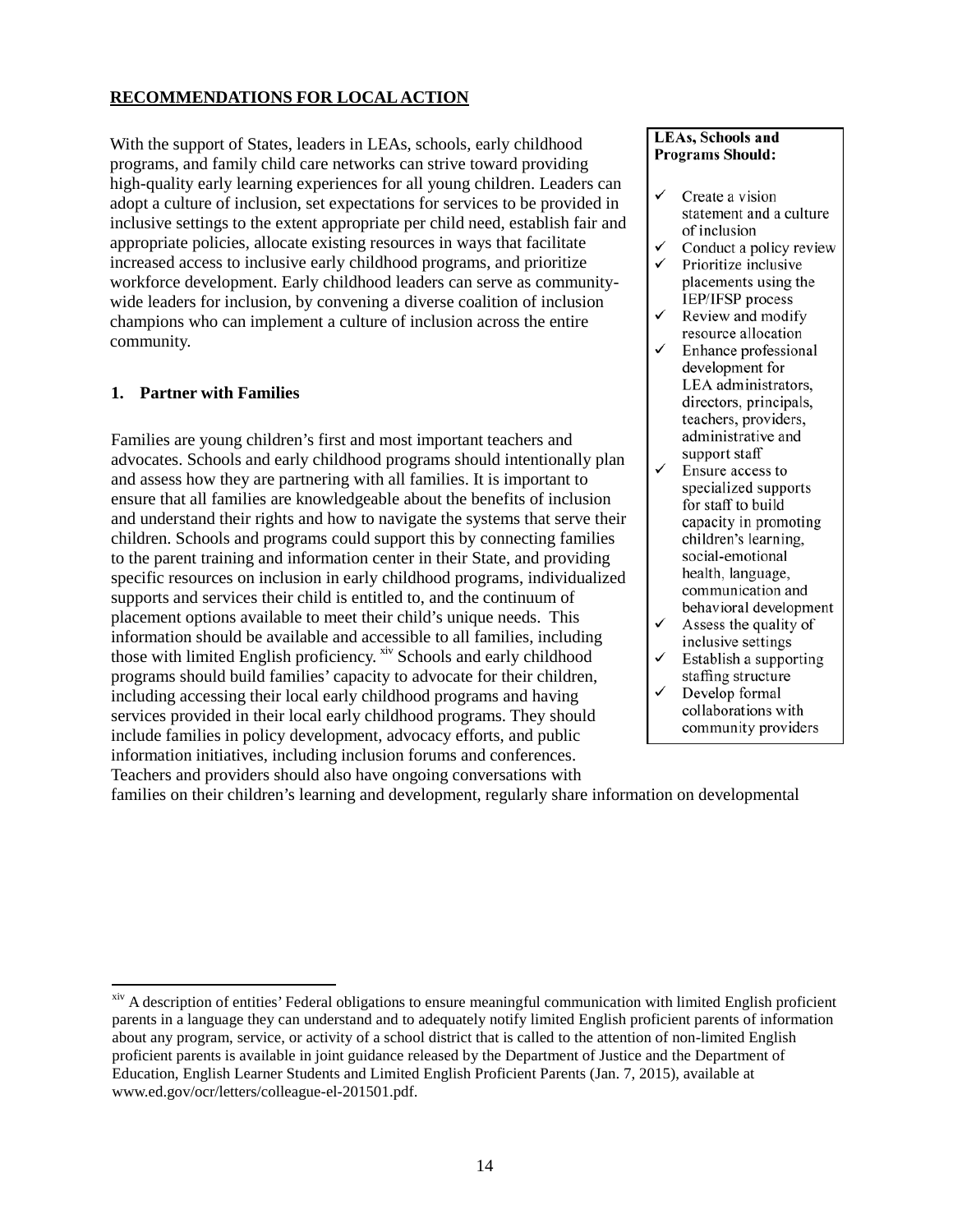screening and child assessment, ask for their perspectives on their children's strengths and needs, and connect them to additional services and supports, as needed, such as family to family health resource centers or specialized service providers.

Schools and programs should also build staff's capacity in family engagement, including respecting and incorporating families' cultures, preferences, and priorities into children's learning. They should also ensure administrative, custodial, and other support staff understand the program's culture of inclusion and interface with families respectfully and compassionately, and provide continuous professional development to teachers and providers on forming strong goal-oriented relationships with families that are linked to their child's development, learning, and wellness.

# **2. Adhere to Legal Provision of Supports and Services in Inclusive Settings with IFSPs/IEPs**

The IDEA requires that IFSP and IEP teams make service and setting decisions for children with disabilities based on their individual needs. LEAs, schools, and other local early intervention service providers should review their IFSP/IEP processes to ensure that natural environments and inclusive

settings are meaningfully discussed for each child and that the first options considered for infants, toddlers, and preschool children with disabilities are those that would be considered for children without disabilities. Where appropriate for the individual needs of a child with a disability, IFSPs/IEPs should be written such that goals and outcomes can be met with the provision of services and supports in inclusive settings. For example, if a child in Head Start is identified with a disability and found eligible under the IDEA as a child with a disability, the first consideration should be that their special education services are provided in their Head Start program. Families should not be given an "either/or" option, such that they must choose between Head Start *or* special education services. Early childhood teachers and providers,<sup>[xv](#page-9-0)</sup> child development specialists, and related services providers, should be included on IFSP teams, with parent permission. IEP teams are required to include at least one general education teacher if the child is participating in the general education environment. Teachers and providers should understand children's goals, strategies to meet goals, and their role and the role of early interventionists, early childhood special educators, and related

| <b>Strategies to Promote Access:</b> |                         |
|--------------------------------------|-------------------------|
|                                      | Removal of physical and |
|                                      | structural barriers     |

- Multiple and varied formats for instruction and learning
- $\checkmark$ Strategies and modifications to promote learning, from making simple changes to the environment and materials to helping a child use special equipment

# **Strategies to Promote Participation:**

- Embedded instruction and other naturalistic interventions
- Scaffolding strategies
	- Tiered models of
	- instruction

services providers in helping children reach their goals. Teachers and providers should also understand how to access specialized services and supports as needed.

# **3. Assess and Improve the Quality of Inclusion in Early Childhood Programs**

Children's progress in meeting their developmental and learning goals is typically monitored through formative assessments. Children's assessments should be paired with environmental assessments of their early childhood programs to ensure that there are appropriate accommodations and supports to reach their goals. A high-quality inclusive class ensures both *access* and *participation*. Assessments of access and participation may be layered on existing environmental assessments. Programs can use results of assessments to guide TA and professional development efforts.

<span id="page-9-0"></span><sup>&</sup>lt;sup>xv</sup> Including family child care and center-based child care providers.  $\ddot{\phantom{a}}$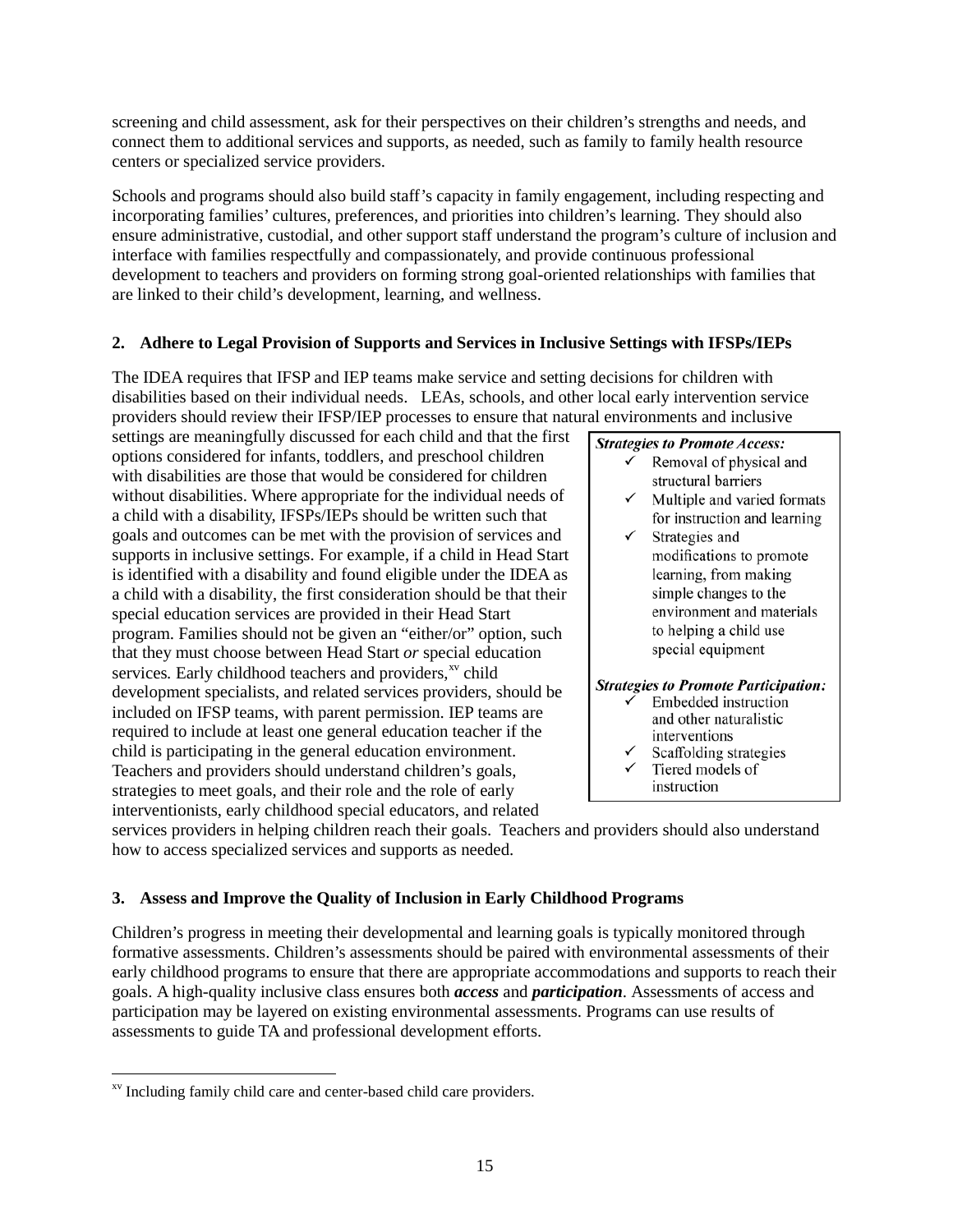#### **4. Review and Modify Resource Allocation**

Resource allocation plays an important role in inclusion. In many cases, LEAs, schools or early childhood programs use most of their funding for children with disabilities on separate classrooms for children with disabilities. Early childhood leaders, including family child care network leaders, can examine the ways they allocate funds that serve children with disabilities and modify them to promote inclusion by considering and acting on the following points:

- *How are IDEA Parts B and C funds used to provide services in inclusive programs or natural environments with typically developing peers to the maximum extent appropriate, in accordance with the provisions of the IDEA?*
- *How are we allocating funds and formalizing partnerships with community-based early childhood programs, including child care, to establish a mixed delivery system, where children with disabilities can receive inclusive early learning opportunities in different settings across the community?*
- *How are our resources targeting the use of evidence-based practices for the most effective child developmental outcomes?*
- *How might resource allocation support some early childhood special educators shifting from full time teachers to providing consultative services to teachers and providers?*
- *How might we support early intervention, early childhood special education, related services providers, and other specialized providers in providing consultative services to early childhood teachers, providers, and staff?*
- *How can we optimize the distribution of specialized providers, materials, and equipment across early childhood programs?*
- *How are professional development resources being used to expand access to training and coaching, specific to supporting all children with disabilities, to all staff?*

#### **5. Enhance Professional Development**

High-quality staff should have knowledge, strong competencies, which include competencies in culturally and linguistically responsive practice, and positive attitudes and beliefs about inclusion and disability in order to foster the development of all children. In addition they should have a strong understanding of universal design<sup>[xvi](#page-10-0)</sup> and universal design for learning.<sup>xvii</sup> Preparation and professional development in each of these areas is necessary for all staff, including LEA administrators, early childhood program directors, school principals, family child care network leaders, teachers and providers, early interventionists, early childhood special educators, related services providers, other specialized providers, and aides. Leaders should ensure that the necessary infrastructures and supports are in place to enable continuous professional development and improvement of all leaders and staff. Programs with dedicated professional development funds such as LEAs and Head Start programs should ensure professional

<span id="page-10-0"></span><sup>&</sup>lt;sup>xvi</sup> Universal design is the philosophy of developing and designing physical environments to be accessible to the greatest extent possible, to the people who use them, without the need for adaptation.  $\overline{a}$ 

<span id="page-10-1"></span><sup>&</sup>lt;sup>xvii</sup> Universal design for learning is an educational framework based on the learning sciences, which informs the design and development of flexible instructional practices, materials, and tools that address the variability of all learners. This framework is essential to allow children with disabilities ways to engage with learning and to develop knowledge and skills in early childhood programs.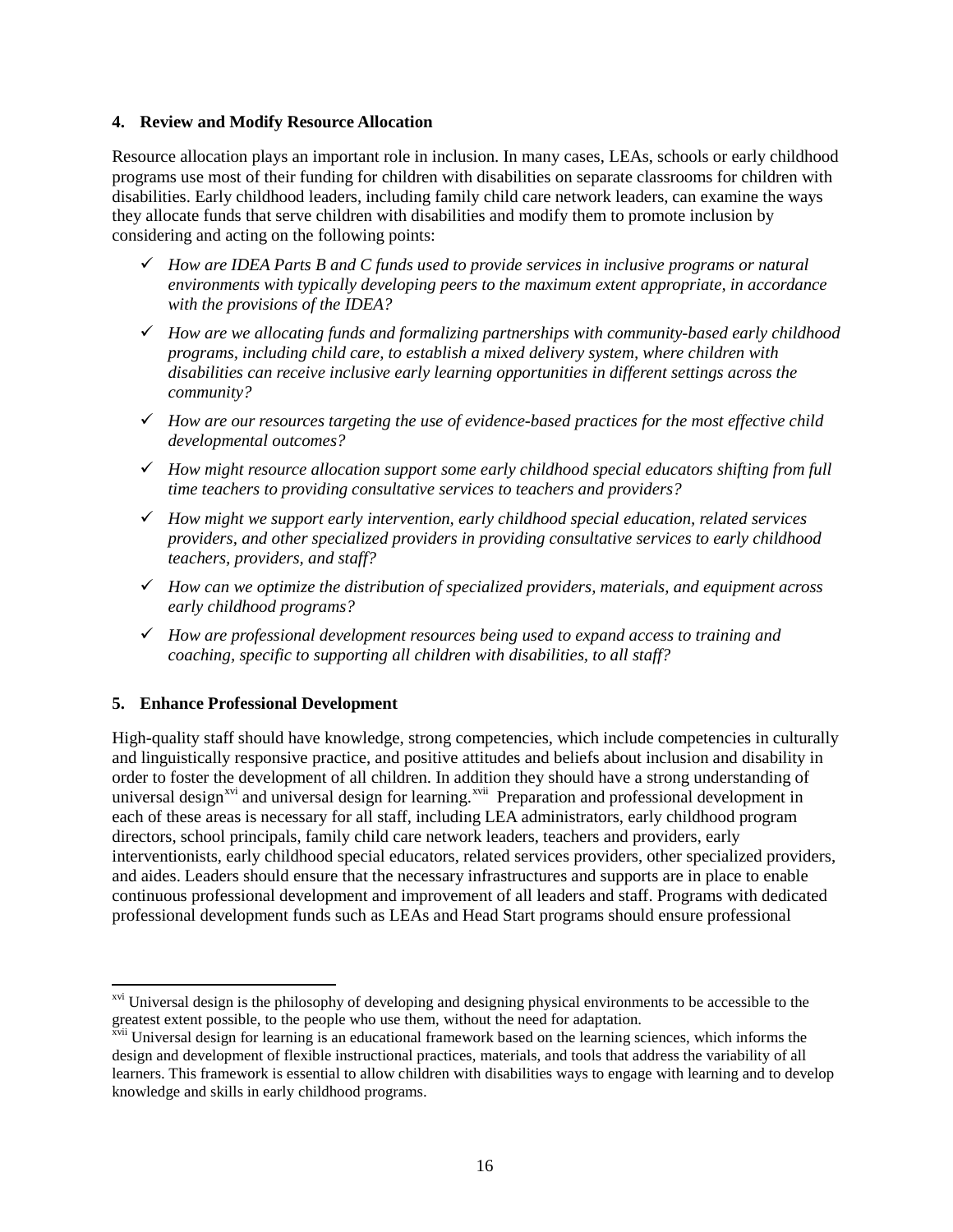development in the area of inclusive early childhood programming is not only available to their own staff, but is also open to local early childhood partners from child care and family child care settings.

- *LEA Administrators, Early Childhood Directors, Principals, and Family Child Care Network Leaders* are critical to high-quality inclusion in early childhood programs. These leaders may establish priorities, policies and procedures; set the culture and climate of the district, school, program or network; oversee staff development and morale; provide continuity when staff turnover occurs; and take an active role in shifting perceptions of inclusion through public awareness within the community. Leaders should participate in regular professional development opportunities that include reviews of the literature on inclusion, guidance on how to establish a culture of inclusion and enact strong inclusive polices, and practical budgeting and resource allocation strategies that support inclusion. Leaders should also establish local learning communities with other local early childhood leaders to share lessons learned, brainstorm challenges, and collaborate on solutions. Leaders should establish policies that require all staff and providers to engage in professional development specific to adopting a culture of inclusion, and supporting the learning and developmental needs of children with disabilities through individualized learning. They should also ensure that staff and providers have specific time set aside for in-service training and coaching, and to engage in reflection, planning, problem solving, and peer learning on issues related to inclusion.
- *Teachers and Providers* are essential to ensuring that all children are afforded high-quality early experiences. Supported by specialists and their LEA, school, or program leaders, teachers and providers should possess the skills to meet the learning needs of all children. Through intentional preparation, training, and supports, teachers, providers and other staff can feel confident in their abilities to serve children with diverse needs. All general professional development opportunities offered to early childhood staff should incorporate how the content applies and can be individualized for children with disabilities. LEAs, schools, and early childhood programs should strive to support their workforce and strengthen their capacity in:
	- ° Assessing unique learning styles and implementing individualized instructional strategies to reach learning, language, and developmental goals for all children;
	- ° Designing all activities, such as free play, circle time, learning groups, outdoor play, or snack time, to fully support the participation of all children, including children with disabilities;
	- ° Integrating IFSP/IEP goals into children's learning across everyday routines;
	- $^{\circ}$  Implementing DEC Recommend Practices;  $^{49}$  $^{49}$  $^{49}$
	- ° Documenting and sharing developmental progress with families and other service providers;
	- ° Promoting social-emotional development, and appropriately addressing challenging behavior;
	- ° Facilitating social learning opportunities between children with disabilities and their peers;
	- ° Forming strong, supportive, nurturing relationships with children and their families;
	- ° Conducting ongoing developmental monitoring, universal developmental and behavioral screenings at recommended ages, and follow-up, as needed;
	- ° Coordinating with community-based service providers, including local disability support agencies and children's medical homes;
	- ° Promoting the health and well-being of children, including understanding the needs of children with special health care needs and providing documentation in medical action plans; and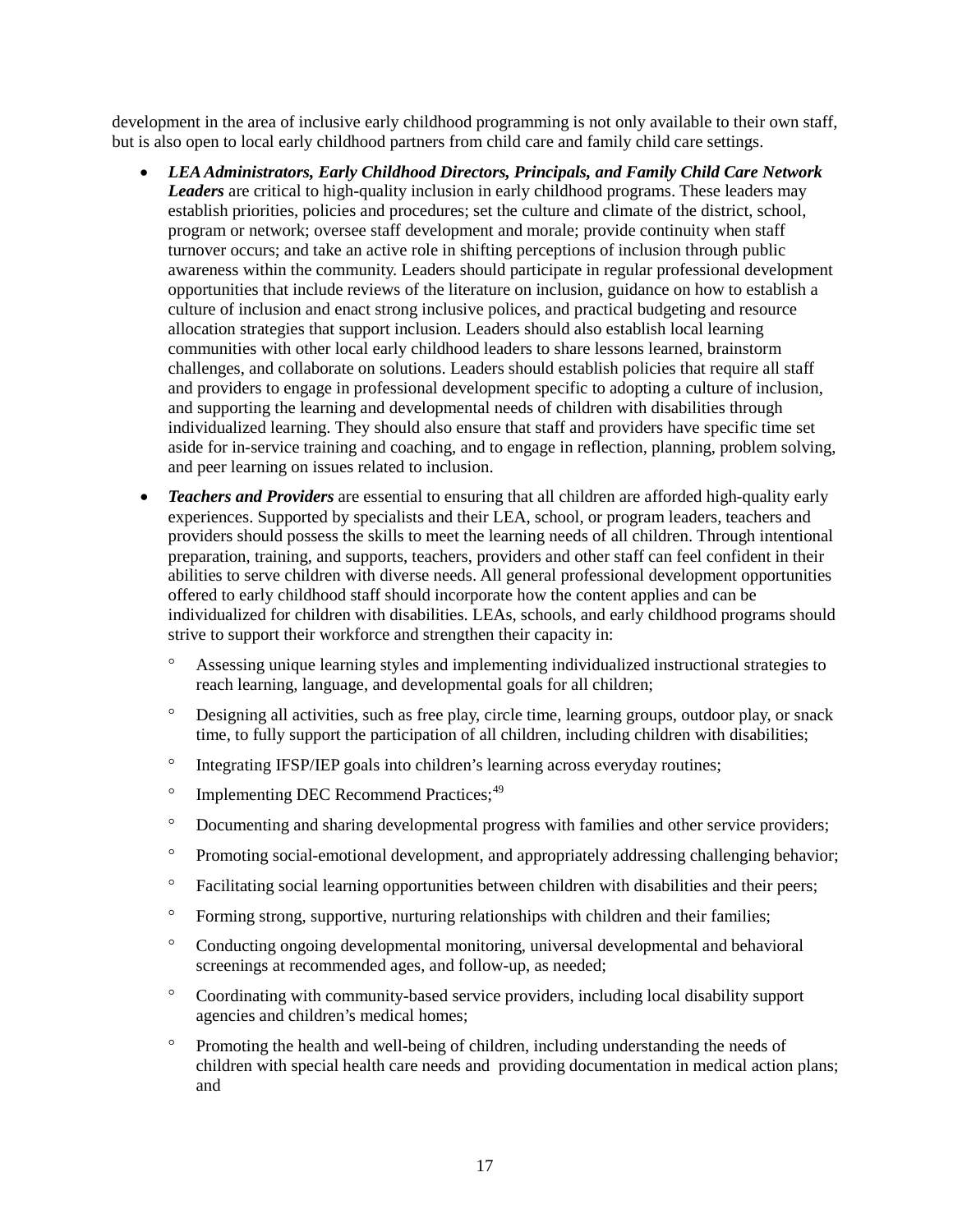- ° Having a strong understanding of cultural diversity and competencies in culturally and linguistically responsive practice, and in employing self-reflective strategies to identify, prevent and correct all implicit and explicit biases, including racial/ethnic/national origin, gender, sexual orientation, and language and disability biases.
- *Early interventionists, Early Childhood Special Educators and Related Services Personnel* play a unique role in supporting young children's access to and participation in inclusive early childhood programs. Early interventionists, early childhood special educators, related services providers, and other specialized providers should deliver services to children with disabilities in early childhood programs and with support embedded in everyday routines. They should coteach and coach early childhood teachers and providers to encourage inclusive educational environments, as opposed to focusing on working with children in separate settings or pulling children out of their settings for specialized instruction, as a first option. In addition to having strong competencies in working directly with children with disabilities, leaders should ensure that these professionals have the capacity to:
- ° Understand the goals, curriculum, and approach used in the early childhood program;
- ° Build culturally and linguistically responsive relationships and partnerships with teachers and providers;
- ° Use evidence-based consultation and coaching models;
- ° Share knowledge and expertise with families and teachers and providers to improve their confidence, competence, and capacity to support the overall development and learning of all children;
- ° Co-teach in an early childhood program; and
- ° Build trusting relationships with families and work with them to identify inclusive options in the community and appropriate services and supports based on the unique needs of their child.

Finally, a critical component of enhancing workforce capacity at all levels is promoting teacher and provider health and wellness and ensuring that staff at all levels are compensated fairly and work reasonable hours with breaks. Strong relationships with community-based service providers can offer staff additional social services, as needed, including health and mental health supports. Promoting staff wellness strengthens their capacity to form strong and stimulating nurturing relationships with children, as well as reduce job stress.

# **6. Establish an Appropriate Staffing Structure and Strengthen Staff Collaboration**

Establishing staffing structures and increasing staff collaboration may require programs to shift existing resources and systems. Early childhood classrooms may consist of a skilled lead teacher or provider and a paraprofessional or aide, supported by specialists like early interventionists, early childhood special educators, early childhood mental health consultants, and related services providers. Programs should strongly consider implementing co-teaching models. Specialists can partner with teachers and providers to observe, model and share strategies for helping children with disabilities on an ongoing or periodic basis. Programs, schools, and networks should also have a disability or inclusion coordinator, who oversees child goals, coordinates child services with other service providers, connects children and families with additional services as needed, and helps families navigate services for their children. It is also critical to allocate staff time for coordination and collaboration between the professionals who work with young children. This facilitates comprehensive coordinated services, enables staff to understand their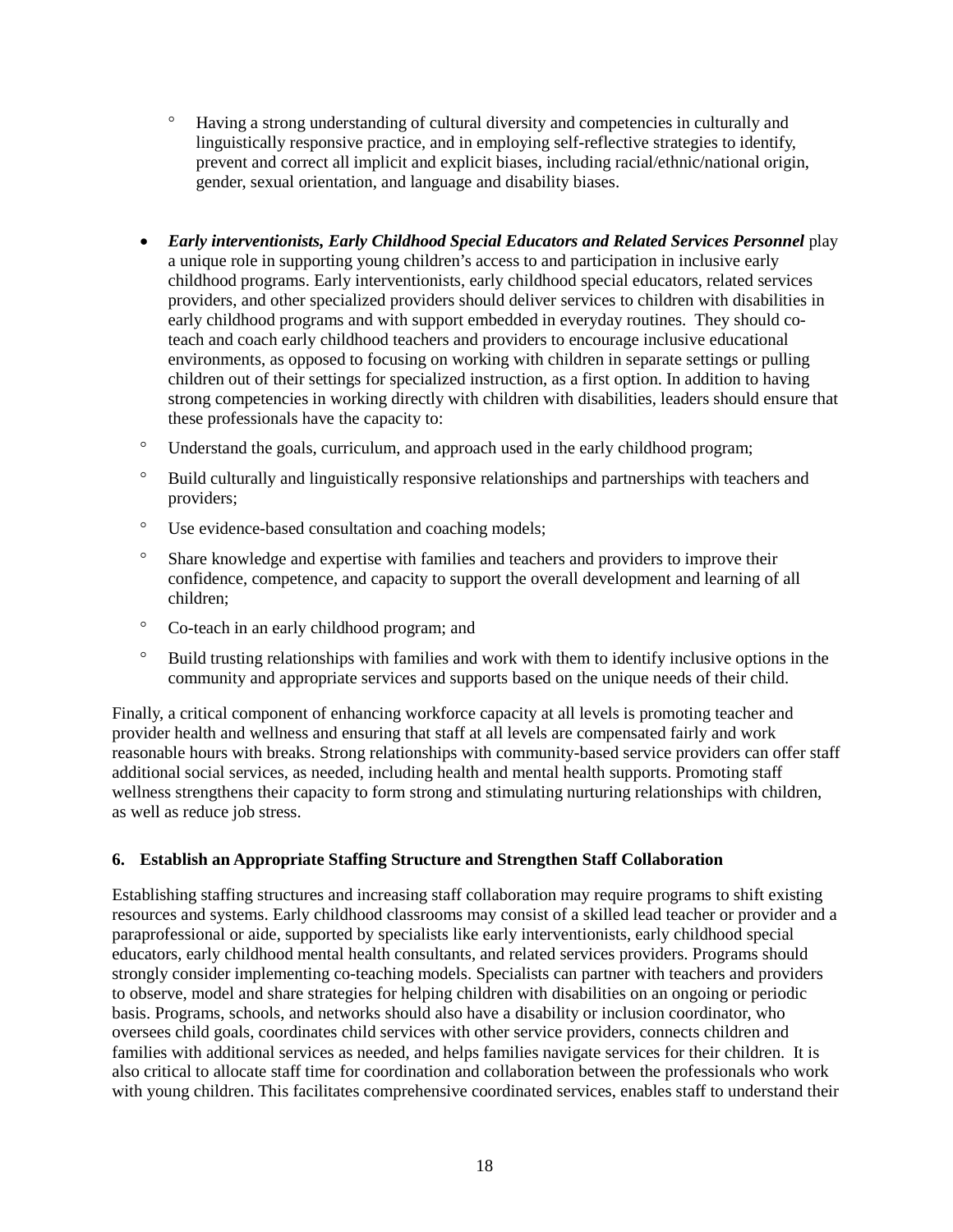roles and responsibilities and the roles and responsibilities of others to facilitate children's learning and development.

# **7. Ensure Access to Specialized Supports**

Early childhood programs, schools, and family child care networks should have access to specialized supports delivered by experts like early interventionists, inclusion specialists, early childhood mental health consultants, behavior consultants, early childhood special educators, developmental specialists, teachers of the deaf and hard of hearing, teachers of the blind or visually impaired, orientation and mobility specialists, or related services providers. This specialized support should be culturally and linguistically responsive to meet the diverse needs of providers and teachers, and the children and families whom they serve. This specialized support can increase the quality of early learning experiences and care for *all* children. It would provide assistance in adapting the program's environment, activities, and instructional support to promote full participation of children with disabilities. Specialists may also assist schools and programs by conducting classroom observations and developing strategies to meet children's goals, including IFSP and IEP goals; including behavior support plans for children who require them and provide guidance on implementing those plans; and connecting children, families, and staff to additional support services, as needed. Specialists and the services they provide should be coordinated so that each is aware of the goals, strategies, and progress of the others.

# **8. Develop Formal Collaborations with Community Partners**

Formal agreements and strong collaboration are critical for establishing a mixed delivery system where children have access to inclusive early learning opportunities in a range of settings across their community, such as in child care programs, public preschool, or Head Start. These formal collaborations are critical to fulfilling the natural environment and LRE requirements in IDEA, particularly in LEAs or schools that do not operate a general early childhood program. If LEAs do not operate inclusive early childhood programs, they should make formal agreements with community-based early childhood programs, such as Head Start or private preschool programs, to provide services in the LRE to children with disabilities in their district. Head Start and Early Head Start programs are required to establish collaborative partnerships with community organizations that may include individuals and agencies that provide services to children with disabilities. Formal agreements are important to ensuring that Early Head Start and Head Start programs can meet their requirements to serve children with disabilities in their programs. Further, the CCDBG Act requires States to describe how they will coordinate services provided under the Child Care and Development Fund (CCDF) with services and programs serving children with disabilities.

In addition, young children with disabilities and their families often require services that may be delivered by providers outside of their early childhood programs. Formal collaborations between public and private community partners, such as the medical home and developmental specialists, may improve screening, evaluation, and referral systems, data sharing, and may help ensure children who need additional supports receive them as soon as possible. Formal partnerships may also facilitate the use of Wrap-Around Services, a philosophy of care that involves providing intensive coordinated community based services designed to meet children's specific social-emotional and behavioral health needs.

Additionally, as many children transition from infant/toddler programs to preschool and all young children eventually graduate from their early childhood program and progress to elementary school, formal agreements between early childhood programs, schools, and family child care networks can support alignment among the programs. This could also help facilitate child transitions from inclusive early childhood programs to inclusive elementary school settings.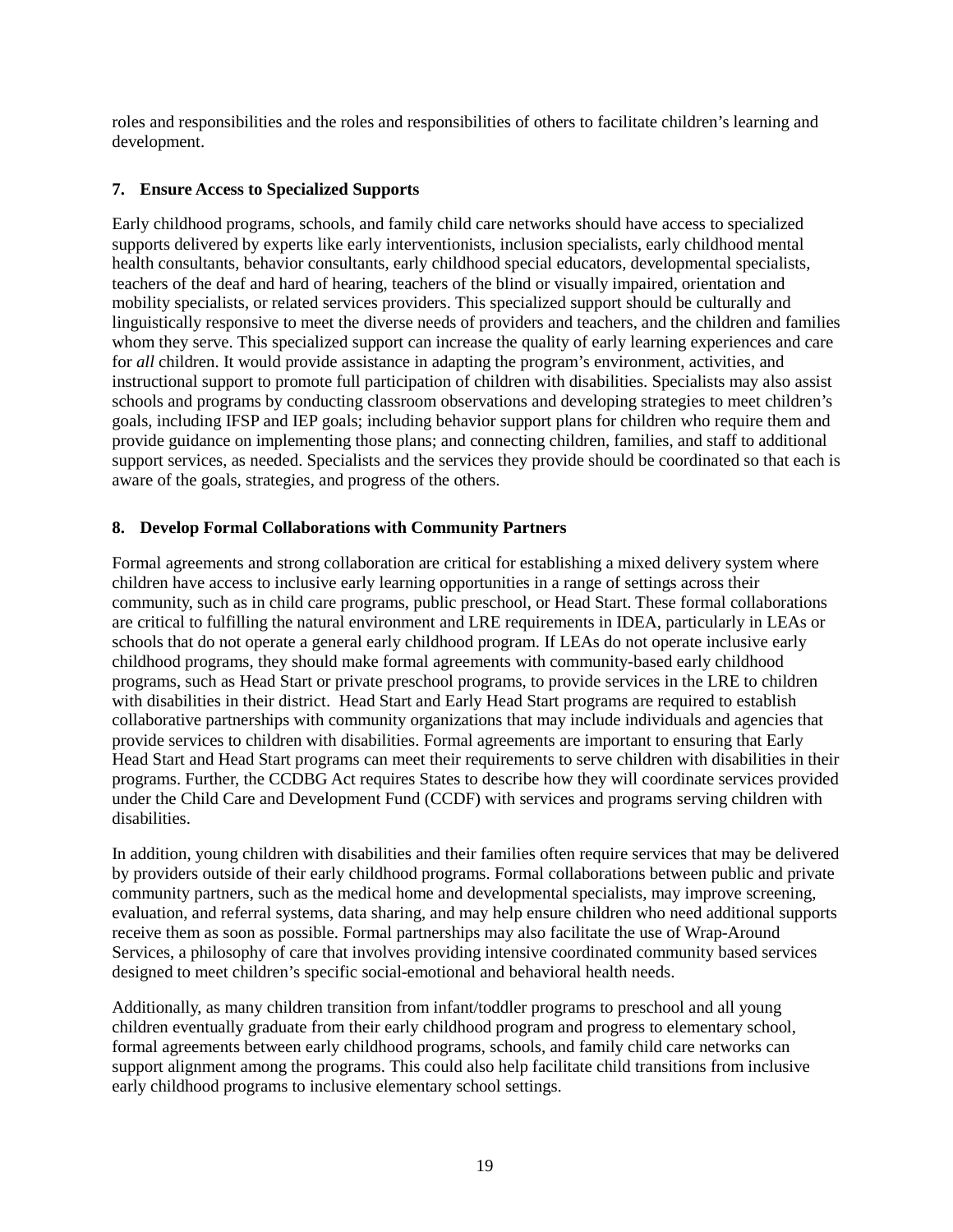#### **CONCLUSION**

As the country continues to move forward on the critical task of expanding access to high-quality early childhood programs for all young children, it is imperative that children with disabilities be included at the onset of each of these efforts, and be offered equal opportunities to benefit from these experiences. The case for meaningful inclusion of young children with disabilities, not only in early childhood programs, but in the community more broadly is an essential component of our nation's efforts to ensure equality of opportunity for all Americans. The vision presented here, that all children have access to inclusive high-quality early childhood programs, requires strong State and local leadership, a shared responsibility and commitment within communities, and a robust partnership between families, schools, communities, and government at all levels. By striving toward this vision and implementing these recommendations, we can move forward as a country in honoring the rights of all of our youngest children and living up to the American ideal of offering an equal opportunity to all.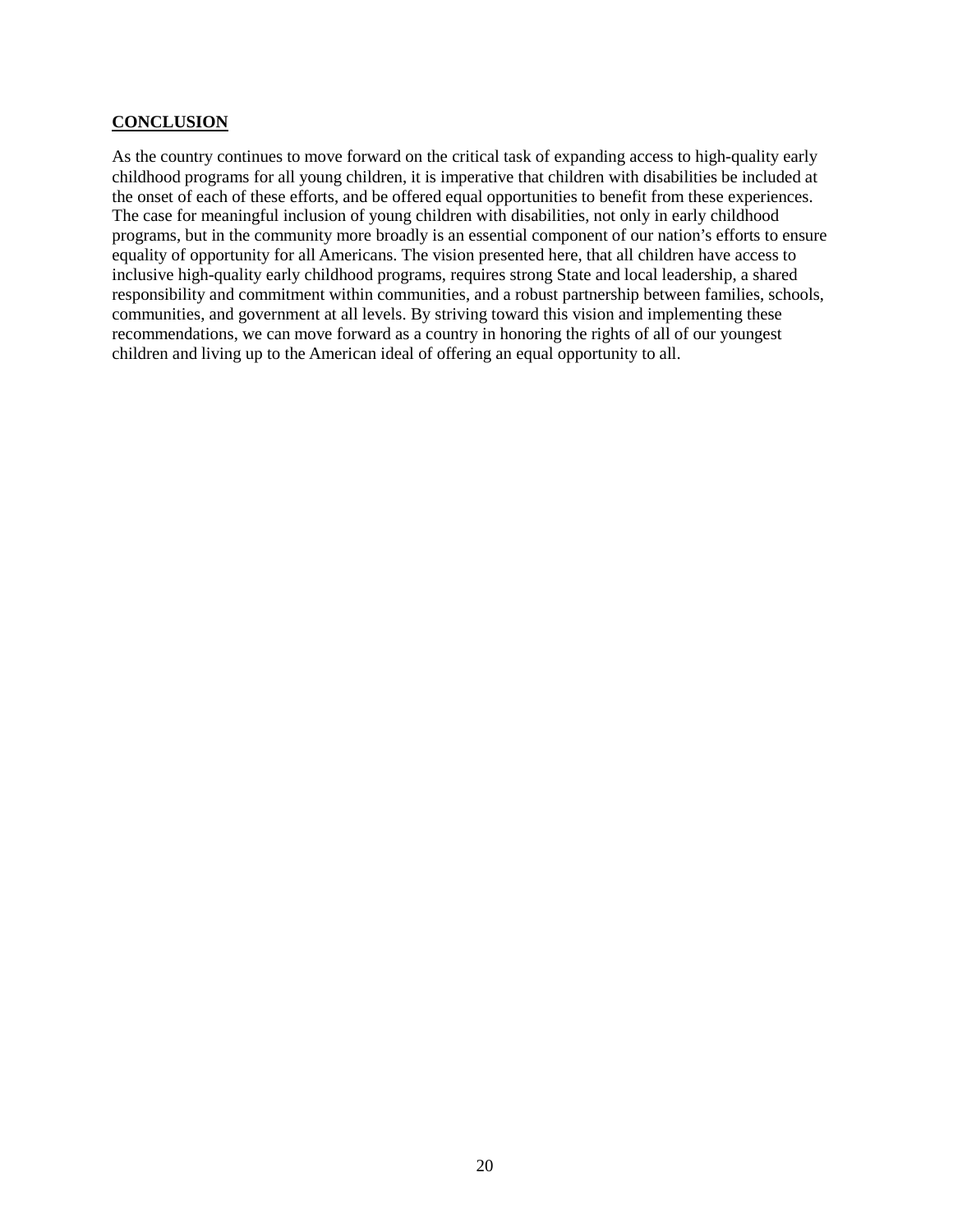#### **Appendix 1: Legal Foundation for Inclusion**

Inclusion is not only supported by a research base; it is also supported by a robust legal foundation with applicable statutes including the Individuals with Disabilities Education Act (IDEA), Section 504 of the Rehabilitation Act, the Americans with Disabilities Act (ADA), the Head Start Act, and the Child Care and Development Block Grant Act (CCDBG). These Federal laws recognize and support inclusion because of the developmental, educational, and social benefits that inclusion provides to children with disabilities.

# *The Individuals with Disabilities Education Act (IDEA)*

The IDEA supports equality of opportunity and full participation for eligible children with disabilities birth through 21 by providing funds to States to assist them in developing and implementing systems of early intervention and special education and related services for all eligible infants and toddlers and children and youth with disabilities. The IDEA Part C program requires that eligible infants and toddlers with disabilities receive services in natural environments to the maximum extent appropriate and the IDEA Part B program requires that eligible children with disabilities age three through 21 receiving services in the least restrictive environment (LRE) to the maximum extent appropriate. Eligible children with disabilities under Part B of the IDEA are to receive the full range of supplementary aids and services to enable them to be educated with children who do not have disabilities, participate in the general educational or developmental curriculum, and participate in typical non-academic activities with nondisabled peers, to the maximum extent appropriate. [http://idea.ed.gov](http://idea.ed.gov/)

# *Part C of IDEA*

The Program for Infants and Toddlers with Disabilities (Part C of IDEA) requires States that receive Part C grants to develop and implement a statewide, comprehensive, coordinated, multidisciplinary, interagency system that provides early intervention services for infants and toddlers with disabilities from birth through age two and their families and, at the State's discretion, to children with disabilities through age five (or until entry into kindergarten, whichever occurs earlier). Appropriate early intervention services for any infant or toddler with a disability are to be provided in natural environments, including the home, and community settings in which children without disabilities participate, to the maximum extent appropriate, as determined by the individualized family service plan (IFSP) team. The IDEA requires that the IFSP must include a determination of the appropriate setting for providing early intervention services to an infant or toddler with a disability, including any justification for not providing a particular early intervention service in the natural environment. This determination is made by the IFSP team, which includes the parent and other team members, and must be consistent with the intended outcomes expected to be achieved by the child as written in the IFSP.

#### *Part B, section 619 of IDEA*

The Preschool Grants Program (Part B, section 619 of the IDEA) provides formula grants to assist States, to provide special education and related services to children with disabilities aged 3 through 5, and at a State's discretion, to 2-year-old children with disabilities who will turn 3 during the school year. In order to be eligible for these grants, States must make a free appropriate public education (FAPE) available to all eligible children with disabilities ages 3 through 5. These special education and related services must be provided, to the maximum extent appropriate, in the LRE based on each individual child's unique strengths and needs. It further requires that a continuum of placement options be available to best meet the diverse needs of children with disabilities. The LRE requirements of the IDEA state a strong preference for educating children with disabilities in general education settings alongside their peers without disabilities to the maximum extent appropriate. Under LRE requirements, the IDEA presumes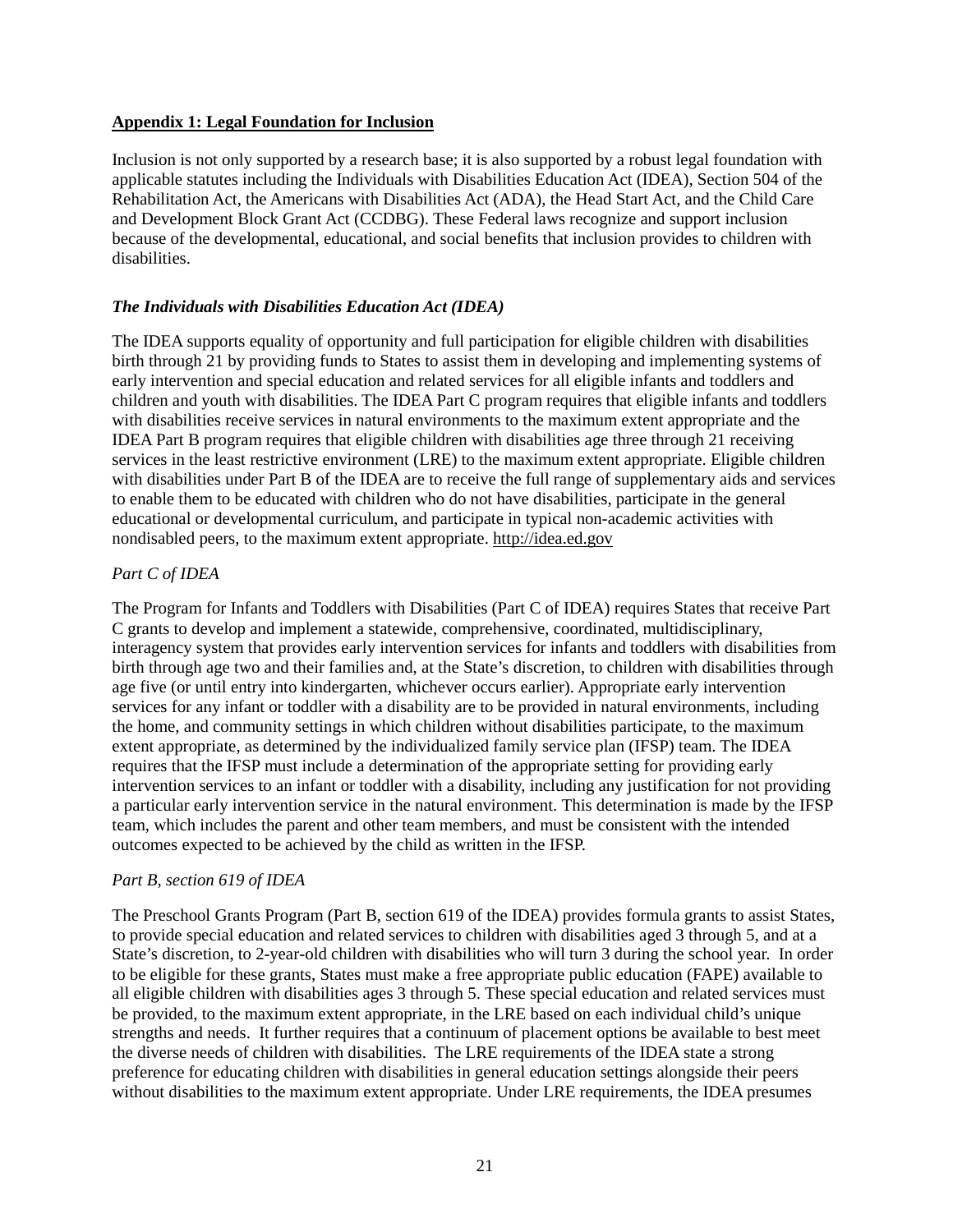that the first placement option considered for each child with a disability is the regular classroom the child would attend if he or she did not have a disability, with appropriate supplementary aids and services. Thus, before a child with a disability can be placed outside of the regular educational environment, the full range of supplementary aids and services that could be provided to facilitate the child's placement in the regular classroom setting must be considered. In addition, IDEA regulations specify that a child with a disability is not to be removed from education in age-appropriate regular classrooms solely because of needed modifications in the general education curriculum.

In 2012, the Office of Special Education Programs (OSEP), Office of Special Education and Rehabilitative Services, U.S. Department of Education issued a Dear Colleague Letter reiterating that IDEA and LRE requirements apply to preschool children with disabilities. Each local educational agency (LEA) must ensure that FAPE is provided in the LRE in which a child's unique needs can be met whether or not the LEA operates a public general early childhood program. An LEA may provide special education and related services to a preschool child with a disability in a variety of settings, including their local public preschool program, if the LEA operates one, or, if the LEA does not operate a public program, other community-based settings, such as Head Start or community-based child care programs.

# The letter states:

*...many LEAs do not offer, or only offer a limited range of, public preschool programs, particularly for three- and four-year-olds. LEAs that do not have a public preschool program that can provide all the appropriate services and supports for a particular child with a disability must explore alternative methods to ensure the LRE requirements are met for that child. These methods may include: (1) providing opportunities for the participation of preschool children with disabilities in preschool programs operated by public agencies other than LEAs (such as Head Start or community based child care); (2) enrolling preschool children with disabilities in private preschool programs for nondisabled preschool children; (3) locating classes for preschool children with disabilities in regular elementary schools; or providing home-based services. If a public agency determines that placement in a private preschool program is necessary for a child to receive FAPE, the public agency must make that program available at no cost to the parent.*

# *Section 504 of the Rehabilitation Act of 1973*

Section 504 of the Rehabilitation Act of 1973 prohibits discrimination on the basis of disability in public and private programs or activities that receive federal funds. This includes the responsibility to ensure that aids, benefits or services are provided in the most integrated setting appropriate to the person's needs. Section 504 applies to public or private preschools, child care centers, Head Start/Early Head Start programs, or family child care homes that receive federal funds either directly or through a grant, loan, or contract. [http://www2.ed.gov/policy/rights/reg/ocr/edlite-34cfr104.html#A](http://www2.ed.gov/policy/rights/reg/ocr/edlite-34cfr104.html%23A%20) and http://www.ecfr.gov/cgibin/retrieveECFR?gp=&SID=96b5fe447fbfd9a1376d4ae589e02944&r=PART&n=pt45.1.84

#### *Americans with Disabilities Act (ADA)*

The Americans with Disabilities Act (ADA), in relevant part, protects individuals with disabilities from discrimination based on disability by public entities and public accommodations. Public entities and public accommodations include public or private early childhood programs such as family or center-based child care programs, public or private nursery schools, preschools, and also Head Start and Early Head Start programs run by public or nonpublic agencies. In general, the ADA requires that child care providers not discriminate against persons with disabilities on the basis of disability, that is, that they provide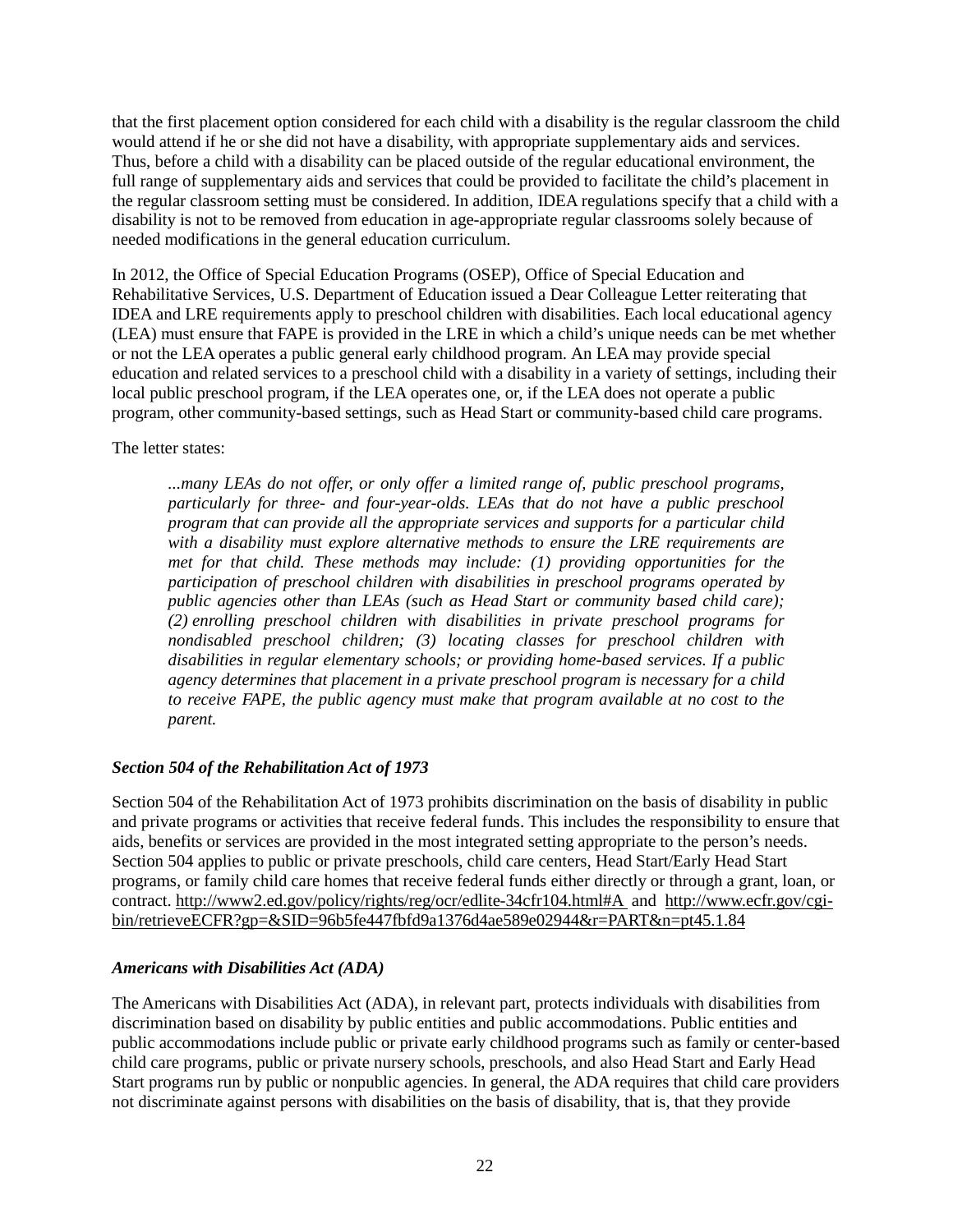children and parents with disabilities with an equal opportunity to participate in and benefit from the child care center's services, programs or activities, regardless of whether they receive Federal funds. The ADA also requires that public entities and public accommodations provide their services, programs or activities in the most integrated setting appropriate to the needs of the individual with a disability. Young children in public settings, such as Head Start programs, operated by public entities are covered by Title II of ADA, which prohibits disability discrimination by State and local governmental entities, regardless of whether they receive Federal funds. Young children in most private programs, including small family child care programs, are covered by Title III of ADA, which prohibits disability discrimination by public accommodations, regardless of whether they receive Federal funds. [http://www.ada.gov/2010\\_regs.htm;](http://www.ada.gov/2010_regs.htm) http://www.ada.gov/childqanda.htm

# *Head Start Act*

Head Start promotes the school readiness of young children from low-income families and supports the mental, social, and emotional development of children from birth to age 5. In addition to educational services, programs provide children and their families with comprehensive services including health, mental health, dental, nutrition, social, and other services. Head Start services are responsive to each child and family's cultural and linguistic heritage. Since 1972, Head Start has required that at least 10 percent of its enrollment opportunities are available to children with disabilities. Head Start and Early Head Start have exceeded this mandate and serve children in inclusive, developmentally appropriate programs.

The most recent Head Start Act reauthorization in 2007 further aligned Head Start and IDEA requirements so that "not less than 10 percent of the total number of children actually enrolled by each Head Start agency and each delegate agency will be children with disabilities who are determined to be eligible for special education and related services, or early intervention services, as appropriate, as determined under the Individuals with Disabilities Education Act." <http://eclkc.ohs.acf.hhs.gov/hslc/standards/law>

# *Child Care and Development Block Grant Act (CCDBG)*

The CCDBG Act of 2014 requires States to develop strategies for increasing the supply and quality of child care services for children with disabilities. In addition, States must describe how they will coordinate their child care services with other services for young children with disabilities operating at the Federal, State and local levels, including services under Part C and Part B, section 619 of the IDEA. The law also allows States to use funds reserved to improve the quality of child care on professional development opportunities and specialized training on serving children with disabilities and their families. <http://www.acf.hhs.gov/programs/occ/ccdf-reauthorization>

# **Resources:**

U.S. Department of Justice, Frequently Asked Questions about Child Care and the ADA <http://www.ada.gov/childqanda.htm>

U.S. Department of Education, Office of Special Education Dear Colleague Letter on Preschool LRE <http://www2.ed.gov/policy/speced/guid/idea/memosdcltrs/preschoollre22912.pdf>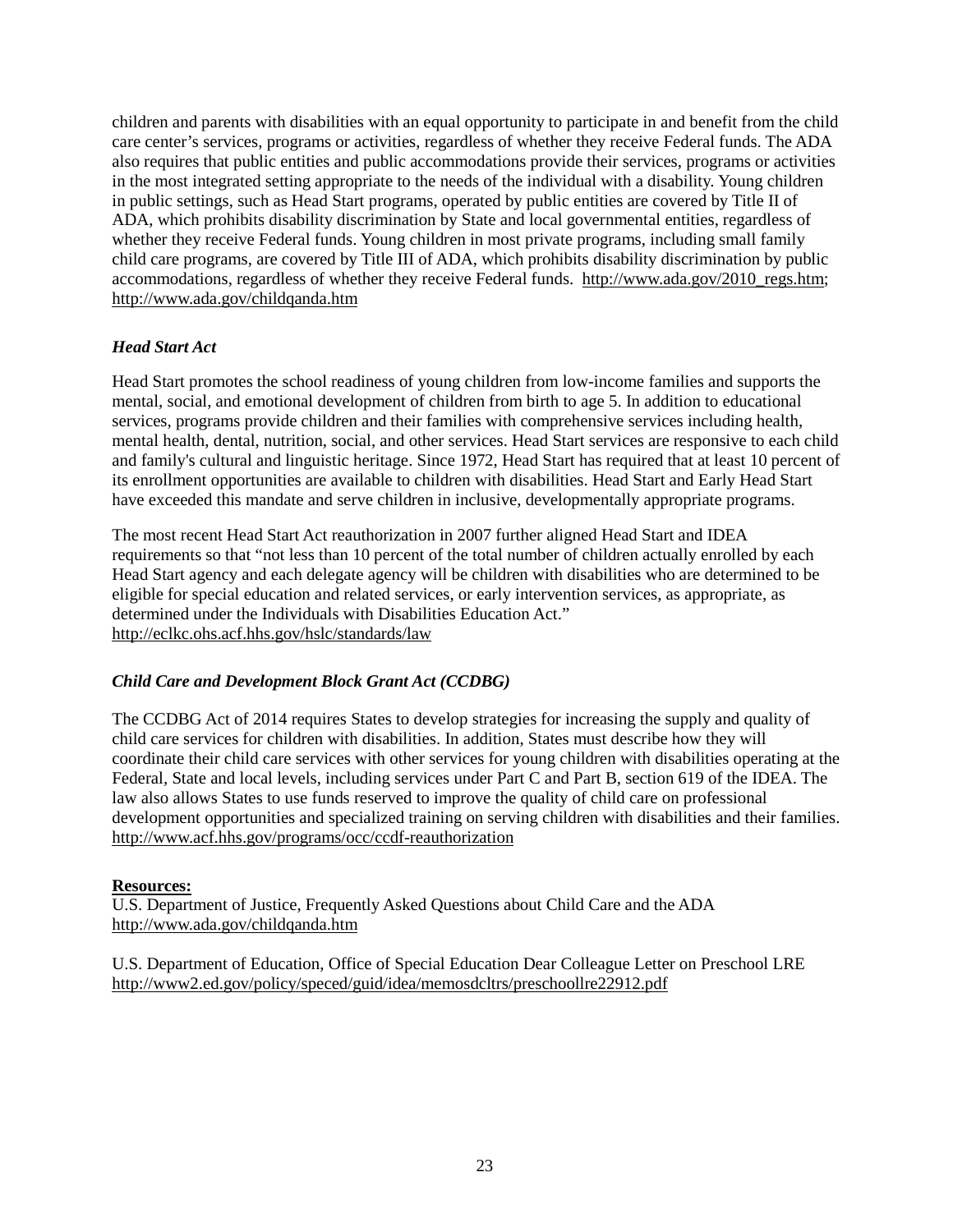U.S. Department of Education, Office of Special Education Policy Letter to the Conference of Educational Administrators of Schools and Programs for the Deaf, Inc. President Ronald Stern http://www2.ed.gov/policy/speced/guid/idea/letters/revpolicy/tplre.html

U.S. Department of Justice & U.S. Department of Education, Dear Colleague Letter on English Learner Students and Limited English Proficient Parents (Jan. 7, 2015) [www.ed.gov/ocr/letters/colleague-el-201501.pdf](http://www.ed.gov/ocr/letters/colleague-el-201501.pdf)

U.S. Department of Justice & U.S. Department of Education, Frequently Asked Questions on Effective Communication for Students with Hearing, Vision, or Speech Disabilities in Public Elementary and Secondary School (Nov.12, 2014) <http://www2.ed.gov/about/offices/list/ocr/docs/dcl-faqs-effective-communication-201411.pdf>

U.S. Department of Education, Questions and Answers on the ADA Amendments Act of 2008 for Students with Disabilities Attending Public Elementary and Secondary Schools (Jan. 9, 2012) <http://www2.ed.gov/about/offices/list/ocr/docs/dcl-504faq-201109.html>

Determining Least Restrictive Environment (LRE) Placements for Preschool Children with Disabilities: Reference Points and Discussion Prompts [http://www.ectacenter.org/~pdfs/topics/inclusion/determining-lre-placements.pdf](http://www.ectacenter.org/%7Epdfs/topics/inclusion/determining-lre-placements.pdf)

IDEA Provisions Supporting Preschool Inclusion [http://www.pyramidplus.org/sites/default/files/images/IDEA%20Provisions%20Supporting%20Preschool](http://www.pyramidplus.org/sites/default/files/images/IDEA%20Provisions%20Supporting%20Preschool%20Inclusion.pdf) [%20Inclusion.pdf](http://www.pyramidplus.org/sites/default/files/images/IDEA%20Provisions%20Supporting%20Preschool%20Inclusion.pdf)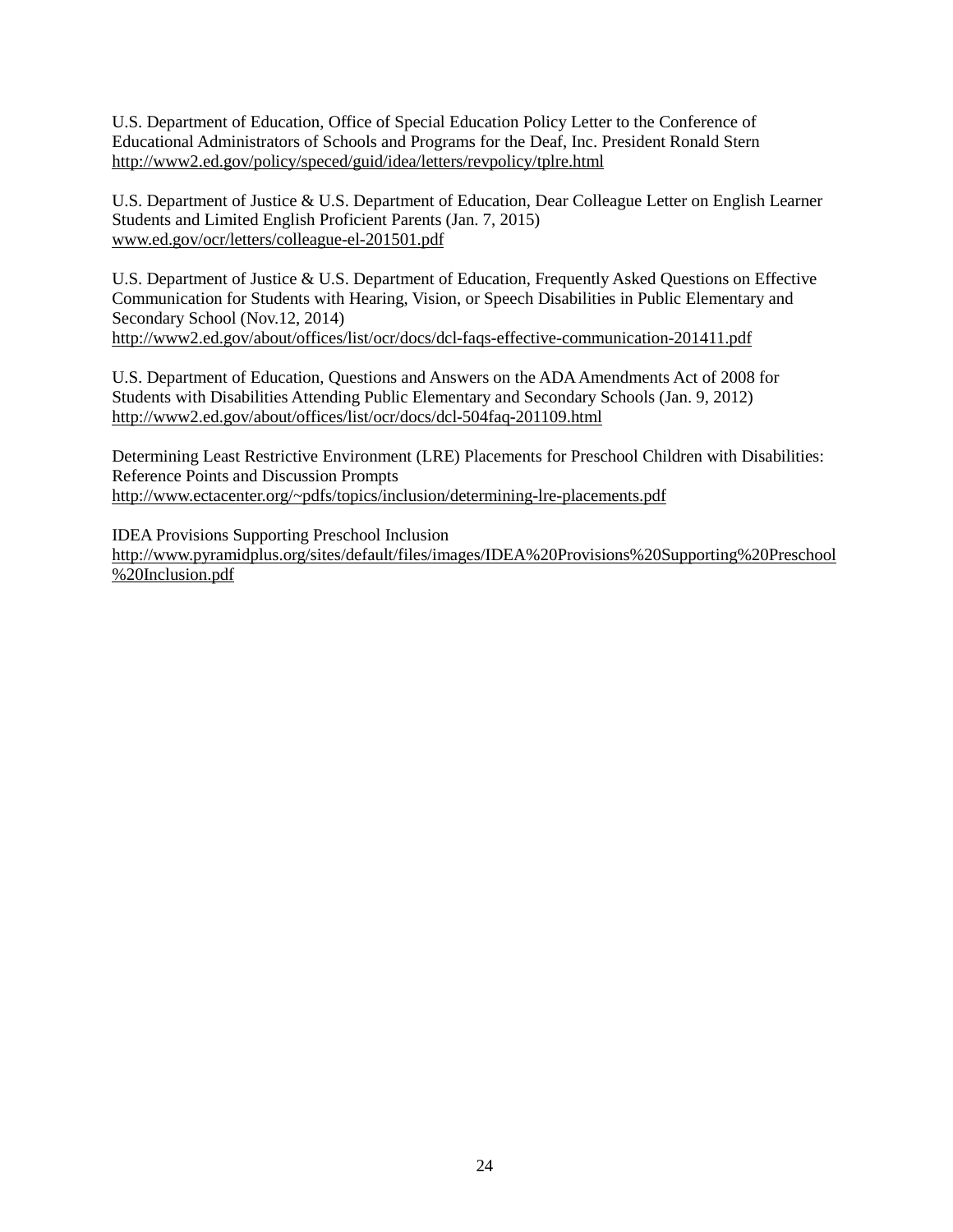#### **APPENDIX 2: Early C[h](#page-19-0)ildhood Mental Health Consultation and Positive Behavior Intervention**  and Support (PBIS) **xviii**

# *Early Childhood Mental Health Consultation*

Early Childhood Mental Health Consultation (ECMHC) is a multi-level preventive intervention that teams mental health professionals with people who work with young children and their families to improve their social-emotional and behavioral health and development. ECMHC builds the capacity of providers and families to understand the powerful influence of their relationships and interactions on young children's development. Children's well-being is improved and mental health problems are prevented and/or reduced as a result of the mental health consultant's partnership with adults in children's lives. ECMHC includes skilled observations, individualized strategies, and early identification of children with and at risk for mental health challenges. The model also includes strengthening of the teacher-family relationship and connecting young children, teachers, and families to additional mental or behavioral health services, as needed. The amount of time a consultant spends with a program/teacher varies depending on need, but most programs range between three and six months, with visits once or twice a week.

Empirical evidence has found that ECMHC is effective in increasing children's social skills, reducing children's challenging behavior, preventing preschool suspensions and expulsions, improving child-adult relationships, and identifying child concerns early, so that children get the supports they need as soon as possible. In addition, the model has been found effective in reducing teacher stress, burnout, and turnover. Preschool teacher stress and burnout have been previously associated with increased risk of expelling and suspending young children. The National Center of Excellence on Infant and Early Childhood Mental Health Consultation supports States in offering high quality mental health consultation to early care and education programs so they have the tools needed to help children with disabilities to be successful in all settings. In addition, the resources below provide information and resources to implement ECMHC[:](http://www.ecmhc.org/)

- [Center for Early Childhood Mental Health Consultation](http://www.ecmhc.org/) <http://www.ecmhc.org/>
- [Early Childhood Mental Health Consultation: Research Synthesis](http://csefel.vanderbilt.edu/documents/rs_ecmhc.pdf) [http://csefel.vanderbilt.edu/documents/rs\\_ecmhc.pdf](http://csefel.vanderbilt.edu/documents/rs_ecmhc.pdf)
- Georgetown University Center for Child and Human Development: Early Childhood Mental [Health Consultation](http://gucchd.georgetown.edu/67637.html) <http://gucchd.georgetown.edu/67637.html>
- [Issue Brief: Integrating Early Childhood Mental Health Consultation with the Pyramid Model](http://challengingbehavior.fmhi.usf.edu/do/resources/documents/brief_integrating.pdf) [http://challengingbehavior.fmhi.usf.edu/do/resources/documents/brief\\_integrating.pdf](http://challengingbehavior.fmhi.usf.edu/do/resources/documents/brief_integrating.pdf)
- Resource Compendium: What Works? A Study of Effective Early Childhood Mental Health [Consultation Programs](http://gucchd.georgetown.edu/products/78366.html)
- <http://gucchd.georgetown.edu/products/78366.html>

 $\overline{a}$ 

• [Promotion of Mental Health and Prevention of Mental and Behavioral Disorders](http://store.samhsa.gov/shin/content/SVP05-0151/SVP05-0151.pdf)

<span id="page-19-0"></span>xviii The U.S. Departments of Education and Health and Human Services does not control or guarantee the accuracy, relevance, timeliness, or completeness of this outside information. Further, the inclusion of information or addresses or Web sites for particular items does not reflect their importance, nor is it intended to endorse any views expressed, or products or services offered.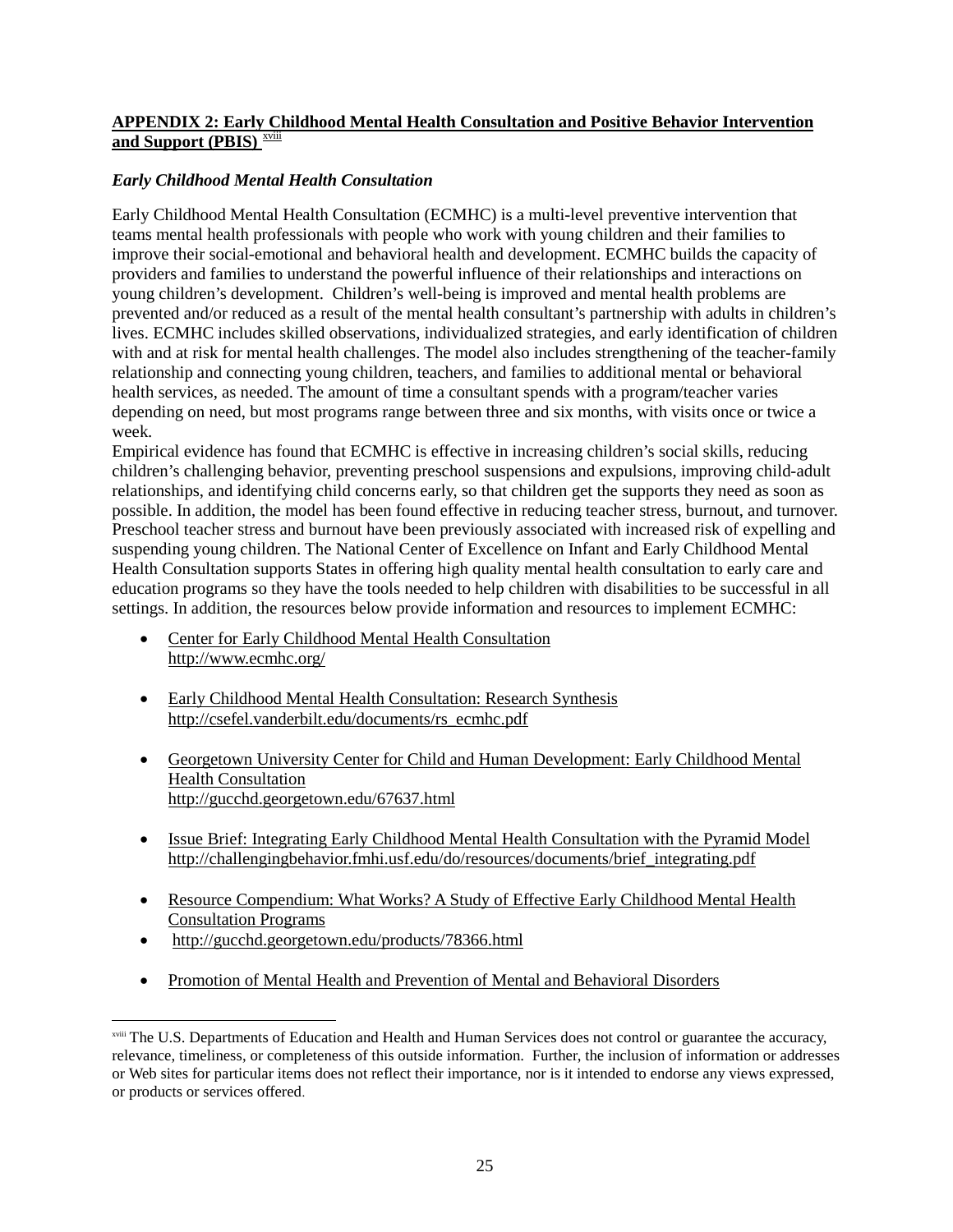<http://store.samhsa.gov/shin/content/SVP05-0151/SVP05-0151.pdf>

• [What Works? A Study of Effective Early Childhood Mental Health Consultation Programs](http://gucchdtacenter.georgetown.edu/publications/ECMHCStudy_Report.pdf) [http://gucchdtacenter.georgetown.edu/publications/ECMHCStudy\\_Report.pdf](http://gucchdtacenter.georgetown.edu/publications/ECMHCStudy_Report.pdf)

# *Positive Behavior Intervention and Support (PBIS)*

Program-wide positive behavior intervention and support (PBIS), traditionally practiced in school-based settings, is increasingly being implemented in early childhood settings, with promising results. Programwide PBIS is a systems approach to establishing the social culture and behavioral supports needed for all children in a school or early childhood program to achieve both social and academic success. It is not a specific curriculum; rather it is a group of effective practices, interventions, and evidence-based implementation supports. PBIS strategies are typically organized into three progressively intensive tiers, with specific interventions being executed across primary, secondary and tertiary tiers. The process is facilitated by a knowledgeable behavioral consultant, who, in partnership with the program team, builds the capacity of school personnel to foster the social-emotional and behavioral development of all students.

There are PBIS frameworks specifically for young children. As an example, the Pyramid Model for Supporting Social Emotional Competence in Infants and Young Children provides a tiered intervention framework for supporting social-emotional and behavioral development. The first tier includes practices to promote nurturing and responsive caregiving relationships with the child and high-quality supportive environments. The second tier includes explicit instruction in social skills and emotional regulation for children who require more systematic and focused instruction. The third tier is for children with persistent challenging behaviors that are not responsive to interventions at other tiers and involves implementing a plan of intensive, individualized interventions. The general application of program-wide PBIS in early childhood settings requires programs to establish a team, develop a set of behavioral goals, teach positive behavior, perform functional assessments of challenging behaviors, and use the assessment to construct individualized behavior support plans. For program-wide adoption, programs need administrative support to provide a sustained commitment and ensure training for staff, competent coaching, access to specialists in mental health and behavior, the use of process and outcome data for decision-making, and the development of policies and procedures that support the implementation of a PBIS framework.

In elementary schools, randomized control trials have found that program-wide PBIS reduced discipline referrals and suspensions, and improved fifth grade academic performance.<sup>[50](#page-37-6)</sup> Studies have also found that the use of program-wide PBIS was associated with improved perception of school safety, and improvements in the proportion of students at third grade who met the state reading standard.<sup>[51](#page-37-7)</sup> The emerging research in early childhood settings is promising. Results from the first randomized control study examining the Pyramid Model in early childhood settings found that children enrolled in the intervention classrooms demonstrated improved social skills and reductions in problem behavior.<sup>[52](#page-37-8)</sup> A comparative study found increased positive child behaviors and decreased negative child behaviors in Pyramid Model classrooms, compared to control classrooms.<sup>[53](#page-37-9)</sup> The resources below provide information and resources to implement PBIS:

- [Center on the Social and Emotional Foundations for Early Learning](http://csefel.vanderbilt.edu/) <http://csefel.vanderbilt.edu/>
- Technical [Assistance Center on Positive Interventions and Supports](https://www.pbis.org/) <https://www.pbis.org/>
- [Technical Assistance Center on Social Emotional Interventions](http://challengingbehavior.fmhi.usf.edu/) <http://challengingbehavior.fmhi.usf.edu/>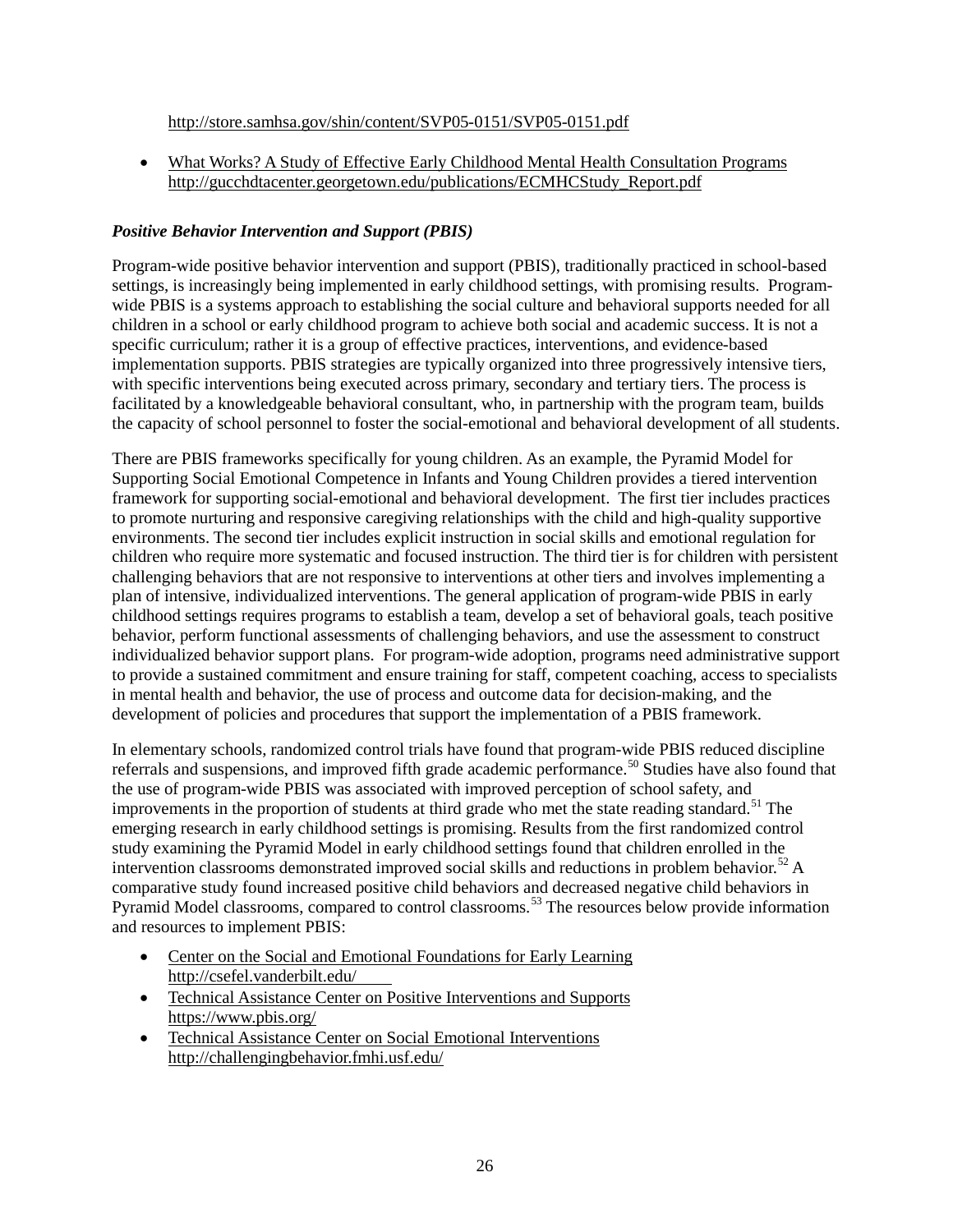### **APPENDIX 3: Professional Developed Resources to Support Inclusion<sup>xix</sup>**

These materials focus on professional development resources that can be used to prepare personnel to serve young children with disabilities with their typically developing peers. These resources are intended to be used by personnel in State agencies, training and technical assistance systems, institutions of higher education, as well as by local program administrators and staff. The U.S. Departments of Education and Health and Human Services does not control or guarantee the accuracy, relevance, timeliness, or completeness of this outside information. Further, the inclusion of information or addresses or Web sites for particular items does not reflect their importance, nor is it intended to endorse any views expressed, or products or services offered.

# **National Centers with Resources to Support Professional Development on Inclusion**

[Center on the Social and Emotional Foundations for Early Learning \(CSEFEL\)](http://csefel.vanderbilt.edu/) focuses on promoting social-emotional development and school readiness. The website contains [training modules,](http://csefel.vanderbilt.edu/resources/training_modules.html) [training kits](http://csefel.vanderbilt.edu/resources/training_kits.html)[,](http://csefel.vanderbilt.edu/resources/videos.html) [videos,](http://csefel.vanderbilt.edu/resources/videos.html) [practical strategies,](http://csefel.vanderbilt.edu/resources/research.html) and [research syntheses.](http://csefel.vanderbilt.edu/resources/research.html)

[CONNECT: The Center to Mobilize Early Childhood Learning](http://fpg.unc.edu/node/2848) Knowledge developed [modules](http://community.fpg.unc.edu/connect-modules/) that are practice-focused instructional resources for faculty and other professional development providers. They are designed to build practitioners' abilities to make evidence-based decisions.

[The Early Childhood Personnel Center \(ECPC\)](http://www.ecpcta.org/) facilitates the implementation of integrated and comprehensive systems of personnel development (CSPD) in early childhood, for all personnel serving infants and young disabilities. Resources include [a map of States' standards](http://ecpcta.org/personnel_standards/) and [quality Indicators for a](http://www.ecpcta.org/cspd/)  [personnel/workforce system.](http://www.ecpcta.org/cspd/)

[Early Childhood Technical Assistance](http://ectacenter.org/sitemap.asp%23topics) Center (ECTA) provides a variety of national and State resources on [inclusion,](http://ectacenter.org/topics/inclusion/default.asp) Least Restrictive Environments (LRE), and [Natural Environments.](http://ectacenter.org/topics/eiservices/eiservices.asp) The center developed a compilation of [Quality Indicators of Inclusive Programs/Practices: A Compilation of Selected Resources.](http://ectacenter.org/pubs/pubdetails.asp?pubsid=101)

[Head Start Center for Inclusion](http://depts.washington.edu/hscenter/abstract-mission-goals) created resources to assist personnel in Head Start programs to include children with disabilities. The website contains detailed [training modules,](http://depts.washington.edu/hscenter/modules-overview%23training) [PowerPoint presentations,](http://depts.washington.edu/hscenter/modules-overview) [video clips,](http://depts.washington.edu/hscenter/modules-overview) and additional training resources such as worksheets and group activities.

[Head Start Early Learning and Knowledge Center](https://eclkc.ohs.acf.hhs.gov/hslc) (ECLKC) serves as a portal to all Head Start and Early Head Start funded national centers, training resources, and regulatory requirements.

[Head Start National Center for Quality Teaching and Learning](http://eclkc.ohs.acf.hhs.gov/hslc/tta-system/teaching) provides resources on instruction, transition to kindergarten, and [teacher development](http://eclkc.ohs.acf.hhs.gov/hslc/tta-system/teaching/development) and a model for [practice-based coaching.](http://eclkc.ohs.acf.hhs.gov/hslc/tta-system/teaching/development/coaching.html)

[Iris Center](http://iris.peabody.vanderbilt.edu/) provides a variety of instructional [modules on inclusion](http://iris.peabody.vanderbilt.edu/module/rs/) and early intervention/early childhood, video vignettes, and activities including resources on [accommodations,](http://iris.peabody.vanderbilt.edu/iris-resource-locator/?term=early-intervention-early-childhood) working with families, transition to preschool and [Research Summaries.](http://iris.peabody.vanderbilt.edu/ebp_summaries/)

[National Professional Development Center for Inclusion \(NPDCI\)](http://npdci.fpg.unc.edu/) developed [landing pads with evidence](http://npdci.fpg.unc.edu/resources/quality-inclusive-practices-resources-and-landing-pads)[based practices](http://npdci.fpg.unc.edu/resources/quality-inclusive-practices-resources-and-landing-pads) around Access, Participation, and Supports[. Tools](http://npdci.fpg.unc.edu/resources/planning-and-facilitation-tools/the-landscape) were developed to assist States and communities design cross-sector systems of professional development.

<span id="page-21-0"></span>xix The Early Childhood TA Center (ECTA Center) and the Race to the Top – Early Learning Challenge Technical Assistance program (ELC TA) compiled much of this information from federally funded programs, national organizations, and States.  $\overline{a}$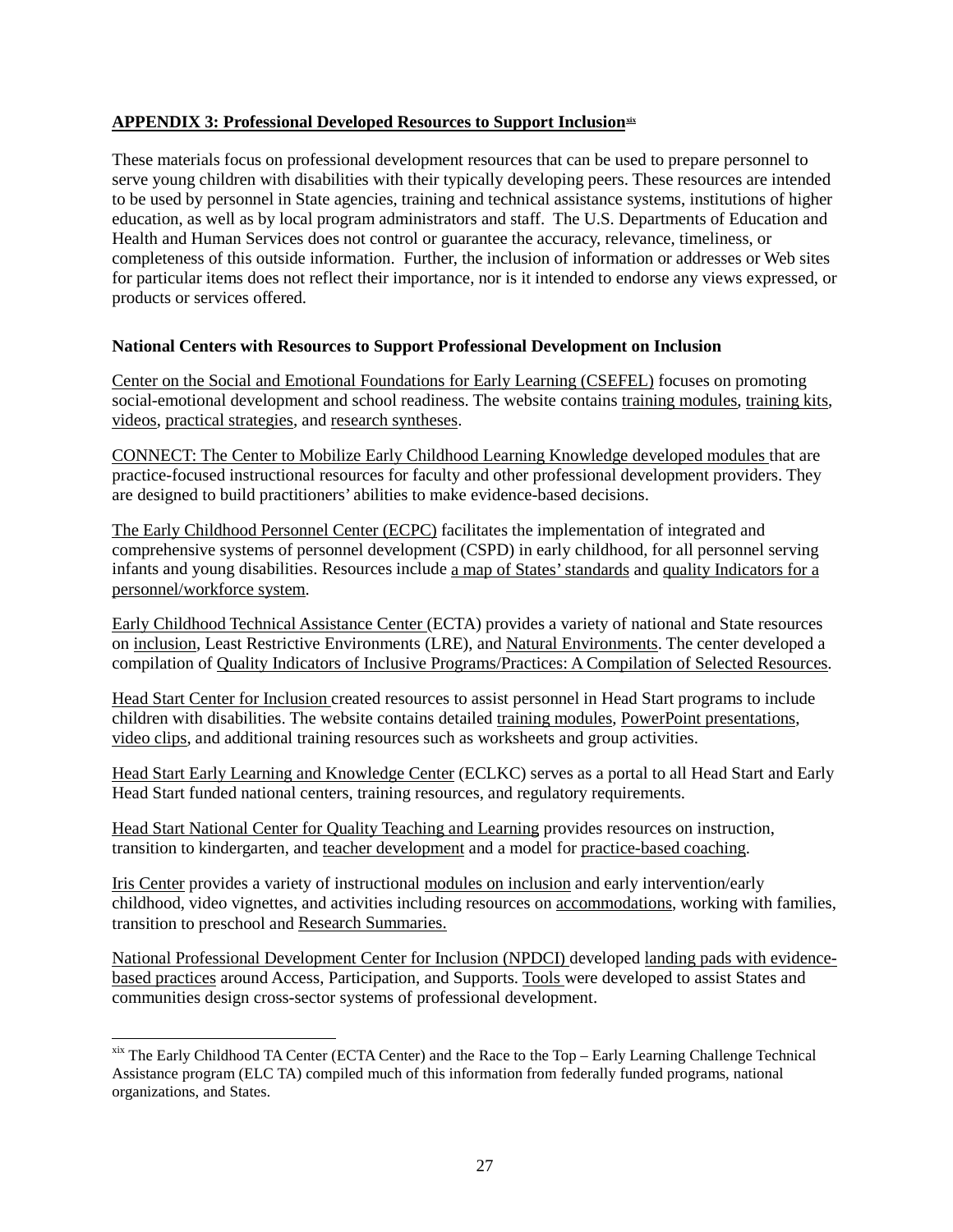- *[Planning Matrix for Early Childhood Professional Development](http://npdci.fpg.unc.edu/resources/planning-matrix-early-childhood-professional-development) can be used as part of a statewide planning process to gather information from representatives of early childhood agencies and initiatives regarding professional development efforts.*
- *[The Landscape: A Statewide Survey for Providers of Professional Development in Early](http://npdci.fpg.unc.edu/resources/planning-and-facilitation-tools/files/NPDCI-Landscape-survey-June2011)  [Childhood](http://npdci.fpg.unc.edu/resources/planning-and-facilitation-tools/files/NPDCI-Landscape-survey-June2011) is designed to help State agency administrators gather information about early childhood professional development activities across various sectors in a state.*

[National Center on Child Care Professional Development Systems and Workforce Initiatives](https://childcareta.acf.hhs.gov/professional-development-systems-and-workforce-initiatives) worked with Child Care and Development Fund grantees, Head Start/Early Head Start leaders, and their partners to design and implement professional development systems that align with other early childhood quality improvement efforts. The center developed the following guides:

- *[Core Knowledge and Competencies Planning and Implementation Guide:](https://childcareta.acf.hhs.gov/resource/core-knowledge-and-competencies-planning-and-implementation-guide-0)* This resource is a planning and implementation guide for developing, revising, and implementing core knowledge and competencies. The guide describes an aligned State and Territory professional development system.
- *Distance [Learning Planning and Implementation Guide:](https://childcareta.acf.hhs.gov/resource/distance-learning-planning-and-implementation-guide-0)* This resource is a planning and implementation guide for use in developing and strengthening distance learning options as part of an aligned professional development system.
- *[Technical Assistance Planning and Implementation Guide:](https://childcareta.acf.hhs.gov/resource/technical-assistance-planning-and-implementation-guide)* This resource is a planning and implementation guide for developing and strengthening technical assistance supports.

[The Positive Behavioral Interventions and Supports \(PBIS\) Technical Assistance Center](https://www.pbis.org/) has resources on establishing, scaling-up, and sustaining the PBIS framework in [early childhood programs.](https://www.pbis.org/community/early-childhood)

SpecialQuest was funded by the Office of Head Start and the Hilton Foundation and maintains a multimedia training [library on inclusion and professional development resources.](http://ncoe.pointinspace.com/trainingmaterials/)

The National Center on School-Wide Inclusive School Reform [School-Wide](http://www.swiftschools.org/) Integrated Framework for [Transformation](http://www.swiftschools.org/) (SWIFT) has resources for schools, districts, and States on implementing school wide inclusive reform for students with disabilities.

[The Pyramid Model Consortium](http://www.pyramidmodel.org/) is a nonprofit created to continue the Pyramid Model work after federal funding for the Technical Assistance Center on Social Emotional Intervention for Young Children (TACSEI) and the Center on the Social and Emotional Foundations for Early Learning (CSEFEL) ended. The consortium provides a variety of training and TA resources.

[Technical Assistance Center on Social Emotional Intervention for Young Children](http://challengingbehavior.fmhi.usf.edu/) (TACSEI) uses evidence-based practices for improving the social-emotional outcomes of young children. It has developed a variety of training resources such as [make and take workshops,](http://challengingbehavior.fmhi.usf.edu/communities/make_n_take/make_n_take_home.html) [tools,](http://challengingbehavior.fmhi.usf.edu/do/resources/tools.htm) and materials for implementing the [pyramid model.](http://challengingbehavior.fmhi.usf.edu/do/pyramid_model.htm)

#### **Professional Associations and Organizations with Resources to Support Inclusion**

[American Speech-Language Hearing Association](http://www.asha.org/) (ASHA) has a technical report on [Inclusive practices for](http://www.asha.org/policy/tr1996-00245.htm)  [children and youths with communication disorders](http://www.asha.org/policy/tr1996-00245.htm) and guidelines on the [Roles and responsibilities of](http://www.asha.org/policy/gl2008-00293.htm)  [speech-language pathologists in early intervention.](http://www.asha.org/policy/gl2008-00293.htm)

[American Occupational Therapy Association](http://www.aota.org/) (AOTA) has a practice guide on [inclusion](http://www.aota.org/-/media/Corporate/Files/Practice/Children/Inclusion-of-Children-With-Disabilities.PDF) and a number of resources on [serving young children with disabilities.](http://www.aota.org/Practice/Children-Youth/Early-Intervention.aspx)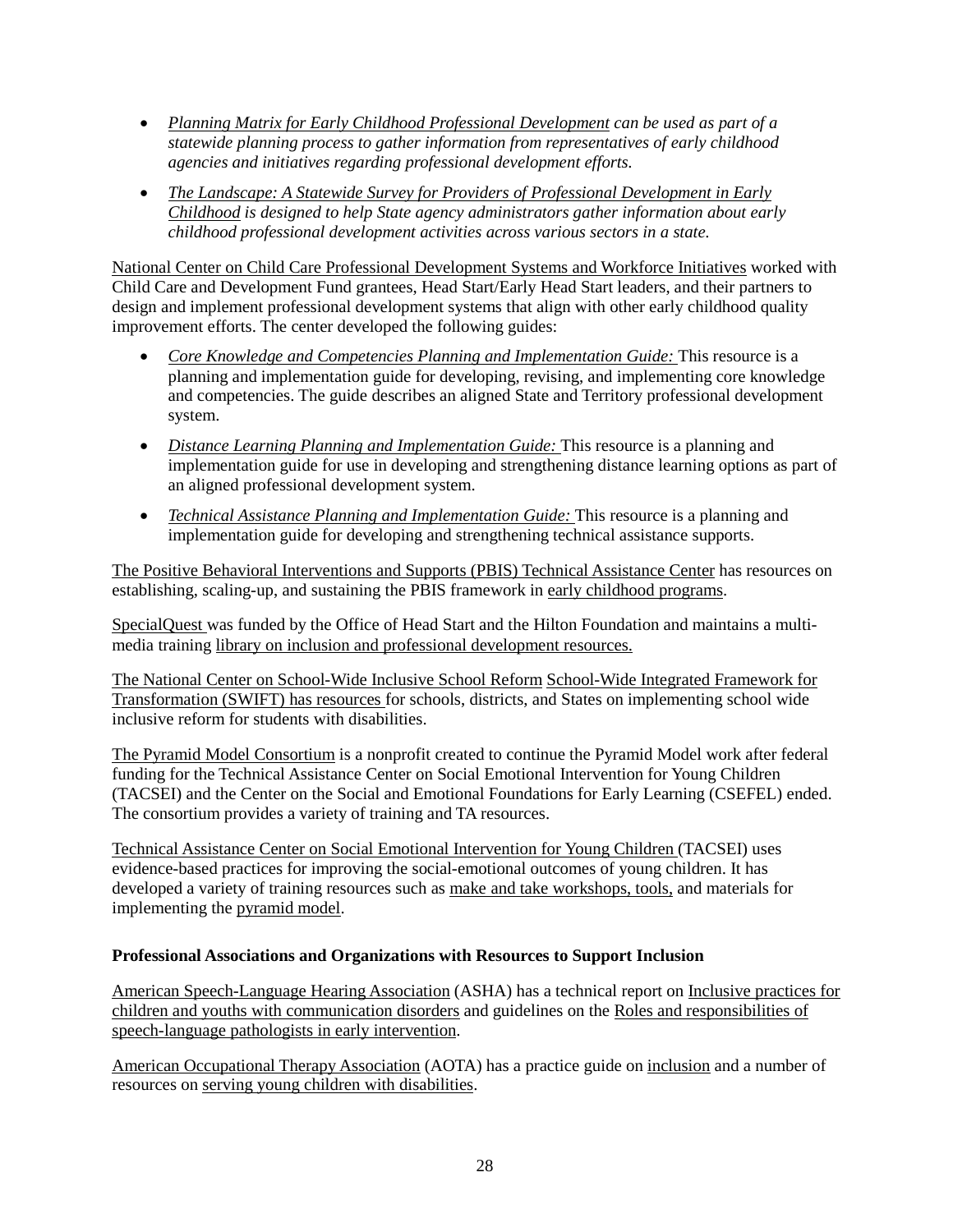[American Physical Therapy Association](https://www.apta.org/) (APTA) has a [practice guide](https://pediatricapta.org/pdfs/IDEA%20Schools.pdf) on providing physical therapy services under IDEA.

[Division for Early Childhood](http://www.dec-sped.org/) (DEC)'s [Inclusive Programs and Practices Special Interest Group](http://www.dec-sped.org/inclusion) (SIG) was created to increase the number and quality of early education, intervention, and community programs that include young children with disabilities, including those with needs for more significant support.

[Early Childhood Inclusion: Joint NAEYC and DEC Position Statement](http://www.naeyc.org/files/naeyc/file/positions/DEC_NAEYC_EC_updatedKS.pdf) from the Division for Early Childhood (DEC) and the National Association for the Education of Young Children (NAEYC).

[Kids Included Together \(KIT\)](http://www.kitonline.org/) has compiled a number of resources that are targeted towards supporting inclusion in [early childhood programs](http://www.kitonline.org/ecinclusion).

National Association for the [Education of Young Children](http://www.naeyc.org/) (NAEYC) [Early Childhood Workforce Systems](http://www.naeyc.org/policy/ecwsi)  [Initiative](http://www.naeyc.org/policy/ecwsi) (ECWSI) assists states in developing, enhancing, and implementing policies for an integrated early childhood professional development system. *[Strategic Directions: Technical Assistance](http://www.naeyc.org/files/naeyc/TA_Professionals.pdf)  [Professionals in State Early Childhood Professional Development Systems](http://www.naeyc.org/files/naeyc/TA_Professionals.pdf)* (2012) examines the growing field of professional coaches, mentors, and consultants working with early childhood programs.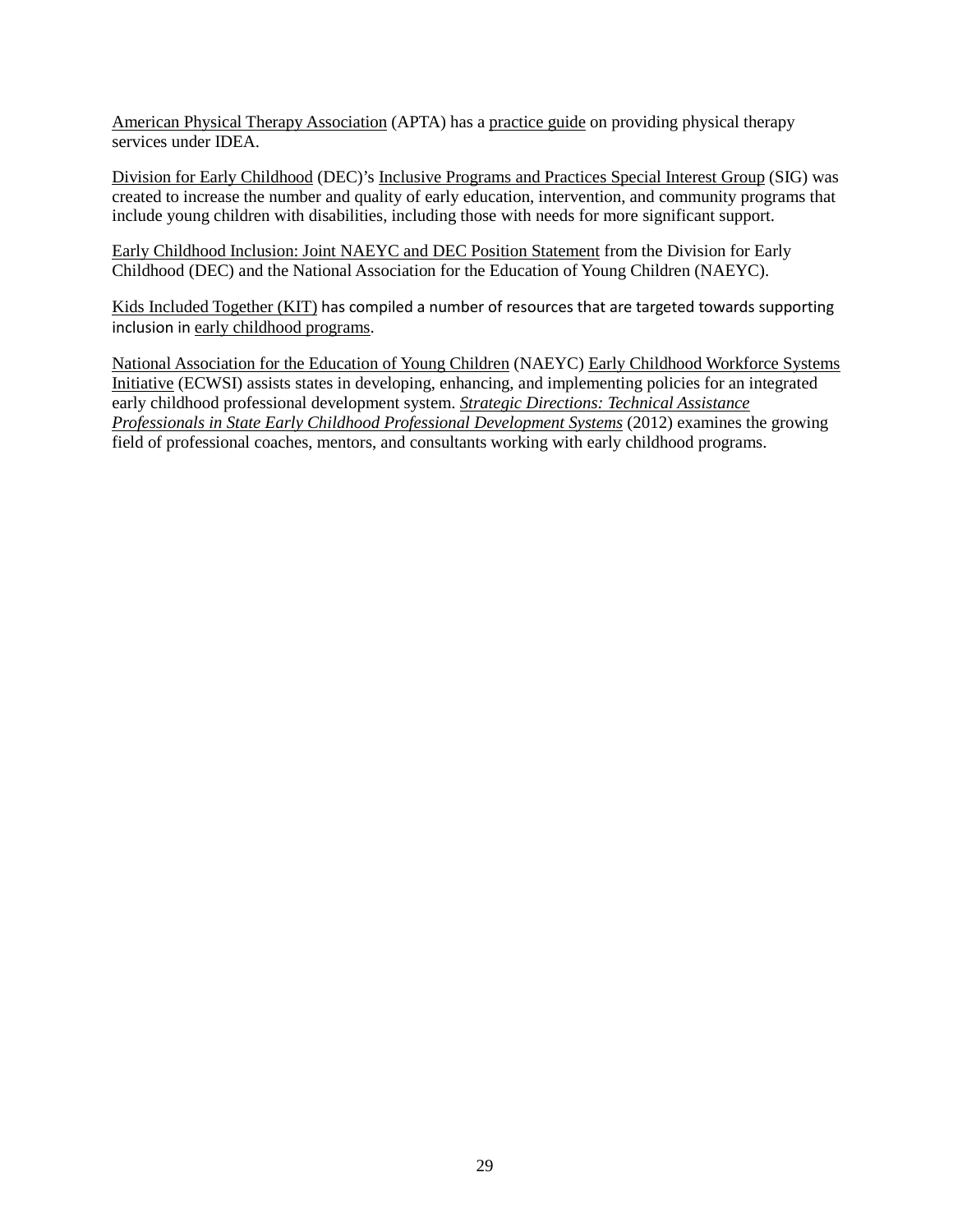# **APPENDIX 4: STATE- DEVELOPED RESOURCES TO SUPPORT INCLUSION[xx,](#page-24-0)[xxi](#page-24-1)**

#### **California**

[BEGINNING TOGETHER](http://cainclusion.org/bt/index.html) was created in collaboration with the California Department of Education's Early Education & Support Division and the WestEd Center for Child and Family Studies as an inclusion support to the [Program for Infant/Toddler Care \(](http://www.pitc.org/)PITC). The project conducts [a "training of trainers"](http://cainclusion.org/bt/institute.html)  [institute,](http://cainclusion.org/bt/institute.html) an[d provides regional outreach activities, written materials, and support to institute graduates.](http://cainclusion.org/bt/index.html)

[M.A.P. to Inclusion and Belonging –](http://cainclusion.org/camap/index.html) Making Access Happen is administered by WestEd and funded by the California Department of Education's Early Education & Support Division with a portion of the Federal Child Care Development Fund Quality Improvement Allocation. The project supports the inclusion of children with disabilities ages birth to 21 in child care, after school, and community settings. The website contains child care [training](http://cainclusion.org/camap/trainingppts.html) resources, a [video collection,](http://cainclusion.org/camap/videos.html) and links to a [local strategic](http://cainclusion.org/camap/tok.html)  [planning initiative.](http://cainclusion.org/camap/tok.html)

The California [Inclusion and Behavior Consultation \(CIBC\)](http://www.cibc-ca.org/) is coordinated by WestEd and funded by the Early Education and Support Division of the California Department of Education. The CIBC Network is designed to respond to requests for technical assistance and provide on-site [consultation services](https://www.cibc-ca.org/consultants/corner/practice/) to staff in early care and education programs. [Videos](https://www.cibc-ca.org/resources/inclusiondisability/id-videos/) and written resources are available.

[Seeds of Partnership: Family Engagement and Professional Development](http://www.seedsofpartnership.org/) in Special Education is funded by the Special Education Division of the California Department of Education. The project supports family engagement, monitoring requirements and professional development activities aligned with the State Systemic Improvement Plan and Results Driven Accountability initiatives.

The [Desired Results](http://www.draccess.org/index.html) *access* Project supports special educators, administrators, and families in implementing the California Department of Education's Desired Results Assessment System for infants and toddlers with Individualized Family Service Plans (IFSPs) who are reported in the CASEMIS system and all preschool-age children not enrolled in transitional kindergarten or kindergarten who have Individualized Education Programs (IEPs). The project has training [modules,](http://www.draccess.org/prodevelopment/learningmodules/) [webinar materials](http://www.draccess.org/prodevelopment/recordedwebinars/) and a [video library.](http://www.draccess.org/videolibrary/)

The [Inclusion Collaborative](http://www.sccoe.org/depts/students/inclusion-collaborative/Pages/default.aspx) focuses on inclusion of children with disabilities in child care, preschool, and the community. The collaborative provides [Education Preparation for Inclusive Classrooms,](http://www.sccoe.org/depts/students/inclusion-collaborative/EPIC/Forms/AllItems.aspx) a [video](http://www.sccoe.org/depts/students/inclusion-collaborative/Pages/default.aspx)  [collection,](http://www.sccoe.org/depts/students/inclusion-collaborative/Pages/default.aspx) and an [Inclusion Support Warm Line and on-site Inclusion Coach support.](http://www.sccoe.org/depts/students/inclusion-collaborative/Pages/warmline.aspx)

<span id="page-24-0"></span> $\frac{xx}{x}$  The Early Childhood TA Center (ECTA Center) and the Race to the Top – Early Learning Challenge Technical Assistance program (ELC TA) compiled much of this information from federally funded programs, national organizations, and States.  $\overline{a}$ 

<span id="page-24-1"></span><sup>&</sup>lt;sup>xxi</sup> The U.S. Departments of Education and Health and Human Services does not control or guarantee the accuracy, relevance, timeliness, or completeness of this outside information. Further, the inclusion of information or addresses or Web sites for particular items does not reflect their importance, nor is it intended to endorse any views expressed, or products or services offered.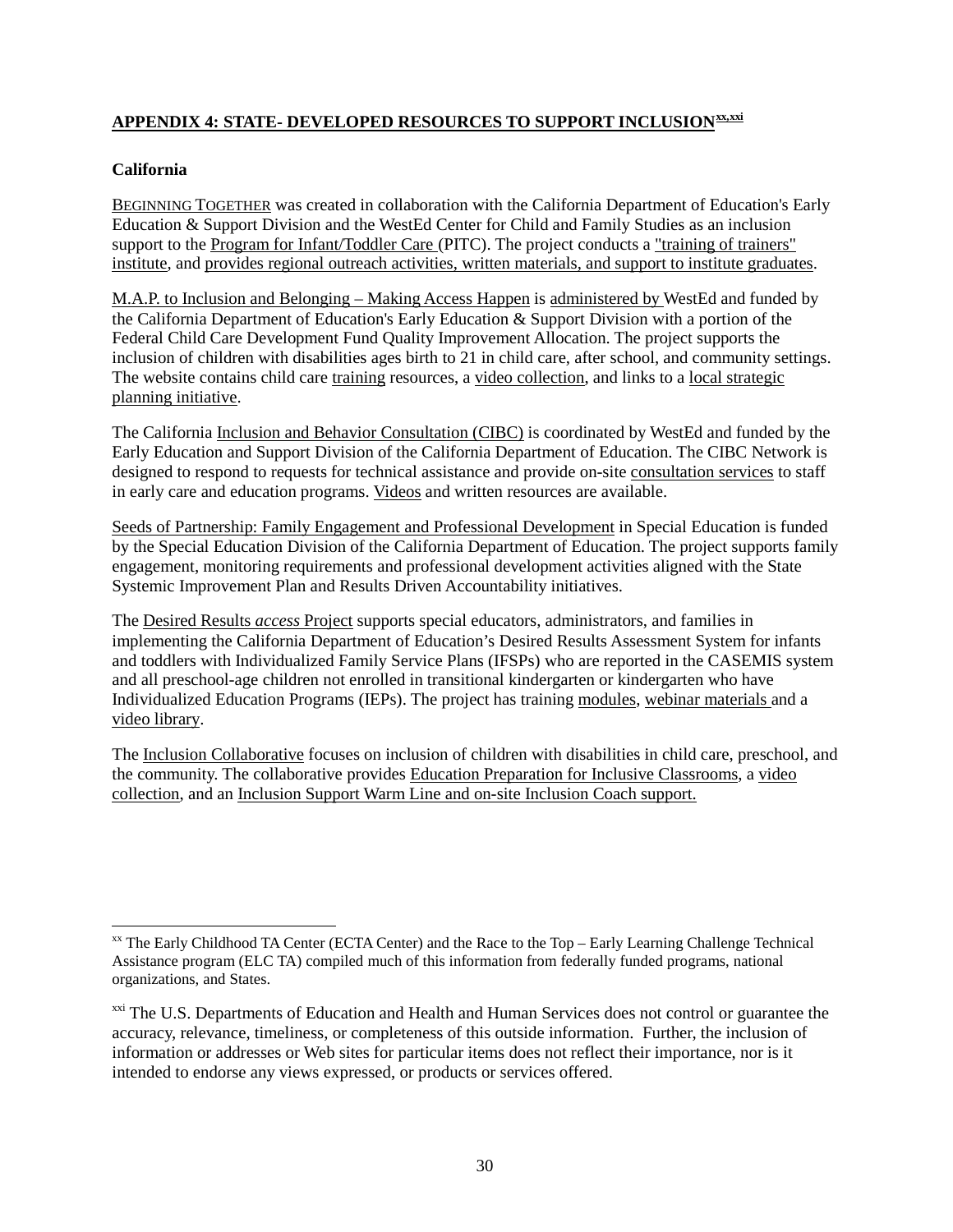# **Colorado**

As part of its Online Course Resources, the Colorado Department of Education has a [video collection](http://www.cde.state.co.us/early/onlinecresources) with vignettes that support preschool inclusion. [Webinar resources](http://www.cde.state.co.us/early/presped-trainingsnevents) and training modules are offered.

As part of their Race to the Top – Early Learning Challenge Grant, the Colorado Department of Human Services' Office of Early Childhood and the Colorado Department of Education offer [scholarships](http://www.cde.state.co.us/early/earlychildhoodscholarshipscommunitycolleges) for students in State community colleges interested in teaching young children.

### **Delaware**

Delaware [MAPS](http://www.dhss.delaware.gov/dms/epqc/birth3/files/de_maps_inclusion.pdf) (Meaningful Access Participation &Supports) is a component of Delaware's Early Childhood Inclusion Toolkit and is a project of the State of Delaware Expanding Inclusive Early Intervention Opportunities (EIEIO) Workgroup. The tool kit also includes a [Guide to Promoting Inclusion](http://www.dhss.delaware.gov/dms/epqc/birth3/files/guidetoinclusion2013.pdf)  [in Early Childhood Programs](http://www.dhss.delaware.gov/dms/epqc/birth3/files/guidetoinclusion2013.pdf) (2013) which describes quality inclusive environments for children.

# **Florida**

The Florida [Training and Technical Assistance System \(TATS\)](http://www.tats.ucf.edu/) is a statewide project funded by the Department of Education, Bureau of Exceptional Education and Student Services, which provides technical assistance to programs serving pre-kindergarten children with disabilities. The project's website contains information on [Inclusion/Continuum of Supports,](http://www.tats.ucf.edu/areas.cfm?id=4) as well as [videos,](http://www.tats.ucf.edu/videos.cfm?id=4) [webinars,](http://www.tats.ucf.edu/webinar.cfm?id=4) and [podcast](http://www.tats.ucf.edu/podcasts.cfm?id=4) resources for literacy and dual language learners. TATS provides a [community of practice](http://www.tats.ucf.edu/areas.cfm?id=4) and [site-based](http://www.tats.ucf.edu/regions.cfm?id=0)  [consultation.](http://www.tats.ucf.edu/regions.cfm?id=0) The Florida Expanding Opportunities for Early Childhood Inclusion Initiative in collaboration with the Central Directory created a tool kit calle[d Count Me In.](http://www.centraldirectory.org/uploads/ACF2014.pdf)

The [Florida Inclusion Network \(FIN\)](http://www.floridainclusionnetwork.com/about-us/) collaborates with all districts and schools to provide customized services and supports to students with disabilities. [Best Practices for Inclusive Education \(BPIE\)](http://www.floridainclusionnetwork.com/wp-content/uploads/2014/07/BPIE_District-Level_Rev_7-21-14.docx) is a district-level self-assessment tool and process to identify and prioritize areas of need for inclusive practices that enable all students with disabilities to achieve their highest potential.

#### **Idaho**

[Idaho Stars](http://www.idahostars.org/?q=Inclusion) is a voluntary program that provides training based on national quality standards to child care programs. [Online courses](http://idahostars.org/?q=distance-learning) on effective communication and collaborative practices with professionals and families and building partnerships with families are offered. The professional development system offers [incentives](http://idahostars.org/?q=recognition) and [scholarships](http://idahostars.org/?q=scholarships) as well as site-based coaching strategies. [Special Needs](http://idahostars.org/sites/default/files/documents/training/TenCoreKnowledgeComponents_03-2014.pdf) is one of their ten key knowledge components.

#### **Illinois**

Illinois' early intervention program recently developed a [video](https://www.youtube.com/user/IllinoisEITraining) that shows how early intervention services are provided in inclusive settings, and the important role that the teacher and caregiver plays in working with the early interventionist to support the child and family. Illinois' State Board of Education has developed an [inclusion brochure](http://www.isbe.net/earlychi/html/ec_speced_lre.htm) for families and professionals. Illinois has also embedded inclusion as [an indicator of quality](http://www.excelerateillinoisproviders.com/overview2/awards-of-excellence/inclusion-of-children-with-special-needs) in its Tiered Quality Rating and Improvement System. At the highest level of quality, Illinois provides an Award of Excellence for Inclusion of Children with Special Needs to programs who show excellence in inclusion.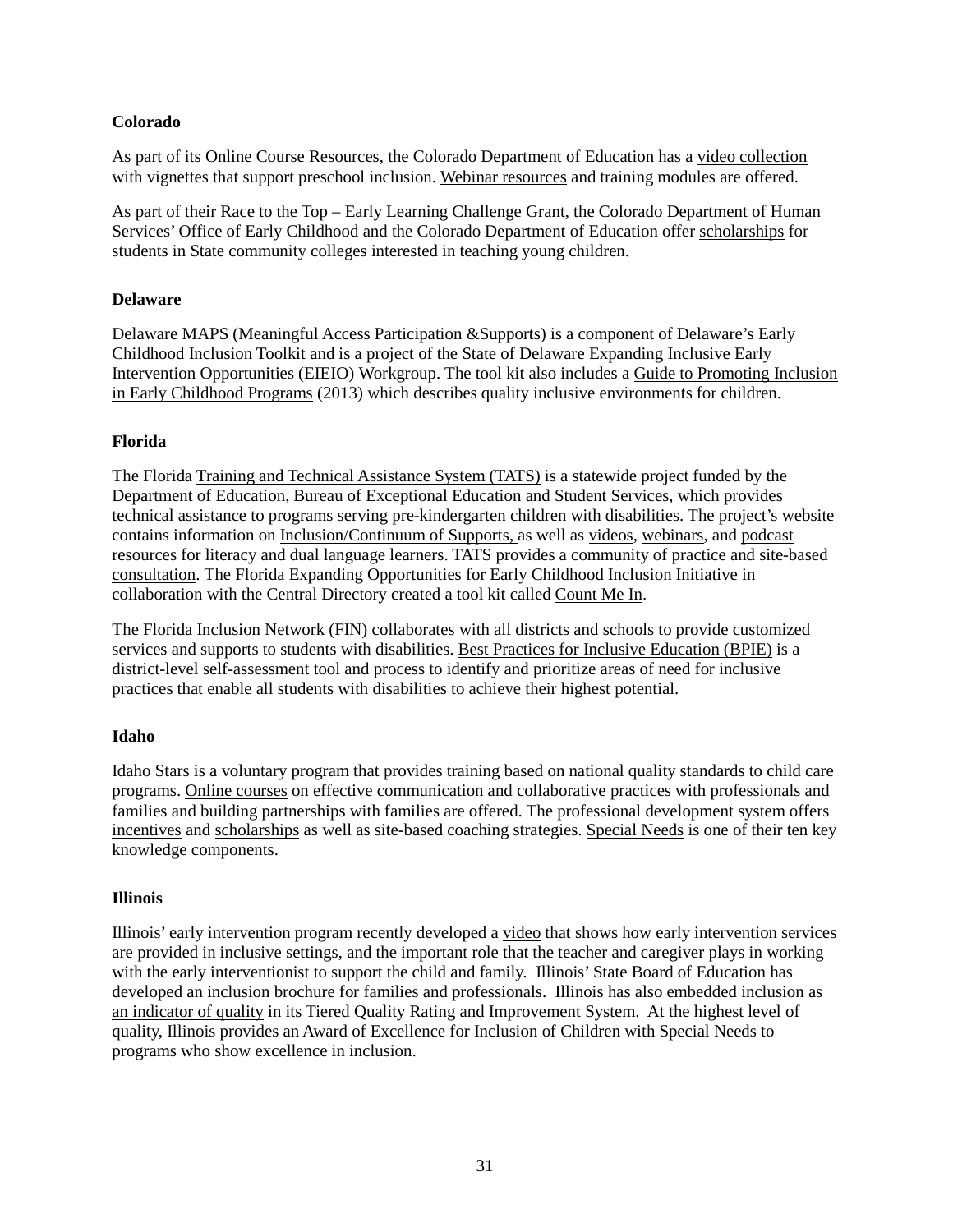# **Maine**

The [Early Childhood Settings Inclusion Toolkit](http://umaine.edu/expandinclusiveopp/ec-settings-inclusion-toolkit/) developed by the Maine's [Expanding Inclusive](http://umaine.edu/expandinclusiveopp/ec-settings-inclusion-toolkit/)  [Opportunities \(MEIO\) Initiative,](http://umaine.edu/expandinclusiveopp/ec-settings-inclusion-toolkit/) provides videos on [inclusion](http://umaine.edu/expandinclusiveopp/what-is-inclusion/) and [universal design](http://umaine.edu/expandinclusiveopp/what-is-inclusion/) and [considerations](http://umaine.edu/expandinclusiveopp/inclusion-look/) for reviewing program practices.

# **Maryland**

[Making Access Happen](http://marylandlearninglinks.org/363438%23resource_678484) is a project of the Maryland State Department of Education and the Johns Hopkins University School of Education. It is designed to increase the participation of three to five year old children with disabilities in public and private community-based early care and education programs by providing teachers and service providers with job embedded professional learning opportunities through a reflective [coaching model and mentoring,](http://marylandlearninglinks.org/992) a [Reflective Coaching and Collaboration Checklist,](http://marylandlearninglinks.org/382216) [communities of practice,](http://marylandlearninglinks.org/213505) and [online modules.](http://olms.cte.jhu.edu/olms2/3822) Mini grants to districts are available through incentives.

The [Maryland Social Emotional Foundations for Early Learning MD \(SEFEL\)](https://theinstitute.umaryland.edu/sefel/index.cfm) initiative represents a partnership between the University of Maryland and the Maryland State Department of Education. The project features [resources for coaching](https://theinstitute.umaryland.edu/sefel/trainers-coaches/index.cfm) and [training modules.](https://theinstitute.umaryland.edu/onlineTraining/programCategory.cfm?ottype_id=15)

# **Massachusetts**

Massachusetts has collaborated with families, special educators, administrators, other state agencies, and community partners through authentic stakeholder engagement activities to create [a mission and vision](http://www.doe.mass.edu/sped/ecse/mission.html)  [for early childhood special education](http://www.doe.mass.edu/sped/ecse/mission.html) that outlines the Education Department's belief in individualized supports and services that promote young children's participation in the general curriculum and all aspects of the school.

#### **Minnesota**

The [Center for Inclusive Child Care](http://www.inclusivechildcare.org/c_about.cfm) is a centralized, comprehensive resource network supporting inclusive care for children in community settings. The center provides [inclusion coaching and](http://www.inclusivechildcare.org/c_inclusion.cfm)  [consultation](http://www.inclusivechildcare.org/c_inclusion.cfm) services, [online modules, and tool kits.](http://www.inclusivechildcare.org/c_learning.cfm)

Reaching Potential Through Recommended Practices  $(RP^2)$  is an intensive technical assistance initiative offered by the [ECTA Center.](http://ectacenter.org/) The initiative is designed to implement, sustain and scale up the use of selected DEC Recommended Practices that are aligned with improving child engagement.

[Minnesota Centers of Excellence for Young Children with Disabilities](http://mncoe.org/home/) supports a regionalized approach to the professional development system in Minnesota. Each region is coordinated by a Regional ECSE Professional Development Facilitator responsible for coordinating professional development activities. The center offers an [online course,](http://www.cehd.umn.edu/CEED/onlinecourses/beam.html) Bridging Education and Mental Health provides eight modules including a module on Environments and Experiences that Enhance Children's Development. Additional [online courses and E-modules](http://mncoe.org/documents/category/e-modules-minnesota) are available.

[Center for Early Education and Development](http://www.cehd.umn.edu/CEED/) (CEED) offers a variety of [online courses](http://www.cehd.umn.edu/CEED/onlinecourses/default.html) including a course on [Working with Parents of Young Children: Considerations for Special](http://www.cehd.umn.edu/CEED/onlinecourses/workingwithparents.html) Populations.

#### **New Hampshire**

The Preschool Technical Assistance Network (PTAN) is a statewide technical assistance and support network that receives funding from Bureau of Special Education, the Child Development Bureau, and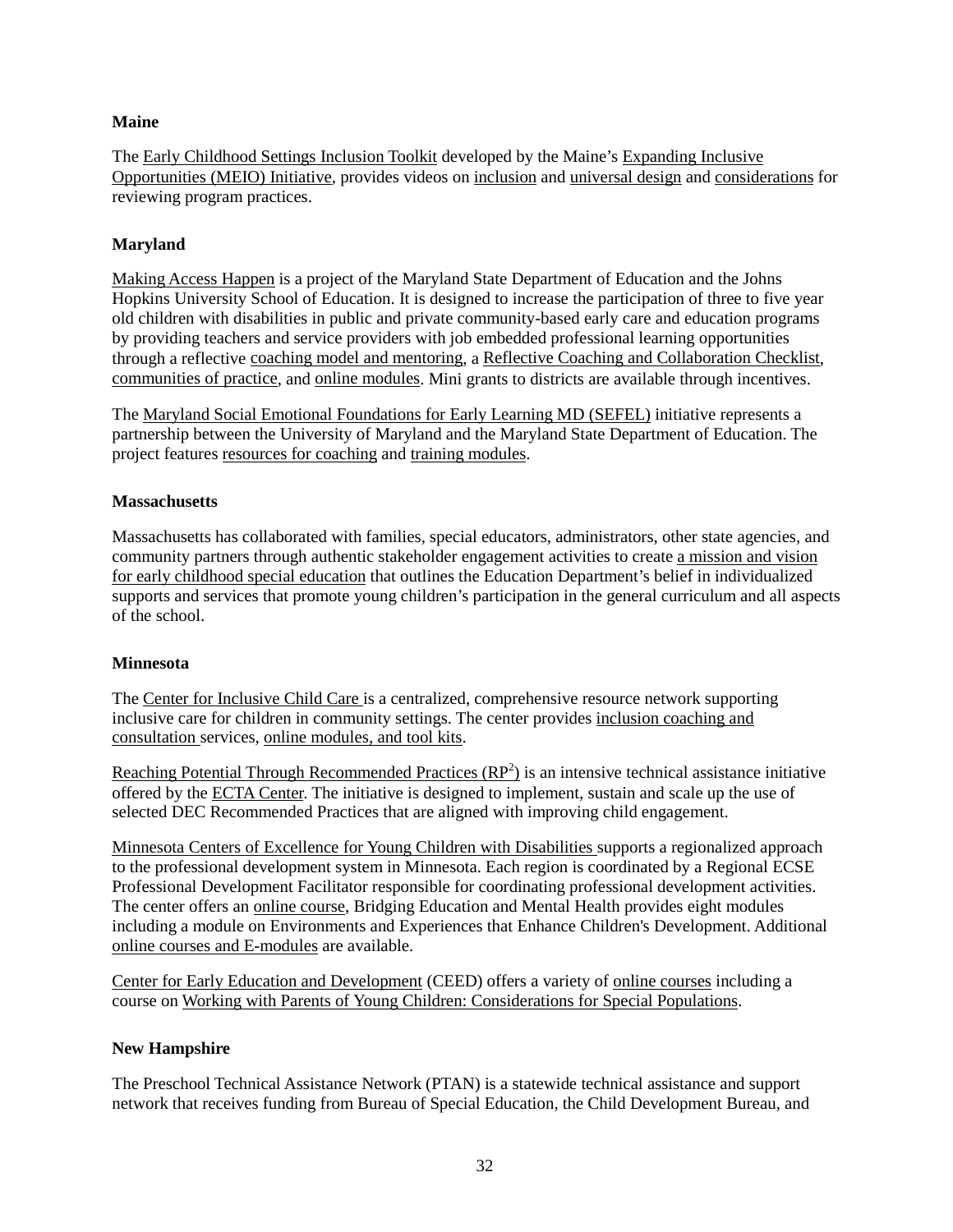school districts. The [PTAN Child Care Inclusion Project](http://ptan.seresc.net/blog/inclusive-child-care/ptan-childhood-inclusion-project/) provides [consultation, training, and technical](http://ptan.seresc.net/blog/inclusive-child-care/ptan-childhood-inclusion-project/)  [assistance.](http://ptan.seresc.net/blog/inclusive-child-care/ptan-childhood-inclusion-project/) [PTAN Partnerships for Preschool Inclusion: Self-Evaluation Tool](http://ptan.seresc.net/blog/wp-content/uploads/2010/02/SelfEvalTool.pdf) provides a framework for discussion that promotes partnerships and teaming.

# **North Carolina**

The [North Carolina Early Learning Network](http://nceln.fpg.unc.edu/) (NC-ELN) Inclusion Initiative, funded by the Department of Public Instruction, has developed a variety of [inclusion resources and planning tools,](http://nceln.fpg.unc.edu/inclusionresources) including a [planning](http://nceln.fpg.unc.edu/inclusionresources)  [guide,](http://nceln.fpg.unc.edu/inclusionresources) [training modules](http://modules.nceln.fpg.unc.edu/) and a [self-assessment](http://ptan.seresc.net/blog/wp-content/uploads/2010/02/SelfEvalTool.pdf) to facilitate the development of comprehensive community plans and agreements to encourage school districts to work within their communities to expand inclusive placement opportunities. Job embedded [professional development and technical assistance](http://nceln.fpg.unc.edu/resources-and-technical-assistance) is offered.

# **Rhode Island**

The [Center for Early Learning Professionals](http://center-elp.org/) gives early childhood programs and providers the tools, support, and resources they need to provide high-quality care and education to Rhode Island's youngest children. They have developed an [inclusive practices tip sheet](http://center-elp.org/wp-content/uploads/2015/03/Exceed-Tip-Sheet_Inclusive-Practices.pdf) for programs and providers.

# **Utah**

The [Child Care Professional Development Institute](http://ccpdi.usu.edu/) at Utah State University offers recognition through an [All Means All Inclusion Award](http://ccpdi.usu.edu/htm/all-means-all-award) for licensed centers and family child care programs that have completed a Special Needs Endorsement. Awardees must provide information about how they support inclusion and have achieved at least two of specified criteria regarding inclusive practices.

#### **Virginia**

Th[e Virginia Intervention Professional Development Center](http://www.veipd.org/main/index.html) provides an online module (called [Journey to](http://www.veipd.org/elearning/)  [Inclusion\)](http://www.veipd.org/elearning/), [videos,](http://www.veipd.org/main/videos.html) and a [resource landing pad.](http://www.veipd.org/main/html/landingpads/inclusion_landingpad.html) The Virginia Cross Sector Professional Development Team [website](http://www.vcpd.net/) provides information for teaching all students together and supporting Professional Development providers.

# *Specialized Certification, Credentialing, and Competencies*

#### **Delaware**

An [Inclusion Certificate](https://dieecpd.org/early-childhood-credentials) is offered to early childhood professionals by the Delaware Department of Education, in collaboration with the Delaware Institute for Excellence in Early Childhood.

# **Florida**

[Florida's Targeted Competencies for Specialists Supporting Inclusion](http://ectacenter.org/%7Epdfs/calls/2012/pd/fl_targeted_competencies_draft.pdf) was developed by the Florida Expanding Opportunities for Early Childhood Inclusion Team to ensure that specialists who support children from birth through age 5 with disabilities and their families within and across early childhood program sectors have the necessary knowledge, skills, and dispositions.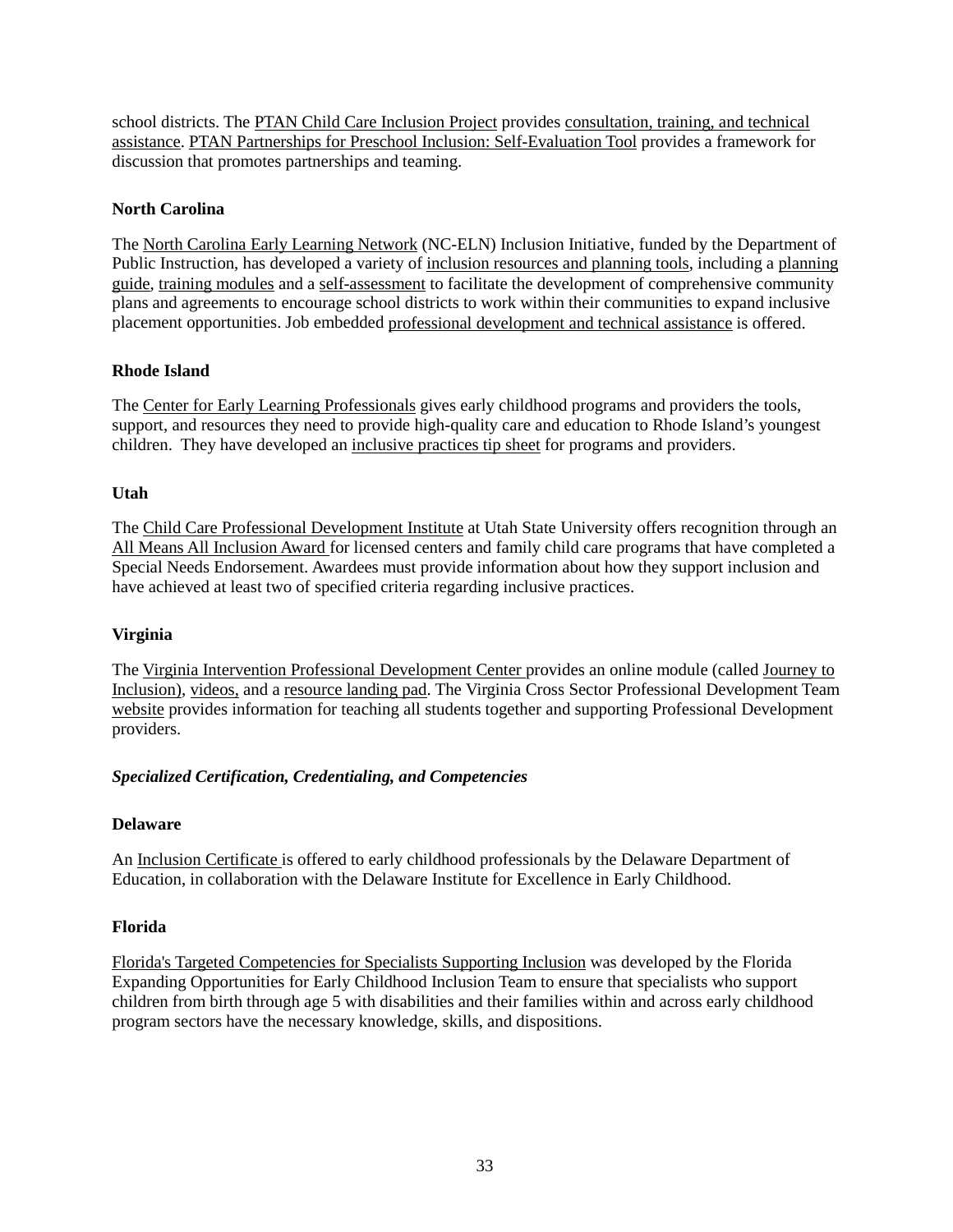#### **Oregon**

The [Core Body of Knowledge for Oregon's Childhood Care and Education Profession](http://www.pdx.edu/occd/sites/www.pdx.edu.occd/files/Core%20Body%20of%20Knowledge%20-%20English.pdf) includes a section on inclusion on pages 43-45.

#### **Rhode Island**

[Rhode Island's Workforce Knowledge and Competencies for Early Childhood Teachers and Early](http://www.ride.ri.gov/Portals/0/Uploads/Documents/Instruction-and-Assessment-World-Class-Standards/Early-Childhood/Workforce/WKC_FINAL_TEACHERS_EI_SPED.pdf)  [Intervention/Early Childhood Special Educators](http://www.ride.ri.gov/Portals/0/Uploads/Documents/Instruction-and-Assessment-World-Class-Standards/Early-Childhood/Workforce/WKC_FINAL_TEACHERS_EI_SPED.pdf) articulates the essential skills and knowledge for educators by defining how to promote young children's healthy development and learning.

[Rhode Island Workforce Knowledge and Competencies for Early Childhood Teacher Assistants](https://www.ride.ri.gov/Portals/0/Uploads/Documents/Instruction-and-Assessment-World-Class-Standards/Early-Childhood/Workforce/WKC_FINAL_TA.pdf) articulates the essential skills and knowledge that teacher assistants who work with young children need to know, understand, and be able to do to promote young children's healthy development and learning.

[Rhode Island Early Learning and Development Standards](http://earlylearningri.org/sites/default/files/images/2013%20Early%20Learning%20and%20Development%20Standards-%20Final.pdf) articulate the shared expectations for what young children should know and be able to do, and provide a common language for measuring progress towards achieving specific learning goals.

#### *Planning Tools and Self-Assessments*

#### **New Hampshire**

[PTAN Partnerships for Preschool Inclusion: Self-Evaluation Tool](http://ectacenter.org/%7Epdfs/calls/2009/sec619/nh_self_eval_tool.pdf) is a self-evaluation tool that is designed to provide a framework for discussion that promotes partnerships to benefit young children with disabilities and their families.

#### **North Carolina**

The [North Carolina Early Learning Network](http://nceln.fpg.unc.edu/) (NC-ELN) Inclusion Initiative, funded by the Department of Public instruction, has developed a variety of [inclusion resources and planning tools](http://nceln.fpg.unc.edu/inclusionresources) including the [North](http://nceln.fpg.unc.edu/sites/nceln.fpg.unc.edu/files/resources/NC_Preschool_Self_Assessment_tool.pdf)  [Carolina Preschool Inclusion Initiative: Self-Assessment Tool,](http://nceln.fpg.unc.edu/sites/nceln.fpg.unc.edu/files/resources/NC_Preschool_Self_Assessment_tool.pdf) which provides a framework for discussion that promotes partnerships.

#### **Pennsylvania**

[Pennsylvania Preschool Inclusion: Self-evaluation Tool](http://ectacenter.org/%7Epdfs/topics/inclusion/PAPreschoolInclusionSelf_EvaluationFinal_7_13.pdf) is a self-evaluation tool that is designed to provide a framework for discussion that promotes partnerships to benefit young children with disabilities and their families.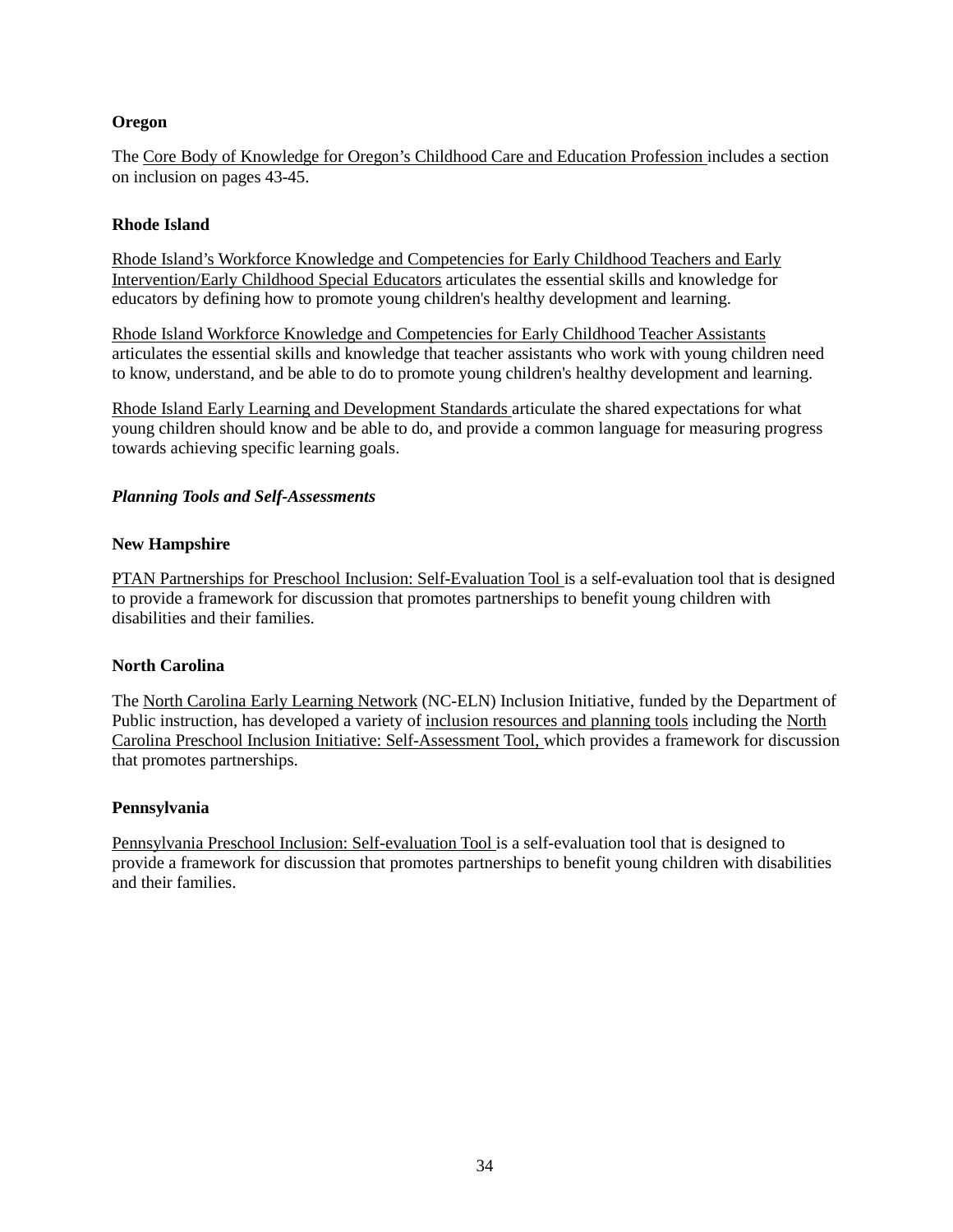# **APPENDIX 5: Resources for Families of Children With and Without Disabilities[xxii](#page-29-0)**

# **Information and resources for families of children with disabilities**

Center for Disease Control and Prevention: Family Caregivers General caregiving guide and resources for families of children and adults with disabilities. <http://www.cdc.gov/ncbddd/disabilityandhealth/family.html>

Center for Parent Information and Resources (CPIR)

CPIR serves as a central resource for families of children with disabilities. The site includes links to parent centers in states that provide information and training about disabilities; parent and child rights under IDEA and other relevant laws; and other local and national resources. <http://www.parentcenterhub.org/>

Components of Inclusive Education

Kids Together is a non-profit information and resource center focused on removing barriers that exclude people with disabilities. This page includes talking points and resources for creating inclusive learning settings from early childhood through the school age years. <http://www.kidstogether.org/index.htm>

Council for Exceptional Children (CEC)

CEC works to improve the educational success of children and youth with disabilities and/or gifts and talents.

<http://www.cec.sped.org/>

Disability.gov

 $\overline{a}$ 

The Federal government's website for information on disability programs and services nationwide. <https://www.disability.gov/>

The Division for Early Childhood (DEC)

Promotes policies and advances evidence-based practices that support families and enhance the optimal development of young children who have or are at risk for developmental delays and disabilities. DEC is an international membership organization for those who work with or on behalf of young children with disabilities and other special needs and their families <http://www.dec-sped.org/>

IDEA Part C and Part B The following links provide contact information on State Part C, Part B, 619, and Part B agencies. <http://www.ectacenter.org/contact/ptccoord.asp> <http://www.ectacenter.org/contact/619coord.asp> <http://www.nasdse.org/MeettheDirectors/tabid/60/Default.aspx>

<span id="page-29-0"></span><sup>&</sup>lt;sup>xxii</sup> The U.S. Departments of Education and Health and Human Services does not control or guarantee the accuracy, relevance, timeliness, or completeness of this outside information. Further, the inclusion of information or addresses or Web sites for particular items does not reflect their importance, nor is it intended to endorse any views expressed, or products or services offered.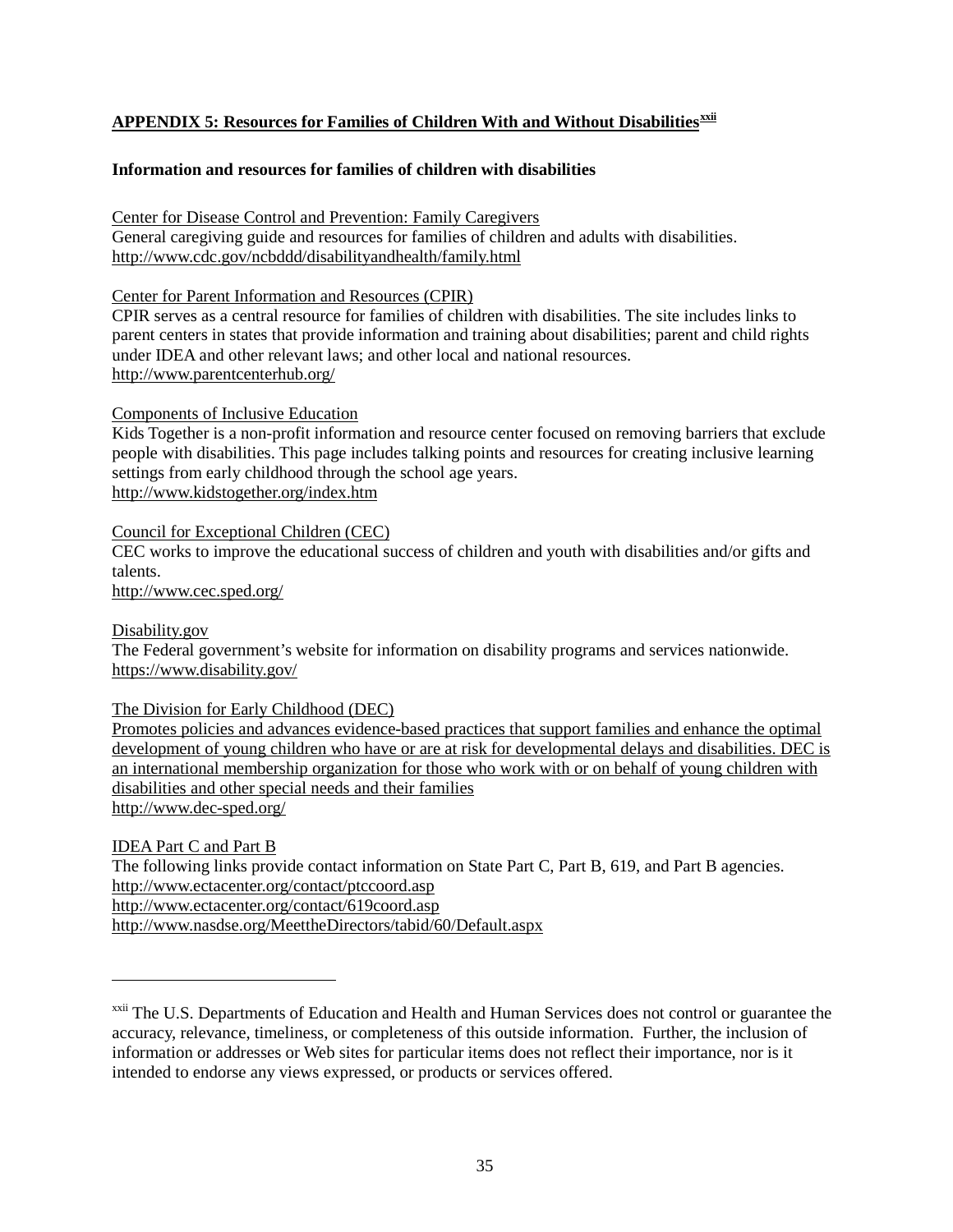Head Start Center for Inclusion: For Families

This page was designed specifically for families of young children with disabilities participating in Head Start and Early Head Start, but has widely applicable resources for supporting and including children with disabilities at home and in classroom settings.

<http://depts.washington.edu/hscenter/families>

National Association of Parents with Children in Special Education: Resources for Parents (NAPCSE) NAPCSE provides a resource library of sites and topics identified by practitioners as the most relevant issues in the field, and a professional directory to connect with local resources. <http://www.napcse.org/resources.php>

National Community of Practice on Supporting Families

Working across and within States to create policies, practices, and systems to better assist and support families that include a member with developmental disabilities across the lifespan. <http://supportstofamilies.org/>

National Council on Disability (NCD): Chapter 13 Supporting Parents with Disabilities and Their Families in the Community

NCD is an independent federal agency committed to disability policy leadership. This NCD publication reviews the types of supports needed for children with disabilities and their families to be meaningfully included in community settings.

<http://www.ncd.gov/publications/2012/Sep272012/Ch13>

#### U.S. Department of Education Resources for Parents about Disabilities

This is a collection of parent-focused technical assistance resources and resources about special education law and programming. State disability resources and organizations are also included on this resource list. <http://www2.ed.gov/parents/needs/speced/edpicks.jhtml>

# **Family-to-Family Resources**

#### Early Intervention Family Alliance

The Early Intervention Family Alliance is a national group of family leaders dedicated to improving outcomes for infants and toddlers with disabilities and their families. The EIFA works to assure meaningful family involvement in the development of Part C policies and their implementation at community, state and federal levels.

<http://eifamilyalliance.org/>

# Family Voices

Family-to-family organizations in each state that connect experienced parents of children with special health care needs to parents coping with new diagnoses to navigate health care and school systems. Many of these organizations are federally funded Health Information Centers (HICs) that are non-profit and family-staffed that provide support and information to families of children and youth with special health care needs and the professionals who serve them.

<http://www.familyvoices.org/states>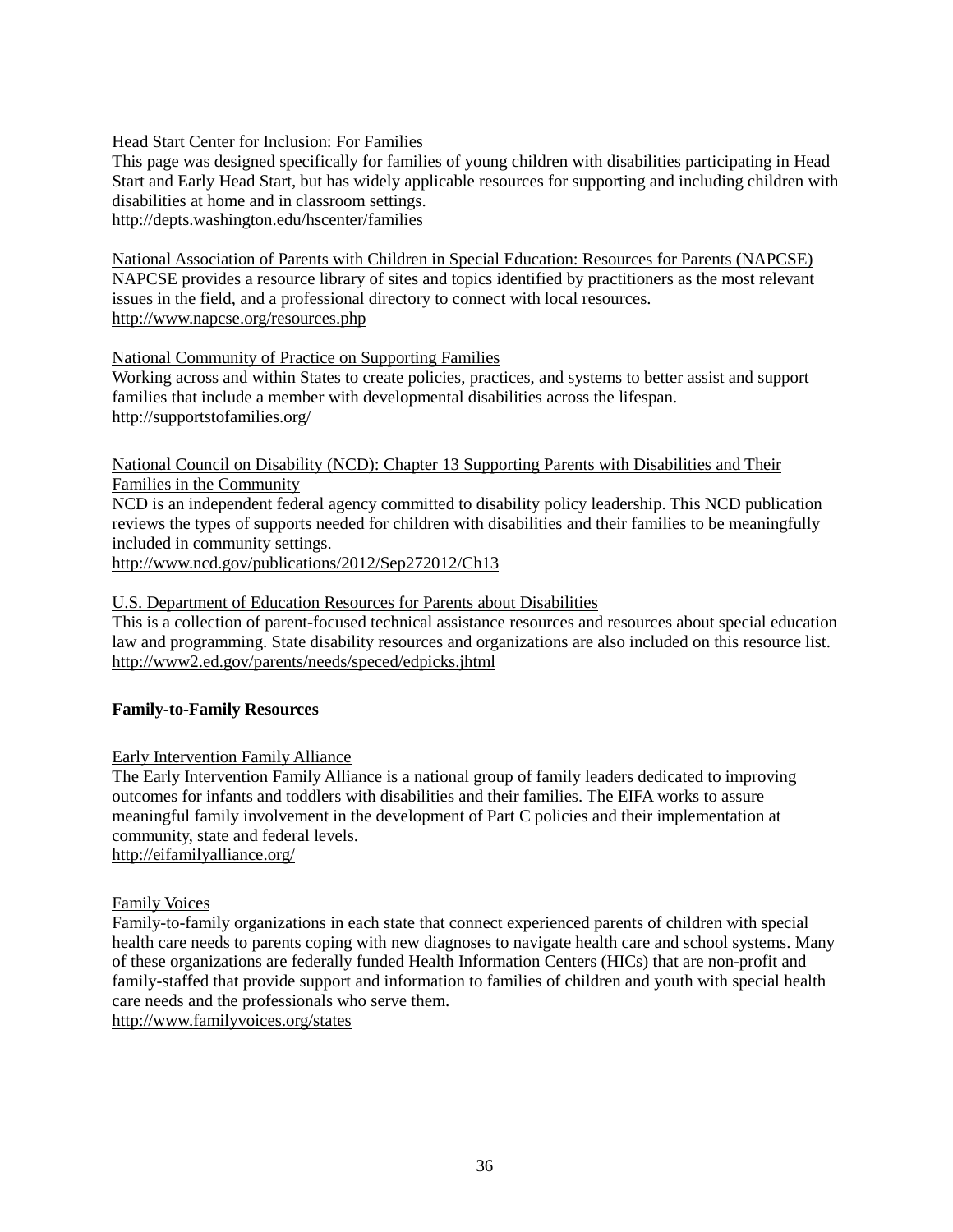# National Federation of Families for Children's Mental Health

A national, family-run organization linking state chapters that focuses on the issues of children and youth with emotional, behavioral, and mental health needs and their families. The organization emphasizes advocacy and giving families a voice in the formation of national policy, and services and support for children and youth with mental health needs and their families. <http://www.ffcmh.org/>

#### **Universal Design**

# CAST

CAST is a non-profit that works to expand learning opportunities for all individuals through Universal Design for Learning (UDL). UDL is a framework to improve and optimize teaching and learning through flexible curricula for diverse learners based on how people learn. [http://www.cast.org/index.html#.VTV-iH\\_D\\_ZQ](http://www.cast.org/index.html%23.VTV-iH_D_ZQ)

#### University of Maine's Inclusive Design Page

This page includes resources and considerations for designing environments so that the greatest number of people can use them without the need for adapting. Questions and resources specific to early childhood settings include how universal design applies to planning the curriculum, and the development of teaching practices and materials so the widest range of learners can participate. <http://umaine.edu/expandinclusiveopp/what-is-universal-design/>

#### **Identifying a high-quality early learning program**

#### Child Care Aware (CCA):

CCA is a research and advocacy group that houses a child care search engine. CCA has also provided information about health and safety, curriculum, and developmentally appropriate practices in early care and education settings. <http://www.childcareaware.org/>

#### Easter Seals ABCs of Choosing Child Care

Easter Seals provides services, education, outreach, and advocacy so that people living with autism and other disabilities can live, learn, work, and play in our communities. This list of questions was developed to help families research child care facilities.

[http://es.easterseals.com/site/PageServer?pagename=ntl\\_abc](http://es.easterseals.com/site/PageServer?pagename=ntl_abc)

#### **Developmental and Behavioral Health Screening**

#### *Birth to 5: Watch Me Thrive!*

This is a coordinated federal effort to encourage healthy child development, universal developmental and behavioral screening for children, and support for the families and providers who care for them. There are links to resources for families and different kinds of providers serving infants, toddlers, and young children.

<http://www.acf.hhs.gov/programs/ecd/child-health-development/watch-me-thrive>

#### Centers for Disease Control and Prevention (CDC): Learn the Signs, Act Early

This CDC site has resources for tracking children's milestones from birth through age five. If parents have concerns about their children's development, suggested follow-up steps are provided. <http://www.cdc.gov/ncbddd/actearly/>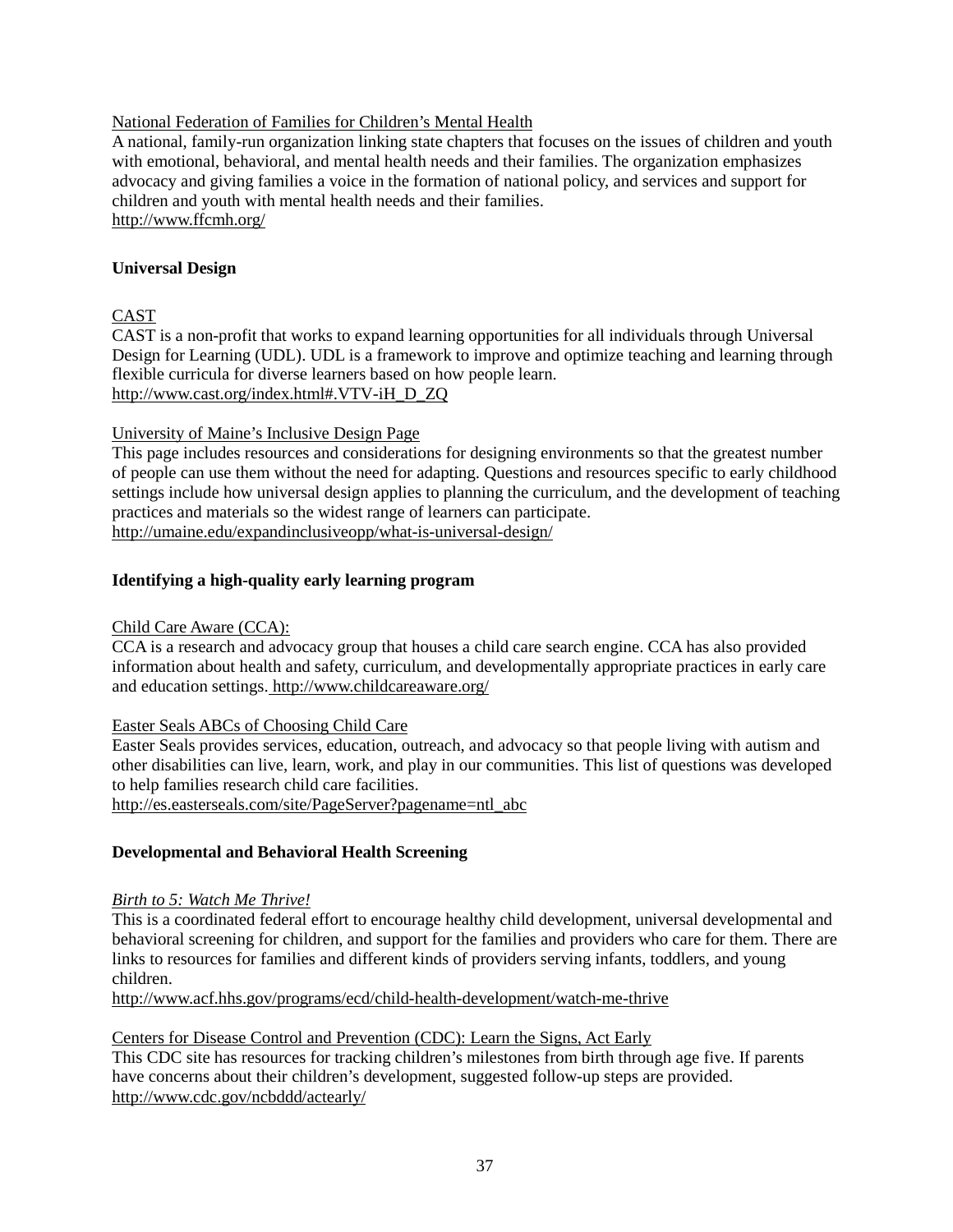Easter Seals Offers a Free, Confidential Online Screening Tool: Ages and Stages Questionnaire, Third Edition (ASQ-3)

This screening tool will help families guide and keep track of their children's growth and development during the first five years. The questionnaire takes 10-20 minutes and families are encouraged to come back and learn about their child's development over time.

http://www.easterseals.com/mtffc/asq/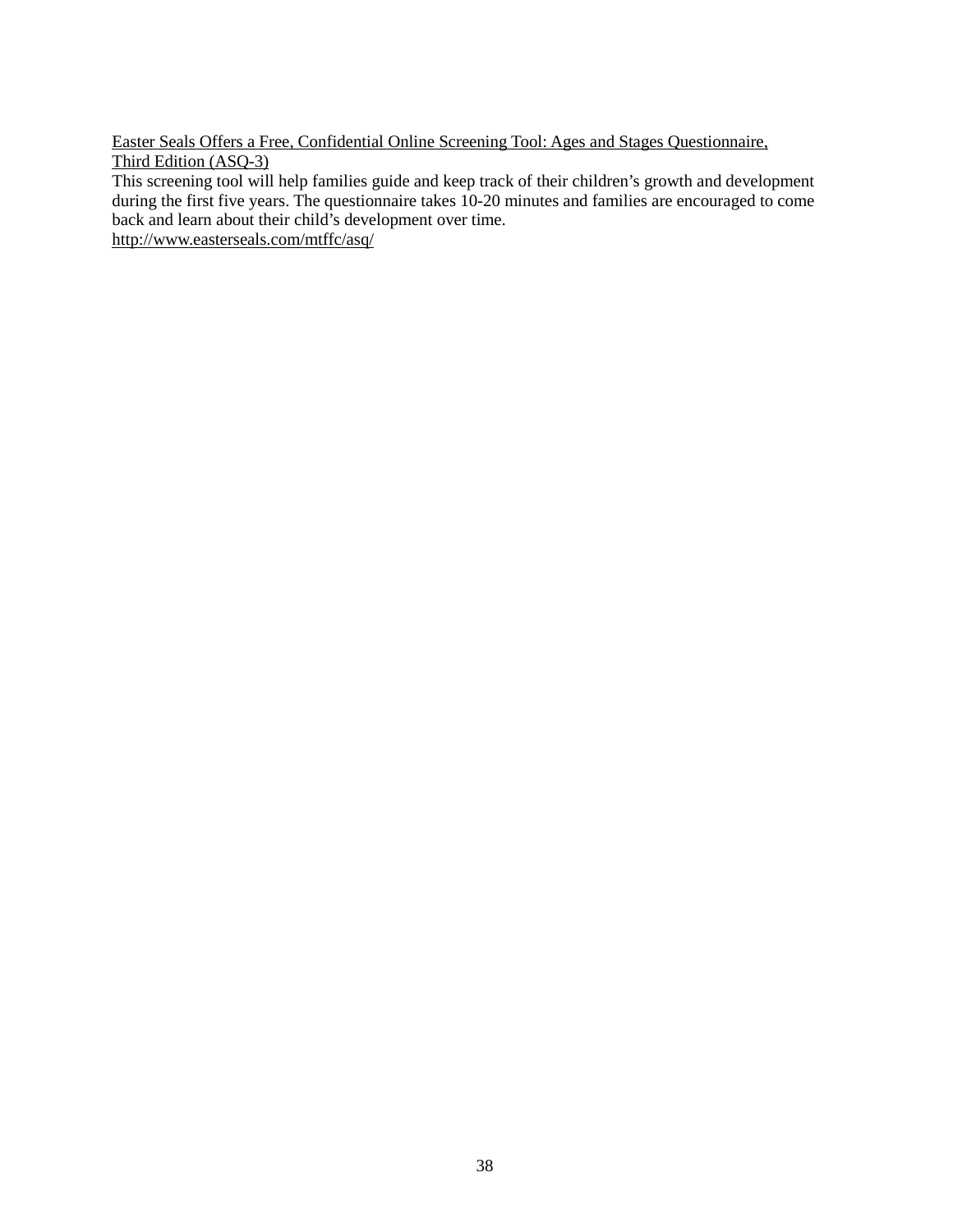# **Appendix 6: Resources for State and Program Administratorsxxiii**

#### **Leadership and Policy Development**

#### Policy Statement on Expulsion and Suspension Policies in Early Childhood Settings

The purpose of this policy statement is to support families, early childhood programs, and States by providing recommendations from the U.S. Departments of Health and Human Services and Education for preventing and severely limiting expulsion and suspension practices in early childhood settings.

http://www.acf.hhs.gov/programs/ecd/child-health-development/reducing-suspension-and-expulsionpractices

Joint position statement on early childhood inclusion by the Division for Early Childhood (DEC) and the National Association for the Education of Young Children (NAEYC)

This joint position statement (2009) was one of the first to offer a definition of early childhood inclusion that can be used to determine the key components of high-quality, inclusive ECE programs.

[http://dec.membershipsoftware.org/files/Position%20Statement%20and%20Papers/Inclusion%20Position](http://dec.membershipsoftware.org/files/Position%20Statement%20and%20Papers/Inclusion%20Position%20statement.pdf) [%20statement.pdf](http://dec.membershipsoftware.org/files/Position%20Statement%20and%20Papers/Inclusion%20Position%20statement.pdf)

#### **Connecting Health, Human Services and Education Resources**

#### Help Me Grow (HMG) National Center

HMG assists states in identifying at-risk children, and helps families find community-based programs and services. HMG is a system for improving access to existing resources and services for young children from birth to age eight. The website for the national center has resources for care coordination and crosssystem collaboration.

<http://www.helpmegrownational.org/index.php>

#### Medical Home Initiatives and Resources by State created by the National Center for Medical Home Implementation (NCMHI)

Medical homes represent a partnership between the patient, family, and primary provider in cooperation with specialists and community providers. This state resource map provides an overview of pediatric medical home initiatives occurring through Medicaid and the Children's Health Insurance Program (CHIP). By learning about ongoing pediatric medical home initiatives in your state, state administrators can gain insight into how to coordinate efforts across multiple systems.

[http://www.medicalhomeinfo.org/state\\_pages/](http://www.medicalhomeinfo.org/state_pages/)

 $\overline{a}$ 

xxiii The U.S. Departments of Education and Health and Human Services does not control or guarantee the accuracy, relevance, timeliness, or completeness of this outside information. Further, the inclusion of information or addresses or Web sites for particular items does not reflect their importance, nor is it intended to endorse any views expressed, or products or services offered.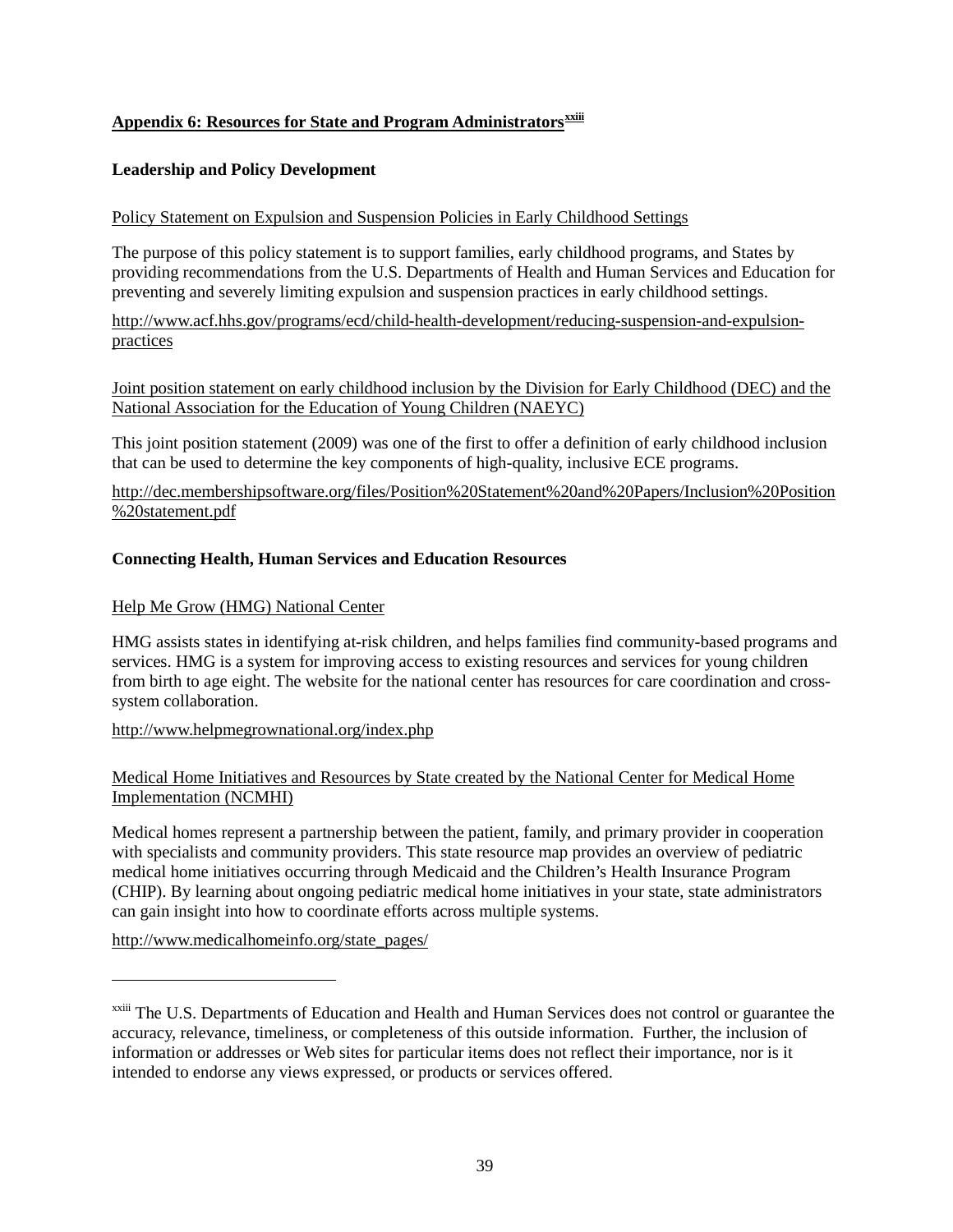#### **Planning for Professional Development Across Sectors**

#### The Early Childhood Technical Assistance Center's (ECTA) Website on Inclusion in Least Restrictive Settings

This website includes a link to an archived webinar series with information about supports and resources to promote early childhood inclusion. Other helpful resources include understanding Least Restrictive Environment (LRE) requirements and determining appropriate placements, and a collection of resources summarizing the research on preschool inclusion.

<http://ectacenter.org/topics/inclusion/default.asp>

#### National Professional Development Center for Inclusion's (NPDCI) Planning Matrix for Early Childhood Professional Development

This matrix is used as part of a state-wide planning process to gather information from representatives of key early childhood agencies and initiatives about their agencies' professional development efforts. The tool is meant to provide agencies with a better understanding of statewide professional development efforts and potential areas for collaboration.

<http://npdci.fpg.unc.edu/resources/planning-matrix-early-childhood-professional-development>

NPDCI's The Landscape: A Statewide Survey for Providers of Professional Development in Early Childhood

This survey was designed to help state agencies gather information to compile a descriptive landscape of professional development in early childhood across multiple sectors.

[http://npdci.fpg.unc.edu/resources/planning-and-facilitation-tools/files/NPDCI-Landscape-survey-](http://npdci.fpg.unc.edu/resources/planning-and-facilitation-tools/files/NPDCI-Landscape-survey-June2011)[June2011](http://npdci.fpg.unc.edu/resources/planning-and-facilitation-tools/files/NPDCI-Landscape-survey-June2011)

The Office of Child Care's National Child Care Professional Development Systems & Workforce Initiatives:

This national TA center builds on state and territory capacities to prepare and sustain a qualified workforce across ECE sectors

<https://childcareta.acf.hhs.gov/professional-development-systems-and-workforce-initiatives>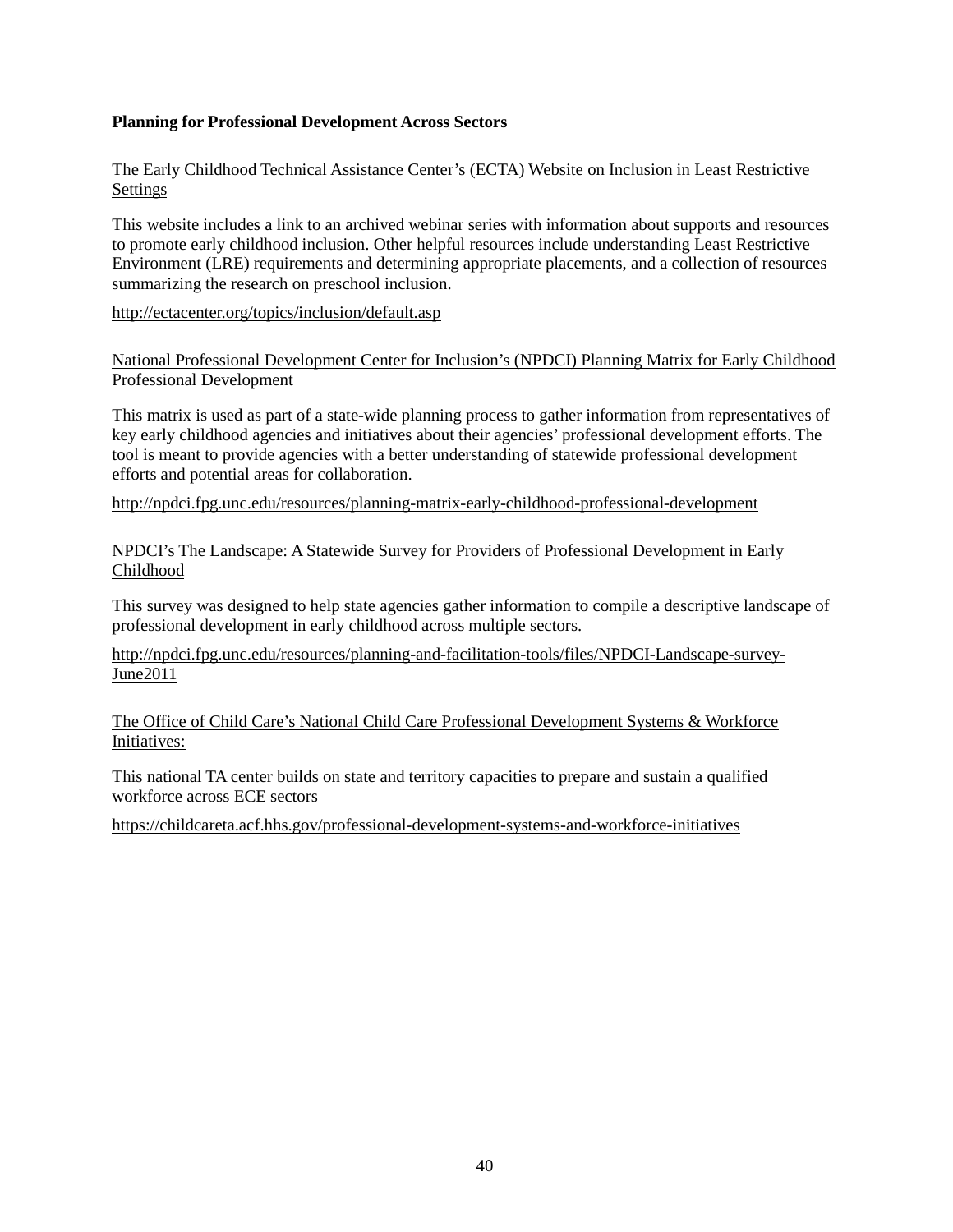- <span id="page-35-1"></span><span id="page-35-0"></span> $\frac{\text{http://www2.edu.gov/programs/osepidea/618-data-state-level-data-files/index.html}}{\text{Odom, S. L., et al. (2004). Preschool inclusion in the United States: A review of research from an ecological systems perspective. *Journal of Research in Special Educational needs*, 4(1), 17-49.$
- <span id="page-35-2"></span><sup>3</sup> Odom, S. L., Hanson, M. J., Lieber, J., Marquart, J., Sandall, S., Wolery, R., Horn, E., Schwartz, I., Beckman, P., Hikido, C., & Chambers, J. (2001). The costs of preschool inclusion. *Topics in Early Childhood Special*

- <span id="page-35-6"></span>of North Carolina, FPG Child Development Institute.<br><sup>7</sup> Strain, P. S., & Bovey, E. H. (2011). Randomized, controlled trial of the LEAP model of early intervention for<br>young children with Autism Spectrum Disorders. *Topics*
- <span id="page-35-7"></span> ${}^8$  Grisham-Brown, J., Pretti-Frontczak, K., Hawkins, S., & Winchell, B. (2009). Addressing early learning standards for all children within blended preschool classrooms. Topics in Early Childhood Special Education, 29,
- <span id="page-35-8"></span><sup>9</sup> Green, K., Terry, N., & Gallagher, P. (2014). Progress in language and literacy skills among children with disabilities in inclusive early reading first classrooms. *Topics in Early Childhood Special Education 33*, 24
- <span id="page-35-9"></span><sup>10</sup> Strain, P. S., & Bovey, E. H. (2011). Randomized, controlled trial of the LEAP model of early intervention for<br>young children with Autism Spectrum Disorders. *Topics in Early Childhood Special Education*, 31, 133–154.
- <span id="page-35-10"></span><sup>11</sup> Rafferty, Y., Piscitelli, V., & Boettcher, C. (2003). The impact of inclusion on language development and social<br>competence among preschoolers with disabilities. *Exceptional Children*, 69, 467–479.
- <sup>12</sup> Nahmias, A., Kase, C., & Mandell, D. (2014). Comparing cognitive outcomes among children with autism spectrum disorders receiving community-based early intervention in one of three placements. *Autism, 18,* 311-
- 320. 13 Rafferty, Y., Piscitelli, V., & Boettcher, C. (2003). The impact of inclusion on language development and social competence among preschoolers with disabilities. *Exceptional Children*, 69, 467–479.
- <sup>14</sup> Odom, S. L., et al. (2004). Preschool inclusion in the United States: A review of research from an ecological systems perspective. *Journal of Research in Special Educational Needs*, 4(1), 17-49.
- <sup>15</sup> Brown, W. H., Odom, S. L., Li, S., & Zercher, C. (1999). Ecobehavioral assessment in early childhood programs:<br>A portrait of preschool inclusion.*The Journal of Special Education*, 33(3), 138-153.
- <sup>16</sup> Strain, P. S. (1983). Generalization of autistic children's social behavior change: Effects of developmentally-<br>integrated and segregated settings. *Analysis and intervention in Developmental Disabilities*, 3, 23-34.
- <sup>17</sup> Justice, L. M., Logan, J. R., Lin, T. J., & Kaderavek, J. (2014). Peer effects in early childhood education testing<br>the assumptions of special-education inclusion. Psychological Science, 25, 1722–1729.
- <sup>18</sup> Blackorby, J., Wagner, M., Cameto, R., Davies, E., Levine, P., Lynn, N., Marder, C., & Sumi, C. (2004). SEELS: Engagement, academics, social adjustment, and independence: The achievements of elementary and middle school students with disabilities. Menlo Park, CA: SRI International.
- <sup>19</sup> Rea, McLauglin, & Walther-Thomas, C. (2002). Outcomes for students with disabilities in inclusive and pullout programs. *Exceptional Children*, 68, 203-222.
- programs. *Exceptional Children, 68*, 203-222. 20 SRI International (1993). The national longitudinal transition study: A summary of findings. Menlo Park, CA:
- Author. <sup>21</sup> Holahan, A., & Costenbader, V. (2000). A comparison of developmental gains for preschool children with disabilities in inclusive and self-contained classrooms. *Topics in Early Childhood Special Education*, 20, 224 – 235.
- <sup>22</sup> Strain, P. S. (2015). *Lessons learned over three decades of inclusion for young children with autism: The LEAP preschool model.* Presentation at the 2015 Early Childhood Inclusion Institute, Chapel Hill, NC.

 $1$  2013 Part B Child Count and Educational Environments Data File. Accessed on 4/17/15 at:  $\overline{a}$ 

<span id="page-35-3"></span>*Education, 21*, 46–55. 3 SRI International (1993). The national longitudinal transition study: A summary of findings. Menlo Park, CA:

<span id="page-35-4"></span>Author. <sup>5</sup> Barnett, W.S., Carolan, M.E., Squires, J.H., Clarke Brown, K., & Horowitz, M. (2015). *The state of preschool* 

<span id="page-35-5"></span>*<sup>2014:</sup> State preschool yearbook*. New Brunswick, NJ: National Institute for Early Education Research. <sup>6</sup> DEC/NAEYC. (2009). Early childhood inclusion: A joint position statement of the Division for Early Childhood (DEC) and the National Association for the Education of Young Children (NAEYC). Chapel Hill: The University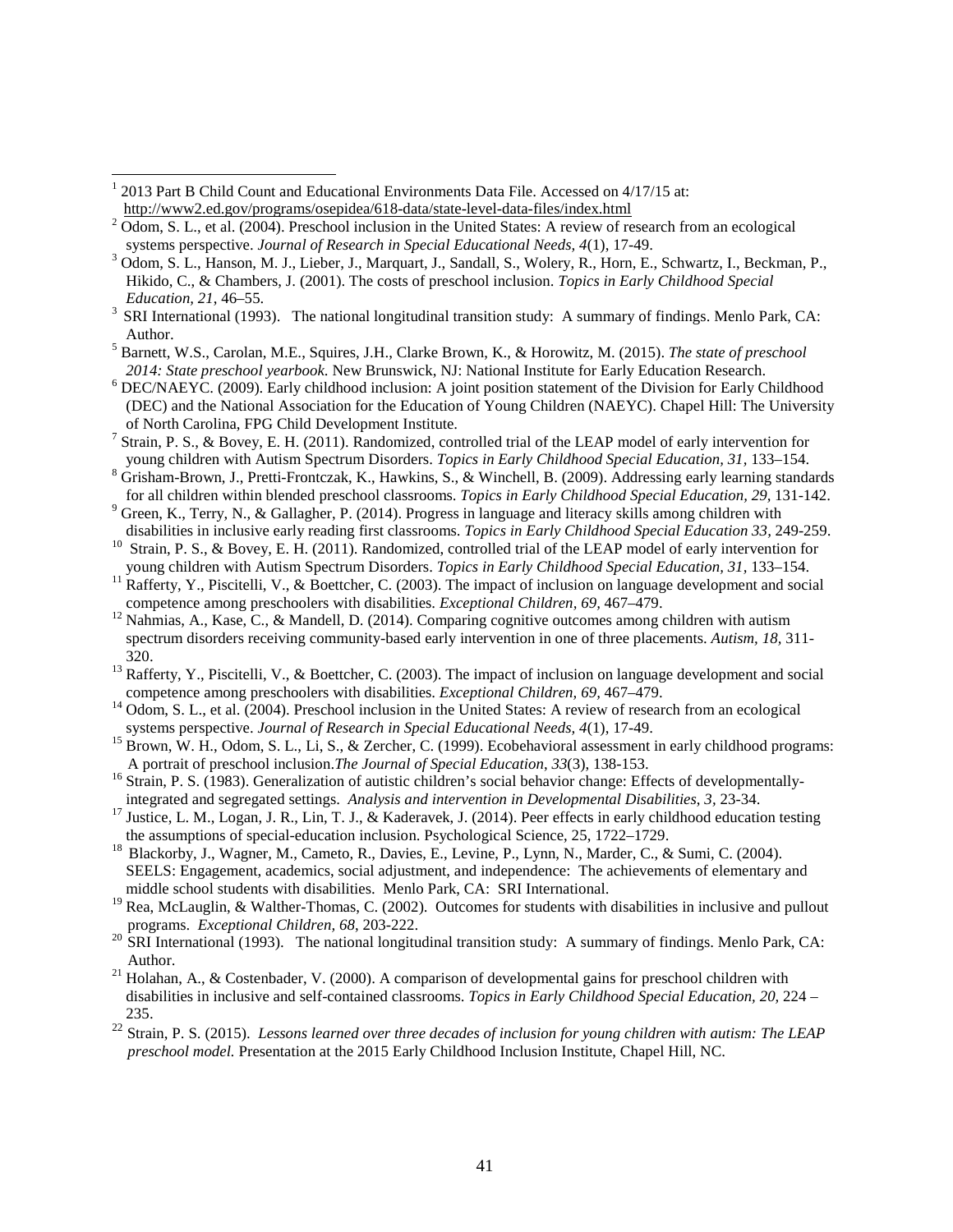- <span id="page-36-11"></span> $^{23}$  Guralnick, M., Conner R., Hammond, M., Gottman, J., & Kinnish, K. (1996). Immediate effects of mainstreamed settings on the social interactions and social integration of preschool children. *American Journal on Mental*
- <span id="page-36-12"></span>*Retardation, 100, 359-377.*<br><sup>24</sup> Fryxell, D. & Kennedy, C. (1995). Placement along the continuum of services and its impact on students' social relationships. *Research and Practice for Persons with Severe Disabilities, 2*
- <span id="page-36-13"></span><sup>25</sup> Freeman, S. & Alkin, M. (2000). Academic and social attainments of children with mental retardation in general
- <span id="page-36-14"></span>education and special education settings. *Remedial and Special Education*, 21 3-18.<br><sup>26</sup>Cole, D. A., & Meyer, L. H. (1991). Social integration and severe disabilities: A longitudinal analysis of child outcomes. Journal of

-

- <span id="page-36-15"></span><sup>27</sup> Katz, J. & Mirenda, P. (2002). Including students with developmental disabilities in general education classrooms: Social benefits. International Journal of Special Education, 17, 26-36.
- <span id="page-36-16"></span>classrooms: Social benefits. International Journal of Special Education, 17, 26, 26. 28. 28. 28. 28. 28 Strain, P.S., Bovey, E.H., Wilson, K., & Roybal, R. (2009). LEAP preschool: Lessons learned over 28 years of inclusive services for young children with autism. *Young Exceptional Children Monograph Series No. 11*, 49–68.
- <span id="page-36-17"></span>29 Odom, S. L., Buysse, V., & Soukakou, E. (2011). Inclusion for young children with disabilities: A quarter century of research perspectives. Journal of Early Intervention, 33(4), 344-356.
- <span id="page-36-18"></span>of research perspectives. V., & Soukakou, E. (2011). Inclusion for young children with disabilities: A quarter century of research perspectives. Journal of Early Intervention, 33(4), 344-356.
- <span id="page-36-19"></span><sup>31</sup> Schepis, M. M., Reid, D. H., Ownbey, J., & Parsons, M. B. (2001), Training support staff to embed teaching within natural routines of young children with disabilities in an inclusive preschool. *Journal of Applied Behavior*
- <span id="page-36-20"></span><sup>32</sup> Strain, P.S., & Hoyson, M. (2000). The need for longitudinal, intensive social skill intervention: LEAP follow-up outcomes for children with autism. *Topics in Early Childhood Special Education*, 20, 116 – 122.
- <span id="page-36-21"></span>outcomes for children with autom. *To pics in Early Childhood Special Education*, 24(3), 169-183.<br><sup>33</sup> Cross, A. F., Traub, E. K., Hutter-Pishgahi, L., & Shelton, G. (2004). Elements of successful inclusion for children wi
- <span id="page-36-22"></span><sup>34</sup> Diamond, K. E., & Huang, H.-H. (2005). Preschoolers' ideas about disabilities. *Infants and Young Children*, 18,<br>37–46.
- <span id="page-36-23"></span><span id="page-36-0"></span><sup>35</sup> Odom, S. L., Buysse, V., & Soukakou, E. (2011). Inclusion for young children with disabilities: A quarter century of research perspectives. Journal of Early Intervention, 33(4), 344-356.
- <span id="page-36-24"></span>of research perspectives. Journal of Early Intervention,  $\frac{1}{2}$ ,  $\frac{1}{2}$ ,  $\frac{1}{2}$ ,  $\frac{1}{2}$ ,  $\frac{1}{2}$ ,  $\frac{1}{2}$ ,  $\frac{1}{2}$ ,  $\frac{1}{2}$ ,  $\frac{1}{2}$ ,  $\frac{1}{2}$ ,  $\frac{1}{2}$ ,  $\frac{1}{2}$ ,  $\frac{1}{2}$ ,  $\frac{1}{2}$ ,  $\frac{1}{2}$ ,
- <span id="page-36-25"></span><span id="page-36-2"></span><span id="page-36-1"></span>systems perspective. *Journal of Research in Special Educational Needs, 4*(1), 17-49. <sup>37</sup> Ward H, Morris L, Oldham E, et al. *[Child Care and Children With Special Needs: Challenges for Low Income](http://muskie.usm.maine.edu/Publications/CYF/Children-With-Special-Needs-Challenges-for-Low-Income-Families.pdf)  [Families](http://muskie.usm.maine.edu/Publications/CYF/Children-With-Special-Needs-Challenges-for-Low-Income-Families.pdf)*. Portland, ME: University of Southern Maine, Muskie School of Public Service, Cutler Institute for
- <span id="page-36-3"></span>Child and Family Policy; December 2006. <sup>38</sup> Ward H, Morris L, Oldham E, et al. *[Child Care and Children With Special Needs: Challenges for Low Income](http://muskie.usm.maine.edu/Publications/CYF/Children-With-Special-Needs-Challenges-for-Low-Income-Families.pdf)  [Families](http://muskie.usm.maine.edu/Publications/CYF/Children-With-Special-Needs-Challenges-for-Low-Income-Families.pdf)*. Portland, ME: University of Southern Maine, Muskie School of Public Service, Cutler Institute for Child and Family Policy; December 2006.
- <span id="page-36-4"></span> $39$  2013 Part B Child Count and Educational Environments Data File. Accessed on 4/17/15 at:<br>http://www2.ed.gov/programs/osepidea/618-data/state-level-data-files/index.html
- <span id="page-36-6"></span><span id="page-36-5"></span><sup>40</sup> Barton, E. E., & Smith, B. J. (2015). Advancing high quality preschool inclusion: A discussion and recommendations for the field. *Topics in Early Childhood Special Education*. Advanced online publication.
- Barton, E. E., & Smith, B. J. (2015). Advancing high quality preschool inclusion: A discussion and recommendations for the field. *Topics in Early Childhood Special Education*. Advanced online publication.
- <span id="page-36-7"></span><sup>42</sup> DEC/NAEYC. (2009). Early childhood inclusion: A joint position statement of the Division for Early Childhood (DEC) and the National Association for the Education of Young Children (NAEYC). Chapel Hill: The University
- <span id="page-36-9"></span><span id="page-36-8"></span><sup>43</sup> Odom, S. L., Hanson, M. J., Lieber, J., Marquart, J., Sandall, S., Wolery, R., Horn, E., Schwartz, I., Beckman, P., Hikido, C., & Chambers, J. (2001). The costs of preschool inclusion. *Topics in Early Childhood Special Education, 21*, 46–55. <sup>44</sup> Department of Education (2014). Improving Teacher Quality State Grants. Retrieved from
- <span id="page-36-10"></span>http://www2.ed.gov/programs/teacherqual/index.html